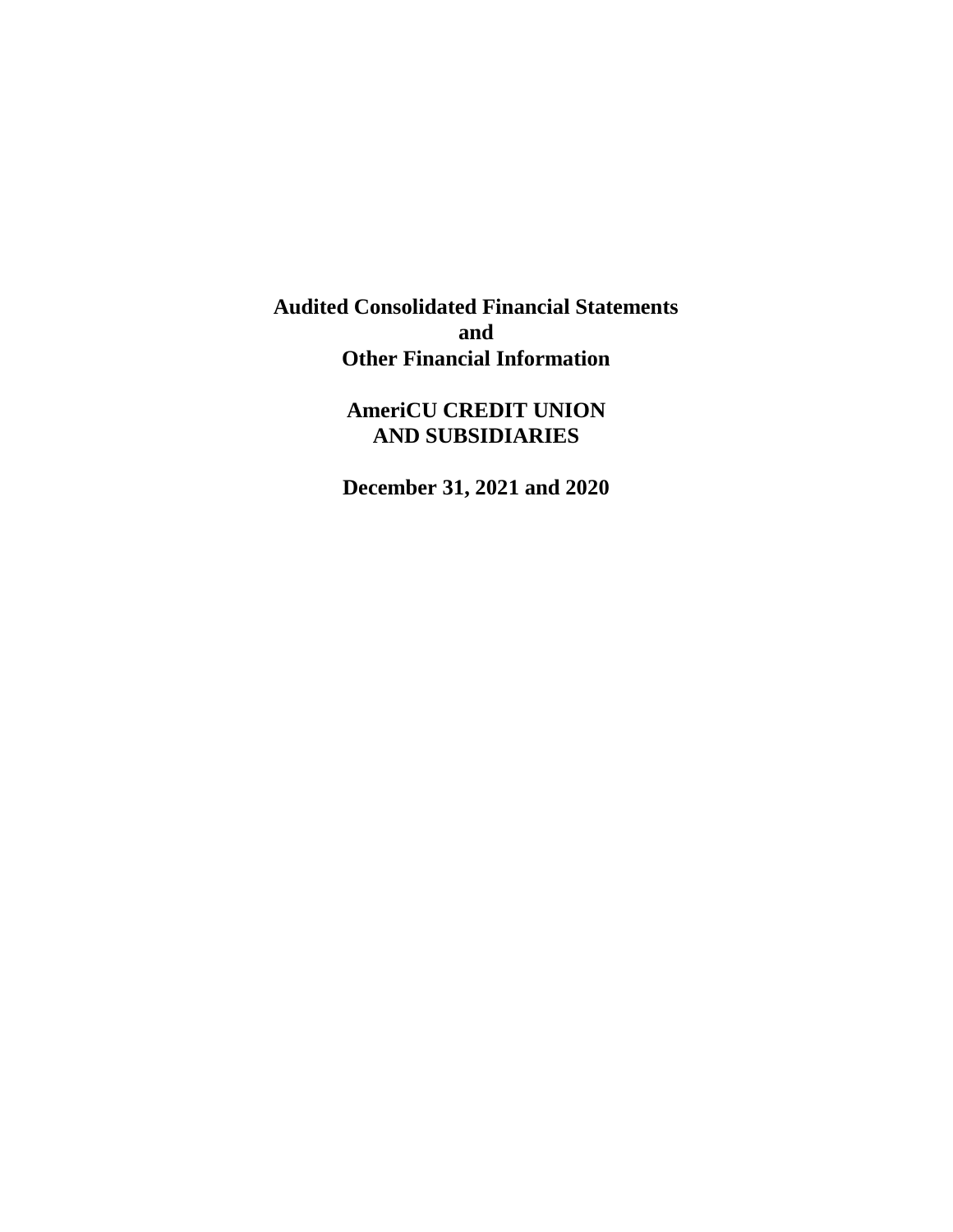**Audited Consolidated Financial Statements**

# **AmeriCU CREDIT UNION AND SUBSIDIARIES**

**December 31, 2021 and 2020**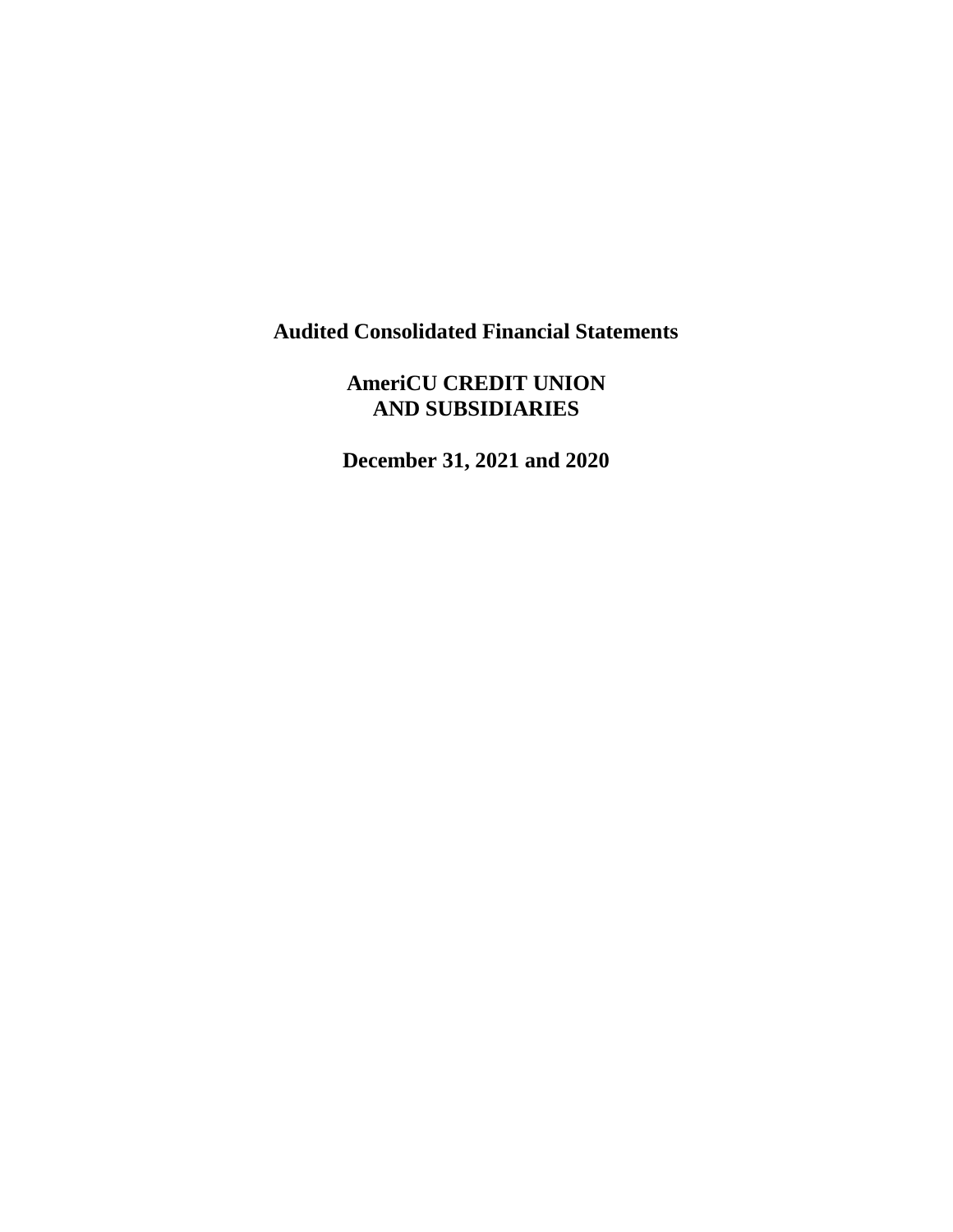Audited Consolidated Financial Statements and Other Financial Information

## AmeriCU CREDIT UNION AND SUBSIDIARIES

December 31, 2021 and 2020

## Audited Consolidated Financial Statements

### Other Financial Information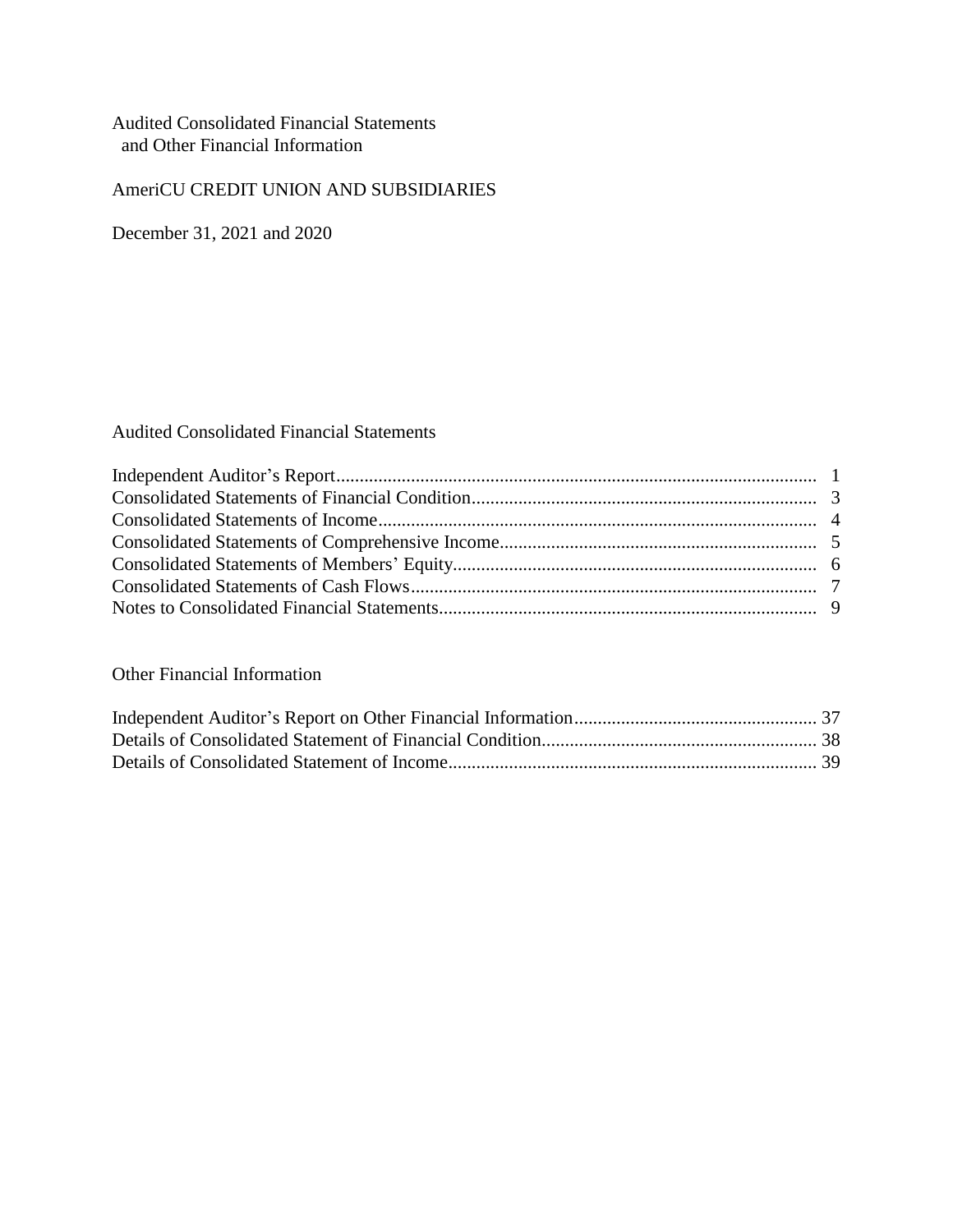# Audited Consolidated Financial Statements

## AmeriCU CREDIT UNION AND SUBSIDIARIES

December 31, 2021 and 2020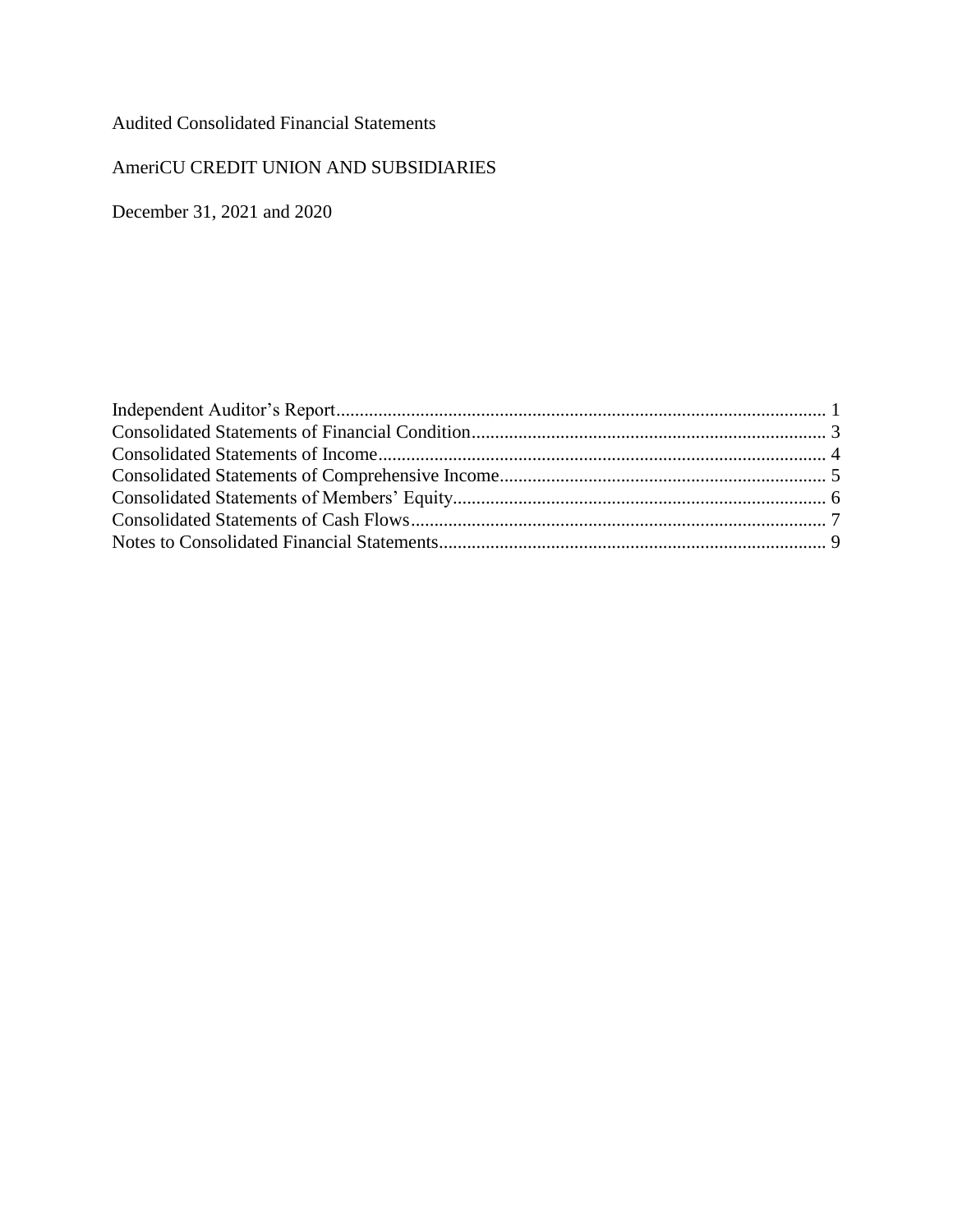

# **Firley, Moran, Freer & Eassa, CPA, P.C.**

**125 East Jefferson Street ∙ Suite 920 ∙ Syracuse, NY 13202 p: 315.472.7045 f: 315.472.7053 www.fmfecpa.com**

INDEPENDENT AUDITOR'S REPORT

To the Supervisory Committee and Board of Directors AmeriCU Credit Union Rome, New York

#### **Opinion**

We have audited the accompanying consolidated financial statements of AmeriCU Credit Union and Subsidiaries (the Credit Union), which comprise the consolidated statements of financial condition as of December 31, 2021 and 2020, the related consolidated statements of income, comprehensive income, members' equity and cash flows for the years then ended, and the related notes to the consolidated financial statements (collectively, the financial statements).

In our opinion, the accompanying financial statements present fairly, in all material respects, the financial position of the Credit Union as of December 31, 2021 and 2020, and the results of its operations and its cash flows for the years then ended in accordance with accounting principles generally accepted in the United States of America.

#### **Basis for Opinion**

We conducted our audits in accordance with auditing standards generally accepted in the United States of America (GAAS). Our responsibilities under those standards are further described in the Auditor's Responsibilities for the Audit of the Financial Statements section of our report. We are required to be independent of the Credit Union and to meet our other ethical responsibilities, in accordance with the relevant ethical requirements relating to our audits. We believe that the audit evidence we have obtained is sufficient and appropriate to provide a basis for our audit opinion.

#### **Responsibilities of Management for the Financial Statements**

Management is responsible for the preparation and fair presentation of the financial statements in accordance with accounting principles generally accepted in the United States of America; and for the design, implementation and maintenance of internal control relevant to the preparation and fair presentation of financial statements that are free from material misstatement, whether due to fraud or error.

An Independently Owned Member, RSM US Alliance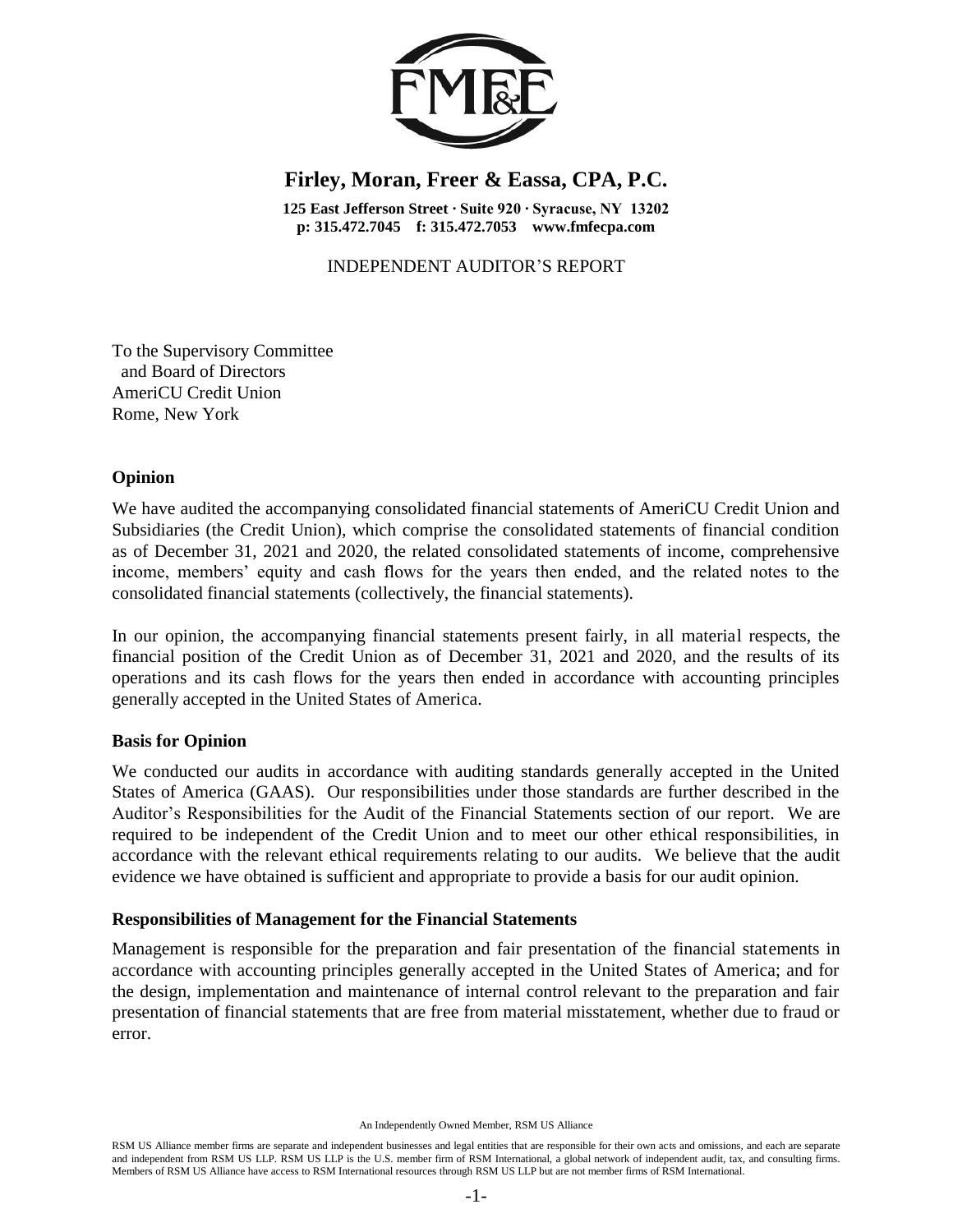In preparing the financial statements, management is required to evaluate whether there are conditions or events, considered in the aggregate, that raise substantial doubt about the Credit Union's ability to continue as a going concern within one year after the date that the financial statements are issued (or within one year after the date that the financial statements are available to be issued when applicable).

#### **Auditor's Responsibilities for the Audit of the Financial Statements**

Our objectives are to obtain reasonable assurance about whether the financial statements as a whole are free from material misstatement, whether due to fraud or error, and to issue an auditor's report that includes our opinion. Reasonable assurance is a high level of assurance but is not absolute assurance and therefore is not a guarantee that an audit conducted in accordance with GAAS will always detect a material misstatement when it exists. The risk of not detecting a material misstatement resulting from fraud is higher than for one resulting from error, as fraud may involve collusion, forgery, intentional omissions, misrepresentations, or the override of internal control. Misstatements are considered material if there is a substantial likelihood that, individually or in the aggregate, they would influence the judgment made by a reasonable user based on the financial statements.

In performing an audit in accordance with GAAS, we:

- Exercise professional judgment and maintain professional skepticism throughout the audit.
- Identify and assess the risks of material misstatement of the financial statements, whether due to fraud or error, and design and perform audit procedures responsive to those risks. Such procedures include examining, on a test basis, evidence regarding the amounts and disclosures in the financial statements.
- Obtain an understanding of internal control relevant to the audit in order to design audit procedures that are appropriate in the circumstances, but not for the purpose of expressing an opinion on the effectiveness of the Credit Union's internal control. Accordingly, no such opinion is expressed.
- Evaluate the appropriateness of accounting policies used and the reasonableness of significant accounting estimates made by management, as well as evaluate the overall presentation of the financial statements.
- Conclude whether, in our judgment, there are conditions or events, considered in the aggregate, that raise substantial doubt about the Credit Union's ability to continue as a going concern for a reasonable period of time.

We are required to communicate with those charged with governance regarding, among other matters, the planned scope and timing of the audit, significant audit findings, and certain internal control–related matters that we identified during the audit.

Sirley, Moran, Sreer) E Essa, CPA, P.C.

Syracuse, New York March 11, 2022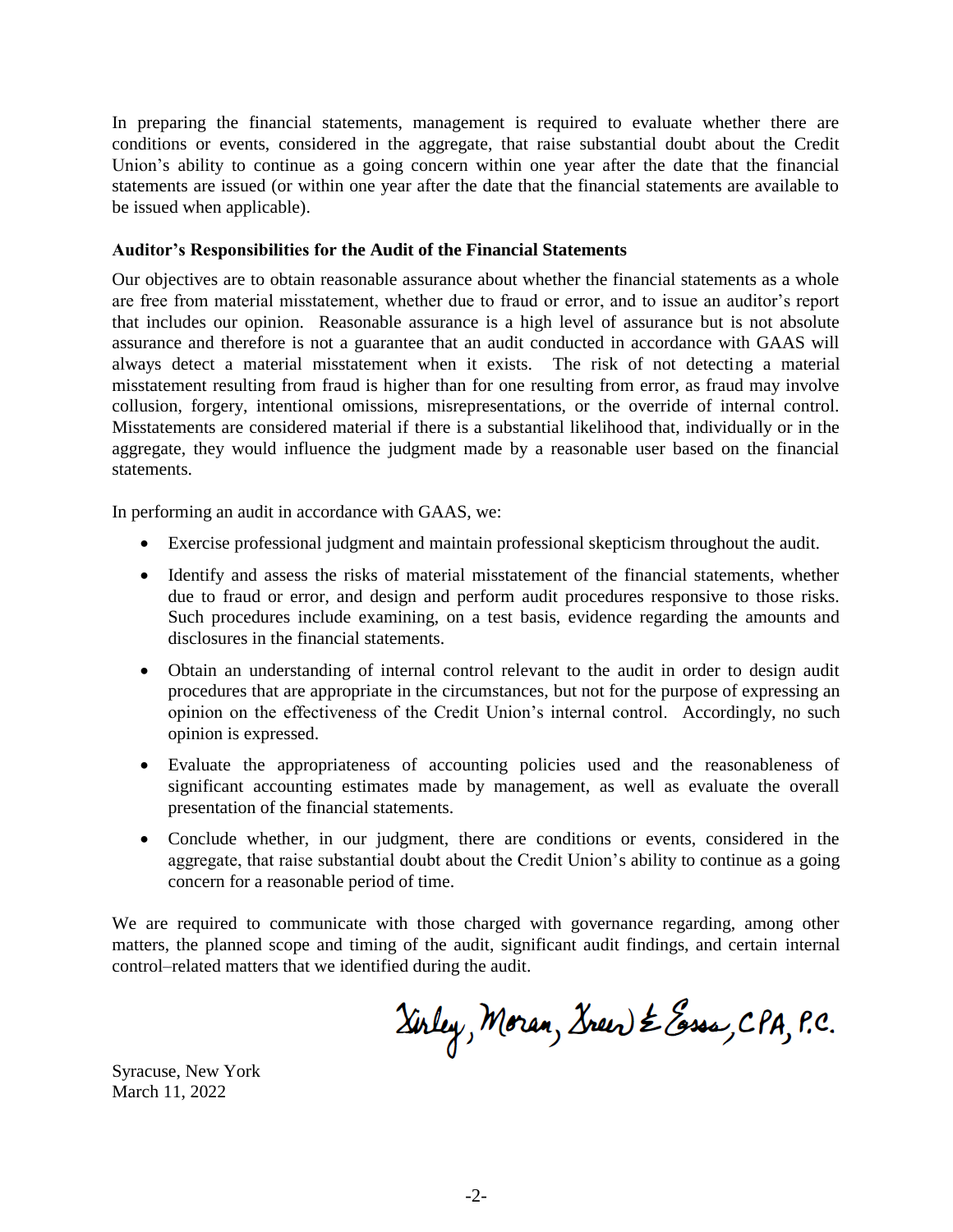# CONSOLIDATED STATEMENTS OF FINANCIAL CONDITION

## AmeriCU CREDIT UNION AND SUBSIDIARIES

|                                                 | December 31,      |                             |  |
|-------------------------------------------------|-------------------|-----------------------------|--|
|                                                 | 2021              | 2020                        |  |
| <b>ASSETS</b>                                   |                   |                             |  |
| Cash and cash equivalents                       | 197,283,636<br>\$ | 101,446,649<br>$\mathbb{S}$ |  |
| Deposits at corporate credit union              | 812,292           | 768,959                     |  |
| Investments--available for sale                 | 319,069,502       | 197,240,748                 |  |
| Loans to members, net of allowance              |                   |                             |  |
| for loan losses                                 | 1,937,239,181     | 1,821,390,737               |  |
| Loans held for sale                             | $-()$ -           | 296,040                     |  |
| Accrued interest receivable                     | 4,766,918         | 4,288,800                   |  |
| Property and equipment, net                     | 30,140,108        | 31,961,609                  |  |
| Other assets                                    | 53,859,297        | 55,422,805                  |  |
| <b>TOTAL ASSETS</b>                             | \$2,543,170,934   | \$2,212,816,347             |  |
| LIABILITIES AND MEMBERS' EQUITY                 |                   |                             |  |
| <b>LIABILITIES</b>                              |                   |                             |  |
| Members' share and nonmembers' deposit accounts | \$2,275,817,557   | \$1,926,301,726             |  |
| <b>Borrowed funds</b>                           | 50,000,000        | 100,000,000                 |  |
| Accounts payable and accrued liabilities        | 20,823,159        | 21,843,666                  |  |
| <b>TOTAL LIABILITIES</b>                        | 2,346,640,716     | 2,048,145,392               |  |
| <b>MEMBERS' EQUITY</b>                          | 196,530,218       | 164,670,955                 |  |
| TOTAL LIABILITIES AND MEMBERS' EQUITY           | \$2,543,170,934   | \$2,212,816,347             |  |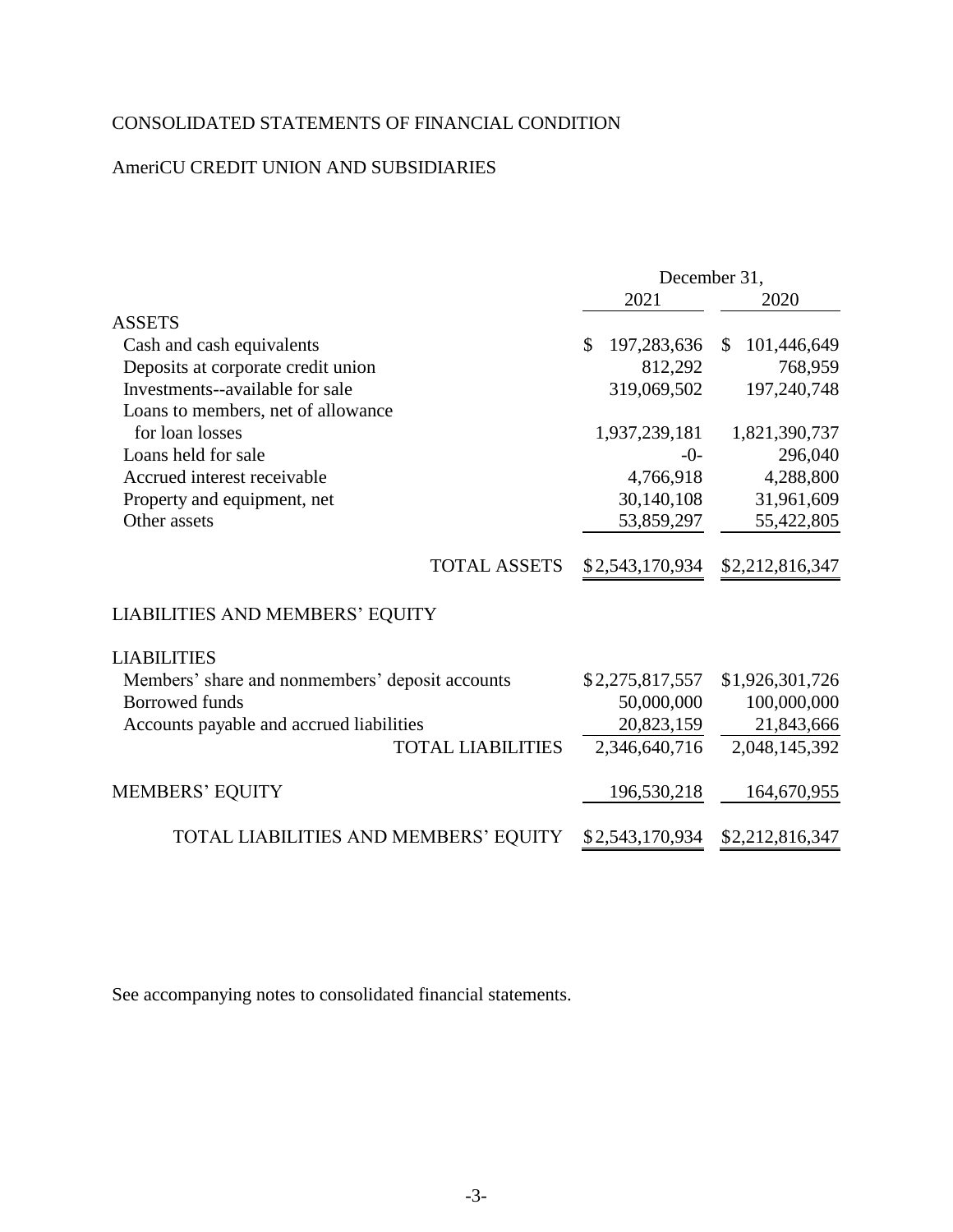# CONSOLIDATED STATEMENTS OF INCOME

## AmeriCU CREDIT UNION AND SUBSIDIARIES

|                                           | Year ended   |              |
|-------------------------------------------|--------------|--------------|
|                                           | December 31, |              |
|                                           | 2021         | 2020         |
| Income:                                   |              |              |
| Interest on loans                         | \$81,638,186 | \$59,315,826 |
| Investment income                         | 3,909,535    | 6,073,811    |
|                                           | 85,547,721   | 65,389,637   |
| Interest expense:                         |              |              |
| Dividends and interest                    | 14,788,777   | 20,711,217   |
| <b>Borrowed funds</b>                     | 1,135,443    | 1,614,344    |
|                                           | 15,924,220   | 22,325,561   |
| <b>NET INTEREST INCOME</b>                | 69,623,501   | 43,064,076   |
| Provision for loan losses                 | 6,711,000    | 14,150,000   |
| NET INTEREST INCOME AFTER                 |              |              |
| PROVISION FOR LOAN LOSSES                 | 62,912,501   | 28,914,076   |
| Non-interest income:                      |              |              |
| Fees, service charges and other income    | 24,120,611   | 21,322,612   |
| Corporate credit union claim distribution | 2,414,020    | $-0-$        |
| (Loss) gain on sales of investments       | (126,908)    | 4,672,817    |
| Gain on sales of loans                    | 3,063,621    | 198,090      |
|                                           | 29,471,344   | 26,193,519   |
| Non-interest expense:                     |              |              |
| Compensation and benefits                 | 26,936,233   | 24,308,659   |
| Office occupancy and operations           | 20,787,528   | 19,098,535   |
| Professional services                     | 4,121,776    | 3,068,991    |
| Membership services, promotions and other | 2,798,581    | 2,815,350    |
|                                           | 54,644,118   | 49,291,535   |
| <b>NET INCOME</b>                         | \$37,739,727 | 5,816,060    |
|                                           |              |              |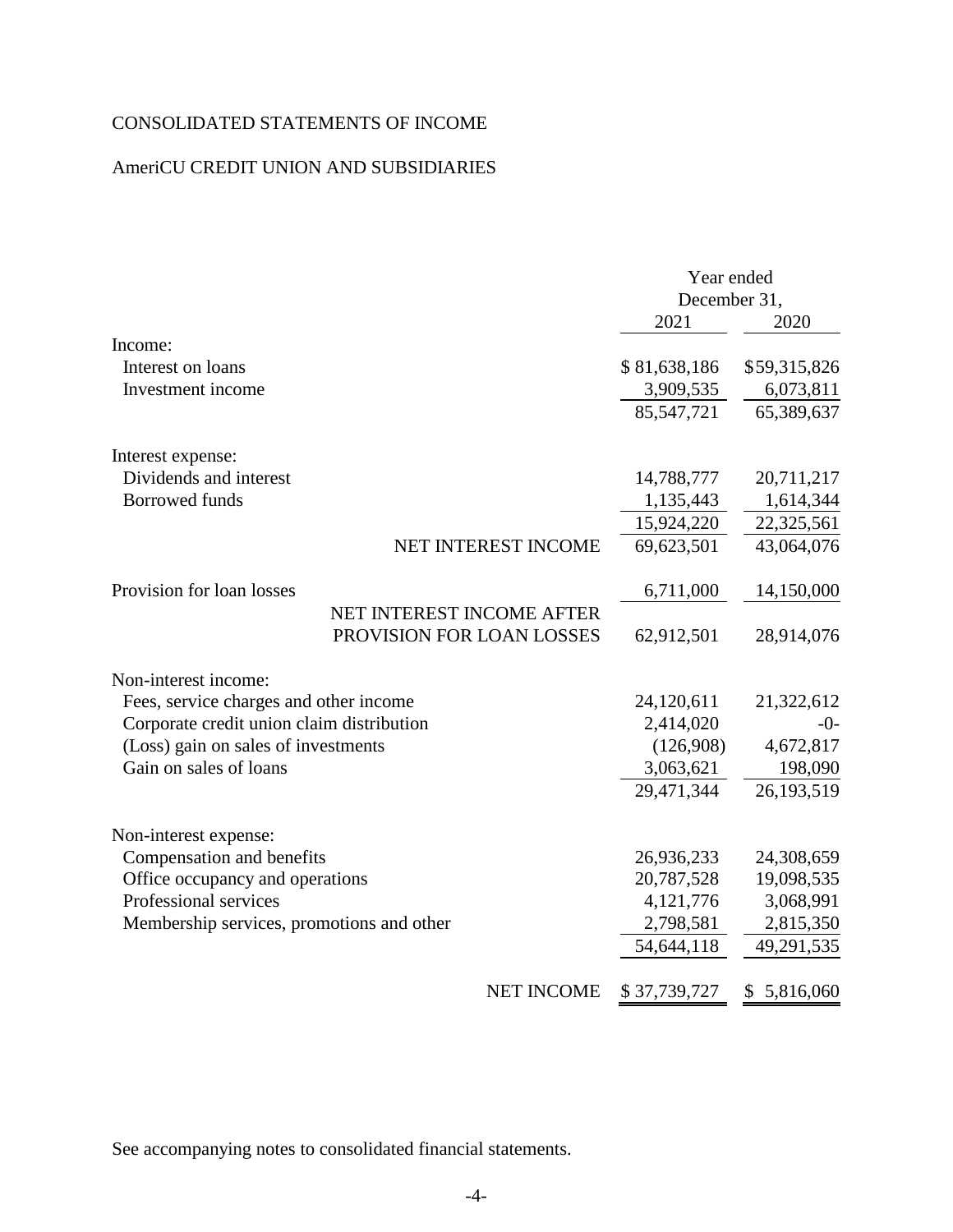# CONSOLIDATED STATEMENTS OF COMPREHENSIVE INCOME

## AmeriCU CREDIT UNION AND SUBSIDIARIES

|                                                             | Year ended<br>December 31, |                  |
|-------------------------------------------------------------|----------------------------|------------------|
|                                                             |                            |                  |
|                                                             | 2021                       | 2020             |
| Net income                                                  | \$37,739,727               | \$5,816,060      |
| Other comprehensive loss:                                   |                            |                  |
| Unrealized holding (losses) gains on investments--available |                            |                  |
| for sale arising during the year, net                       | (6,007,372)                | 3,339,484        |
| Reclassification adjustment for net losses (gains)          |                            |                  |
| included in net income                                      | 126,908                    | (4,672,817)      |
| OTHER COMPREHENSIVE LOSS                                    | (5,880,464)                | (1, 333, 333)    |
| TOTAL COMPREHENSIVE INCOME                                  | \$31,859,263               | 4,482,727<br>\$. |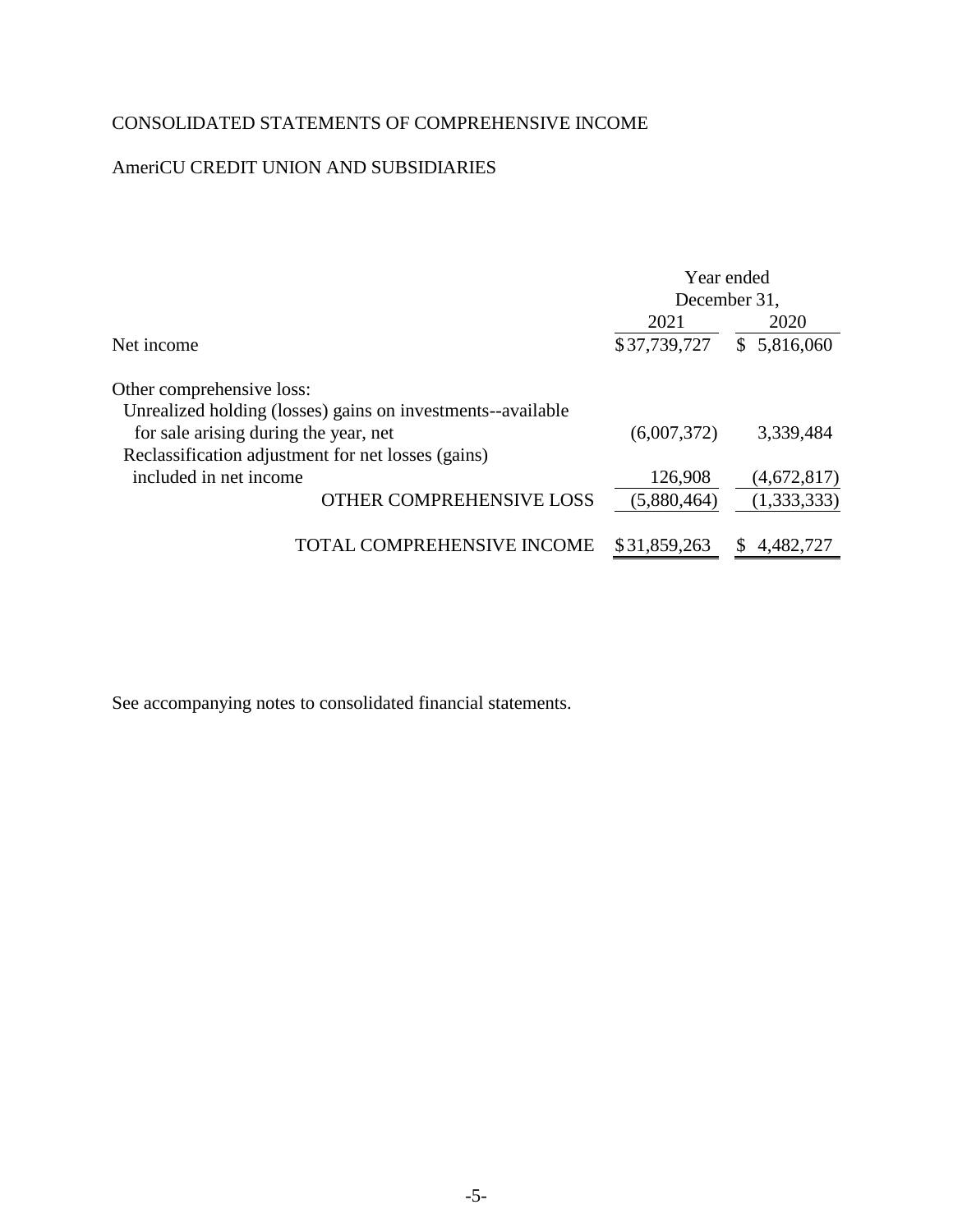# CONSOLIDATED STATEMENTS OF MEMBERS' EQUITY

## AmeriCU CREDIT UNION AND SUBSIDIARIES

|                                                |              |                           |               | Accumulated            |               |
|------------------------------------------------|--------------|---------------------------|---------------|------------------------|---------------|
|                                                | Regular      | Appropriated<br>Undivided | Undivided     | Other<br>Comprehensive |               |
|                                                | Reserve      | Earnings                  | Earnings      | Income (Loss)          | Total         |
| Balances at December 31, 2019                  | \$25,722,824 | \$200,000                 | \$131,291,259 | \$2,974,145            | \$160,188,228 |
| Net income                                     |              |                           | 5,816,060     |                        | 5,816,060     |
| Other comprehensive loss                       |              |                           |               | (1,333,333)            | (1,333,333)   |
| <b>BALANCES AT</b><br><b>DECEMBER 31, 2020</b> | 25,722,824   | 200,000                   | 137, 107, 319 | 1,640,812              | 164,670,955   |
| Net income                                     |              |                           | 37,739,727    |                        | 37,739,727    |
| Other comprehensive loss                       |              |                           |               | (5,880,464)            | (5,880,464)   |
| Reclassification adjustment                    |              | (200,000)                 | 200,000       |                        | $-0-$         |
| <b>BALANCES AT</b>                             |              |                           |               |                        |               |
| <b>DECEMBER 31, 2021</b>                       | \$25,722,824 | \$<br>$-0-$               | \$175,047,046 | \$(4,239,652)          | \$196,530,218 |
|                                                |              |                           |               |                        |               |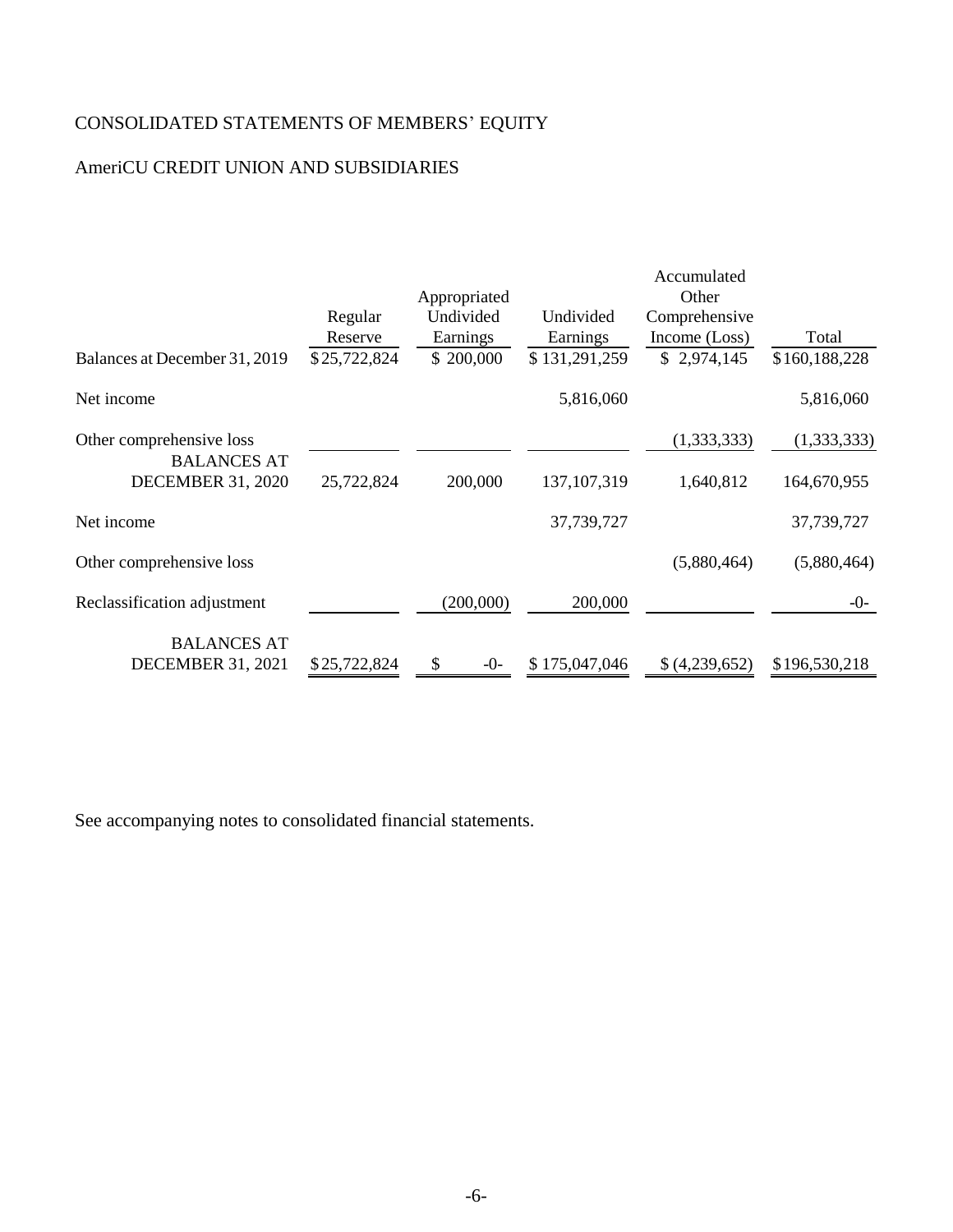# CONSOLIDATED STATEMENTS OF CASH FLOWS

## AmeriCU CREDIT UNION AND SUBSIDIARIES

|                                                         | Year ended       |                 |  |
|---------------------------------------------------------|------------------|-----------------|--|
|                                                         |                  | December 31,    |  |
|                                                         | 2021             | 2020            |  |
| <b>CASH FLOWS FROM OPERATING ACTIVITIES</b>             |                  |                 |  |
| Net income                                              | \$<br>37,739,727 | \$<br>5,816,060 |  |
| Adjustments to reconcile net income to net cash         |                  |                 |  |
| provided by operating activities:                       |                  |                 |  |
| Provision for loan losses                               | 6,711,000        | 14,150,000      |  |
| Depreciation and amortization                           | 3,329,780        | 2,534,682       |  |
| Loss (gain) on sales of investments, net                | 126,908          | (4,672,817)     |  |
| Investments--available for sale discount accretion, net | 3,403,000        | 2,220,081       |  |
| Gain on sales of loans                                  | (3,063,621)      | (198,090)       |  |
| Gain (loss) on sales of other real estate owned, net    | (57, 528)        | 68,338          |  |
| Changes in operating assets and liabilities:            |                  |                 |  |
| Loans held for sale                                     | 296,040          | 1,242,770       |  |
| Accrued interest receivable                             | (478, 118)       | 519,409         |  |
| Other assets                                            | 2,376,842        | 141,715         |  |
| Accounts payable and accrued liabilities                | (1,020,507)      | 3,812,603       |  |
| NET CASH PROVIDED BY OPERATING ACTIVITIES               | 49,363,523       | 25,634,751      |  |
| <b>CASH FLOWS FROM INVESTING ACTIVITIES</b>             |                  |                 |  |
| Increase in deposits at corporate credit unions         | (43, 333)        | (592,767)       |  |
| Purchases of investments--available for sale            | (217,793,310)    | (266, 606, 705) |  |
| Proceeds from sales/maturities of                       |                  |                 |  |
| investments--available for sale                         | 86,554,184       | 459,509,801     |  |
| Loan originations, net of principal collected           | (278, 149, 928)  | (243, 211, 490) |  |
| Proceeds from loans and loan participations sold        | 166,943,146      | 7,261,774       |  |
| Purchases of loan participations                        | (9,166,575)      | (373,859,562)   |  |
| Purchases of property and equipment                     | (1,508,279)      | (1,932,234)     |  |
| Proceeds from sales of other real estate owned          | 121,728          | 57,466          |  |
| NET CASH USED IN INVESTING ACTIVITIES                   | (253, 042, 367)  | (419, 373, 717) |  |
| CASH FLOWS FROM FINANCING ACTIVITIES                    |                  |                 |  |
| Net increase in members' share and                      |                  |                 |  |
| nonmembers' deposit accounts                            | 349,515,831      | 340, 333, 400   |  |
| Net (decrease) increase in borrowed funds               | (50,000,000)     | 50,000,000      |  |
| NET CASH PROVIDED BY FINANCING ACTIVITIES               | 299,515,831      | 390,333,400     |  |
| NET INCREASE (DECREASE) IN                              |                  |                 |  |
| CASH AND CASH EQUIVALENTS                               | 95,836,987       | (3,405,566)     |  |
| Cash and cash equivalents at beginning of year          | 101,446,649      | 104,852,215     |  |
| CASH AND CASH EQUIVALENTS AT END OF YEAR                | \$197,283,636    | \$101,446,649   |  |
|                                                         |                  |                 |  |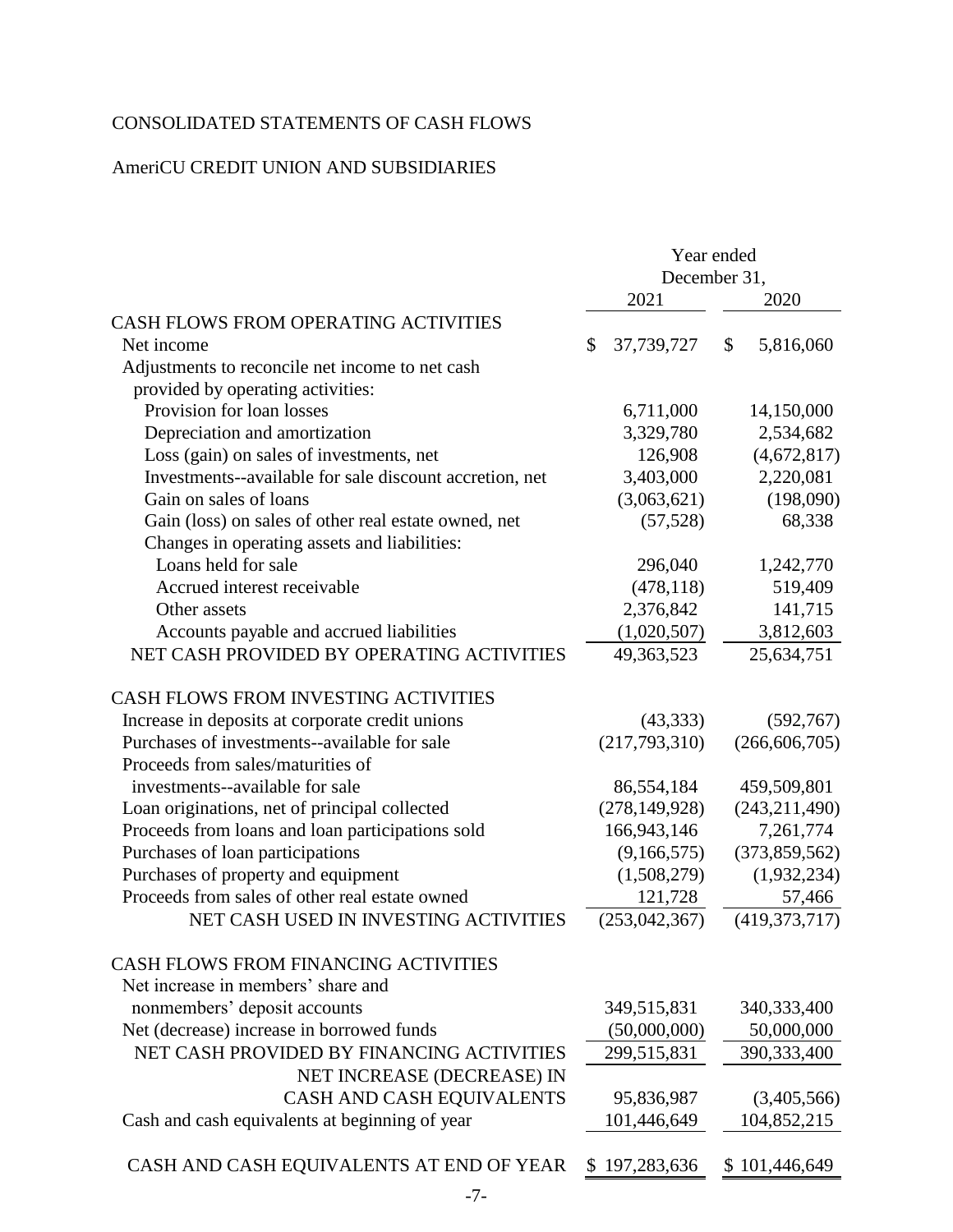# CONSOLIDATED STATEMENTS OF CASH FLOWS--Continued

## AmeriCU CREDIT UNION AND SUBSIDIARIES

|                                                                                                                                        | Year ended<br>December 31, |             |               |            |
|----------------------------------------------------------------------------------------------------------------------------------------|----------------------------|-------------|---------------|------------|
|                                                                                                                                        | 2021                       |             |               | 2020       |
| SUPPLEMENTAL DISCLOSURES<br>Dividends and interest paid on members' share and<br>nonmembers' deposit accounts                          | \$                         | 14,788,777  | $\mathbb{S}$  | 20,711,217 |
| Transfer of loans to other real estate owned                                                                                           | \$                         | 1,357,251   | <sup>\$</sup> | $-()$      |
| Interest on borrowed funds                                                                                                             | \$                         | 1,135,443   | $\mathbb{S}$  | 1,614,344  |
| NON-CASH INVESTING ACTIVITIES<br>Unrealized holding (losses) gains on investments--<br>available for sale arising during the year, net |                            | (6,007,372) | $\mathbb{S}$  | 3,339,484  |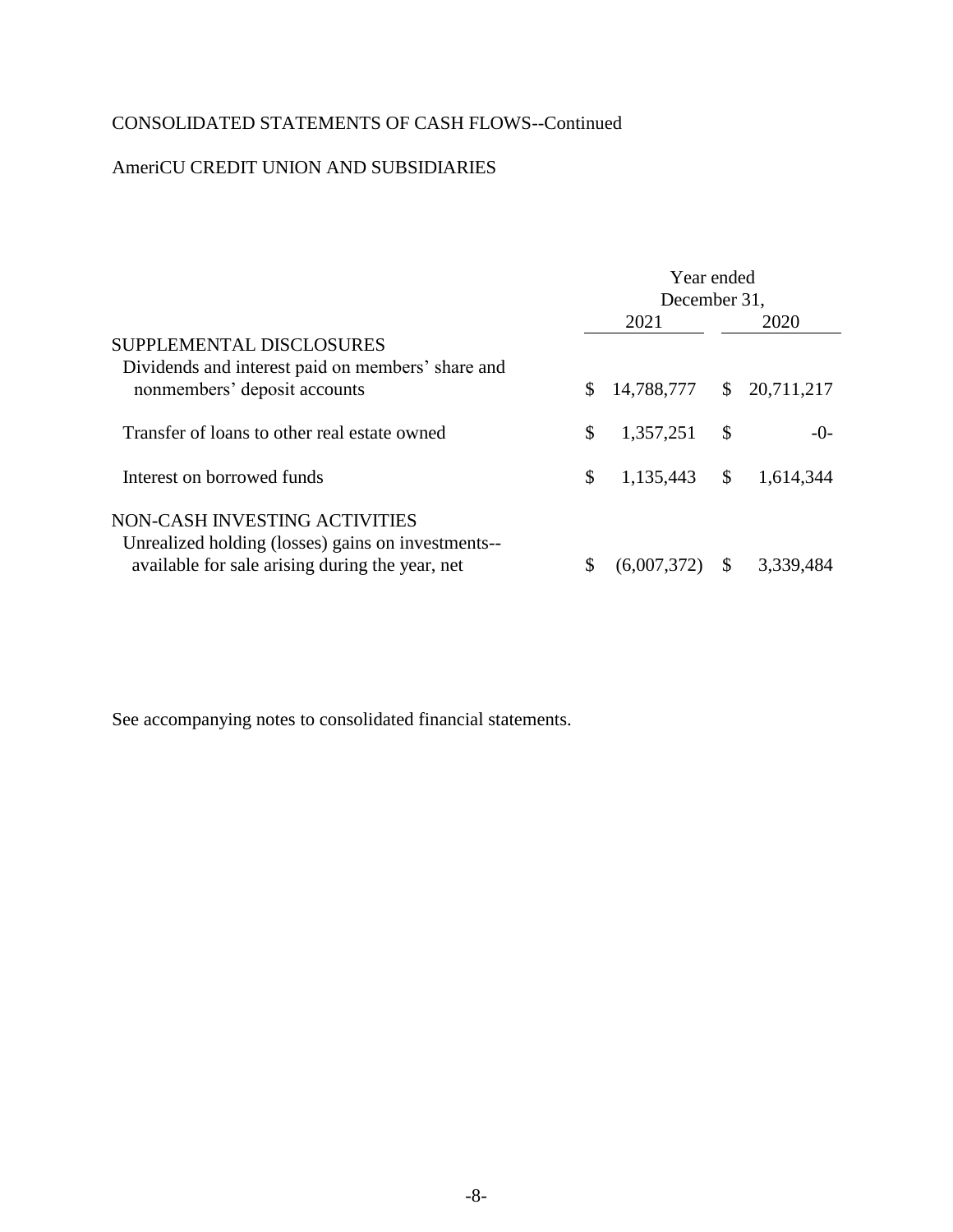## NOTES TO CONSOLIDATED FINANCIAL STATEMENTS

## AmeriCU CREDIT UNION AND SUBSIDIARIES

December 31, 2021 and 2020

## NOTE A--SUMMARY OF SIGNIFICANT ACCOUNTING POLICIES

Organization and Nature of Business: AmeriCU Credit Union (AmeriCU or the Credit Union) is a state chartered cooperative association organized in accordance with the provisions of the State of New York and is administratively responsible to the New York State Department of Financial Services. It promotes thrift among, and creates a source of credit for, its members located in the New York State counties of Oneida, Onondaga, Cayuga, Madison, Jefferson, Oswego, Lewis, Herkimer and Cortland.

Principles of Consolidation: The financial statements include the accounts of AmeriCU and its wholly owned subsidiaries, Hamilton Associates, Inc., AmeriCU Insurance Services (formerly AmeriCU Services, LLC) and AmeriCU Capital Management, LLC. These subsidiaries are credit union organizations (collectively the CUOs) incorporated and organized for the primary purpose of providing services to AmeriCU's members. These services include electronic tax filing, insurance and investment services. All significant intercompany accounts and transactions have been eliminated in the financial statements. AmeriCU Capital Management, LLC has been inactive since December 31, 2020.

Significant Accounting Policies: The Credit Union and its subsidiaries follow the accounting standards set by the Financial Accounting Standards Board (FASB). The FASB establishes accounting principles generally accepted in the United States of America (GAAP) that are followed to ensure consistent reporting of the financial condition, results of operations and cash flows of the Credit Union and its subsidiaries. References to GAAP issued by the FASB in these notes are to the FASB Accounting Standards Codification (the Codification or FASB ASC).

Use of Estimates: The preparation of the financial statements in conformity with GAAP requires management to make estimates and assumptions that affect the reported amounts of assets and liabilities and disclosure of contingent assets and liabilities at the date of the financial statements and that affect the reported amounts of revenues and expenses during the reporting period. Actual results could differ from those estimates.

Cash and Cash Equivalents: For the purpose of the consolidated statements of cash flows, cash and cash equivalents includes cash on hand, certain operating bank account balances and money market funds. Amounts held on deposit with other financial institutions may, at times, exceed federally insured limits.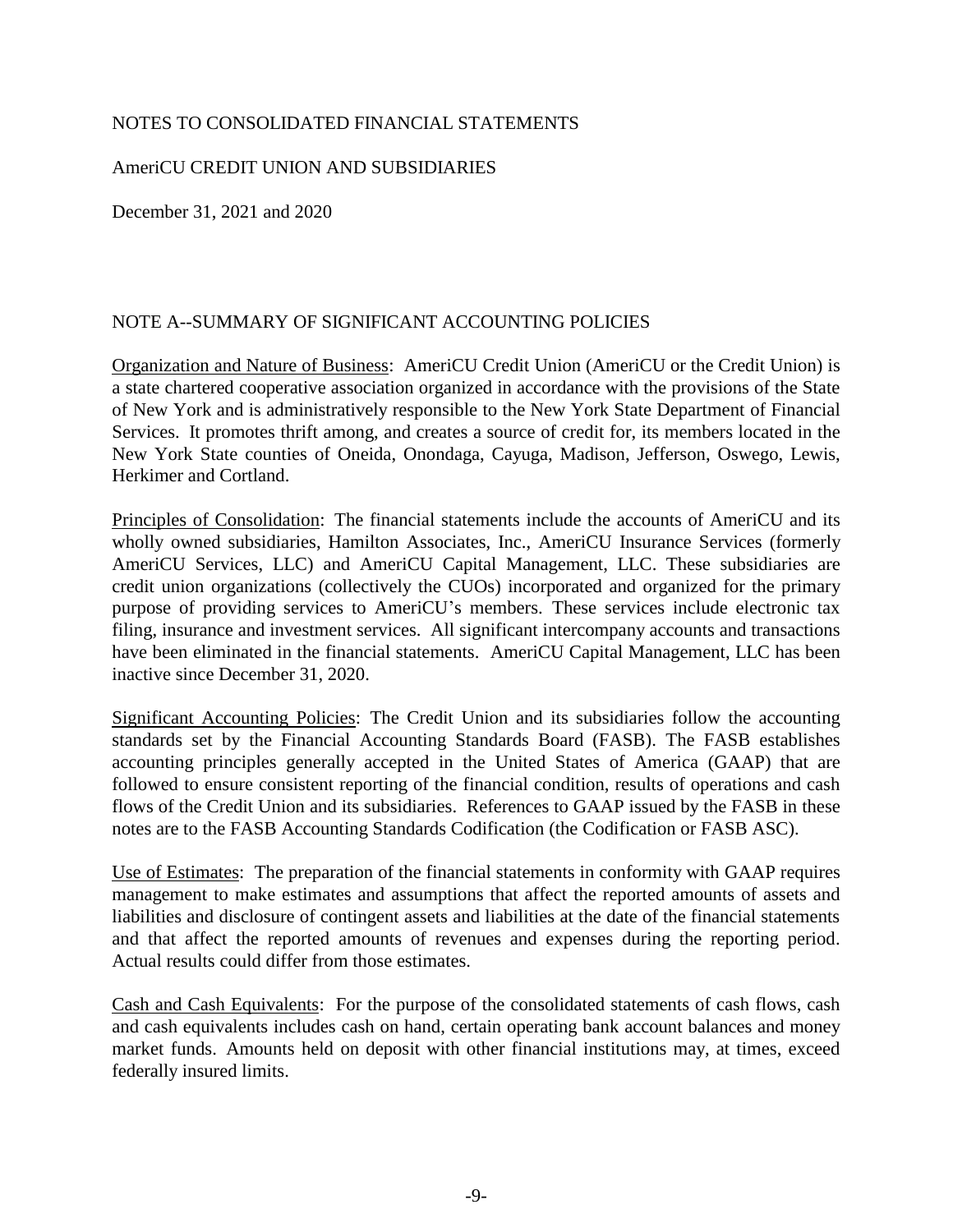### AmeriCU CREDIT UNION AND SUBSIDIARIES

December 31, 2021 and 2020

#### NOTE A--SUMMARY OF SIGNIFICANT ACCOUNTING POLICIES--Continued

Investments: The Credit Union is required to categorize each investment as either held to maturity, available for sale, or trading. At December 31, 2021 and 2020, the Credit Union did not maintain trading or held to maturity investment portfolios. Securities not classified as held to maturity or trading are classified as available for sale and recorded at fair value, with unrealized gains and losses excluded from earnings and reported as other comprehensive income or loss.

Premiums are amortized over the period through the call date or maturity date, whichever is earliest; and discounts are accreted through the maturity date of the security as an adjustment to yield using the interest method. Declines in the fair value of available for sale securities below their cost that are deemed to be other than temporary are reflected in earnings as realized losses. In estimating other than temporary impairment losses, management considers (1) the length of time and the extent to which the fair value has been less than cost, (2) the financial condition and near-term prospects of the issuer, (3) the current liquidity and volatility of the market for each of the individual security categories, (4) the projected cash flows from the specific security type, (5) the financial guarantee and financial rating of the issuer, and (6) the intent and ability of the Credit Union to retain its investment in the issuer for a period of time sufficient to allow for any anticipated recovery in fair value. There are no other than temporary impairment losses at December 31, 2021 or 2020. Gains and losses on the sale of securities are recorded on the trade date and are determined using the specific identification method.

Loans to Members: Loans receivable that the Credit Union has the intent and ability to hold for the foreseeable future are stated at unpaid principal balances, less an allowance for loan losses. Interest on loans is recognized over the term of the loan and is calculated using the simpleinterest method on principal amounts outstanding.

The accrual of interest on loans is discontinued at the time the loan is 90 days delinquent unless the credit is well-secured and in process of collection. Credit card loans and other personal loans are typically charged-off no later than 180 days past due. Past due status is based on contractual terms of the loan. In all cases, loans are placed on nonaccrual or charged-off at an earlier date if collection of principal or interest is considered doubtful.

All interest accrued but not collected for loans that are placed on nonaccrual or charged-off is reversed against interest income. The interest on these loans is accounted for on the cash-basis or cost-recovery method, until qualifying for return to accrual. Loans are returned to accrual status when all the principal and interest amounts contractually due are brought current and future payments are reasonably assured.

Certain direct origination costs are deferred and recognized as an adjustment to interest income using the sum of the years digits method over the weighted average life of the loans.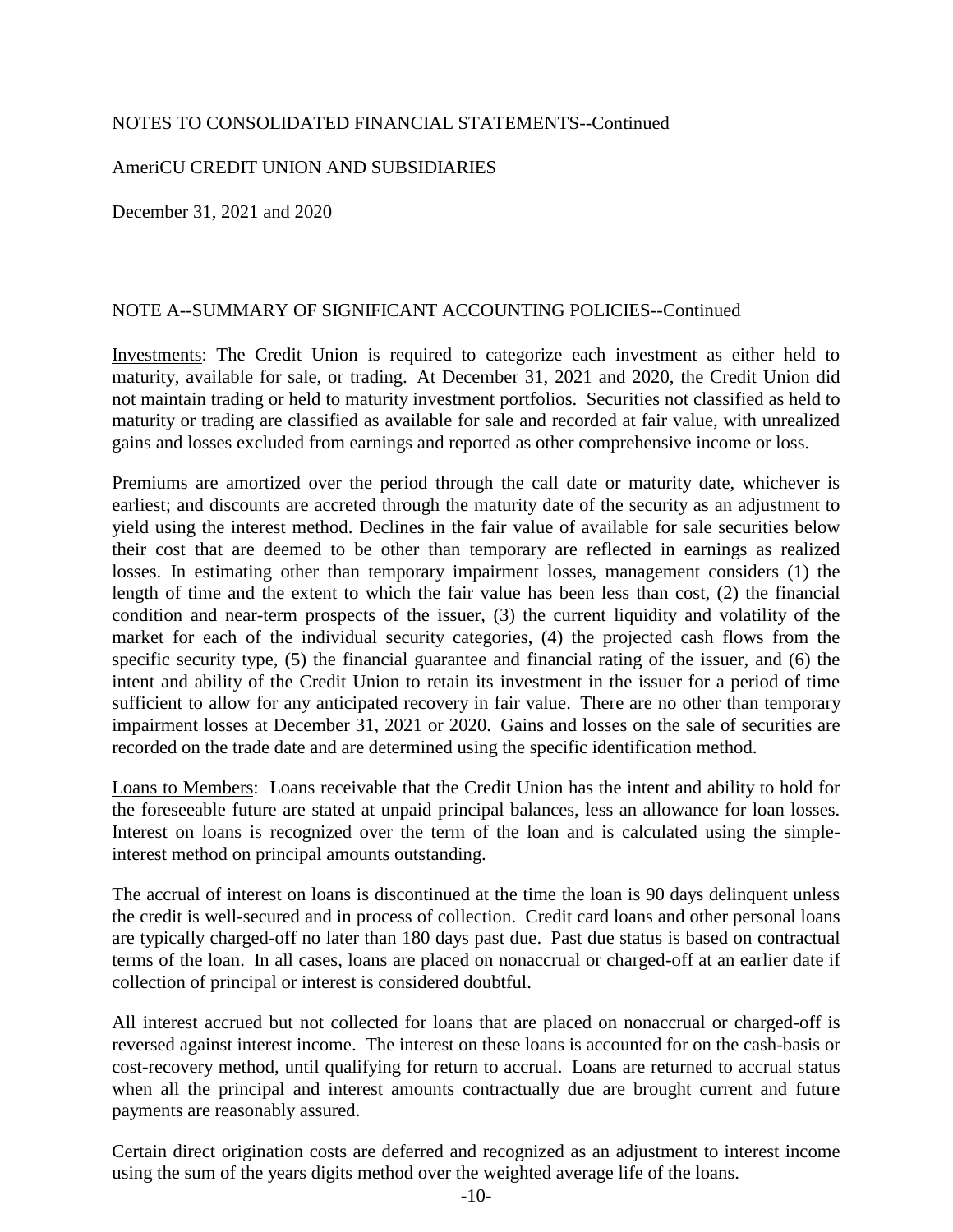## AmeriCU CREDIT UNION AND SUBSIDIARIES

December 31, 2021 and 2020

## NOTE A--SUMMARY OF SIGNIFICANT ACCOUNTING POLICIES--Continued

Allowance for Loan Losses: The allowance for loan losses is established, as losses are estimated to have occurred, through a provision for loan losses charged to earnings. Loan losses are charged against the allowance when management believes the uncollectability of a loan balance is confirmed. Subsequent recoveries, if any, are credited to the allowance.

The allowance for loan losses is evaluated on a regular basis by management and is based upon management's review of the collectability of the loans in light of historical experience, the nature and volume of the loan portfolio, adverse situations that may affect the borrower's ability to repay, the estimated value of any underlying collateral and prevailing economic conditions. This evaluation is inherently subjective as it requires estimates that are susceptible to significant revision as more information becomes available. Because of uncertainties inherent in the estimation process, management's estimate of loan losses within the loan portfolio and the related allowance may change in the near term. However, the amount of the change that is reasonably possible, if any, cannot be estimated.

The allowance consists of specific, general and unallocated components. Specific allowances for loan losses are established for impaired loans on an individual basis as required by the Codification. The general component is based on historical loss experience adjusted for qualitative factors. An unallocated component is maintained to cover uncertainties that could affect management's estimate of probable losses.

A loan is considered impaired when, based on current information and events, it is probable that the Credit Union will be unable to collect the scheduled payments of principal or interest when due according to the contractual terms of the loan agreement. Factors considered by management in determining impairment include payment status, collateral value, and the probability of collecting scheduled principal and interest payments when due. Loans that experience insignificant payment delays and payment shortfalls generally are not classified as impaired. Management determines the significance of payment delays and payment shortfalls on a case-bycase basis, taking into consideration all of the circumstances surrounding the loan and the borrower, including the length of the delay, the reasons for the delay, the borrower's prior payment record, and the amount of the shortfall in relation to the principal and interest owed. Impairment is measured on a loan by loan basis as determined by the fair value of the collateral. Generally, large groups of smaller balance homogeneous loans are collectively evaluated for impairment.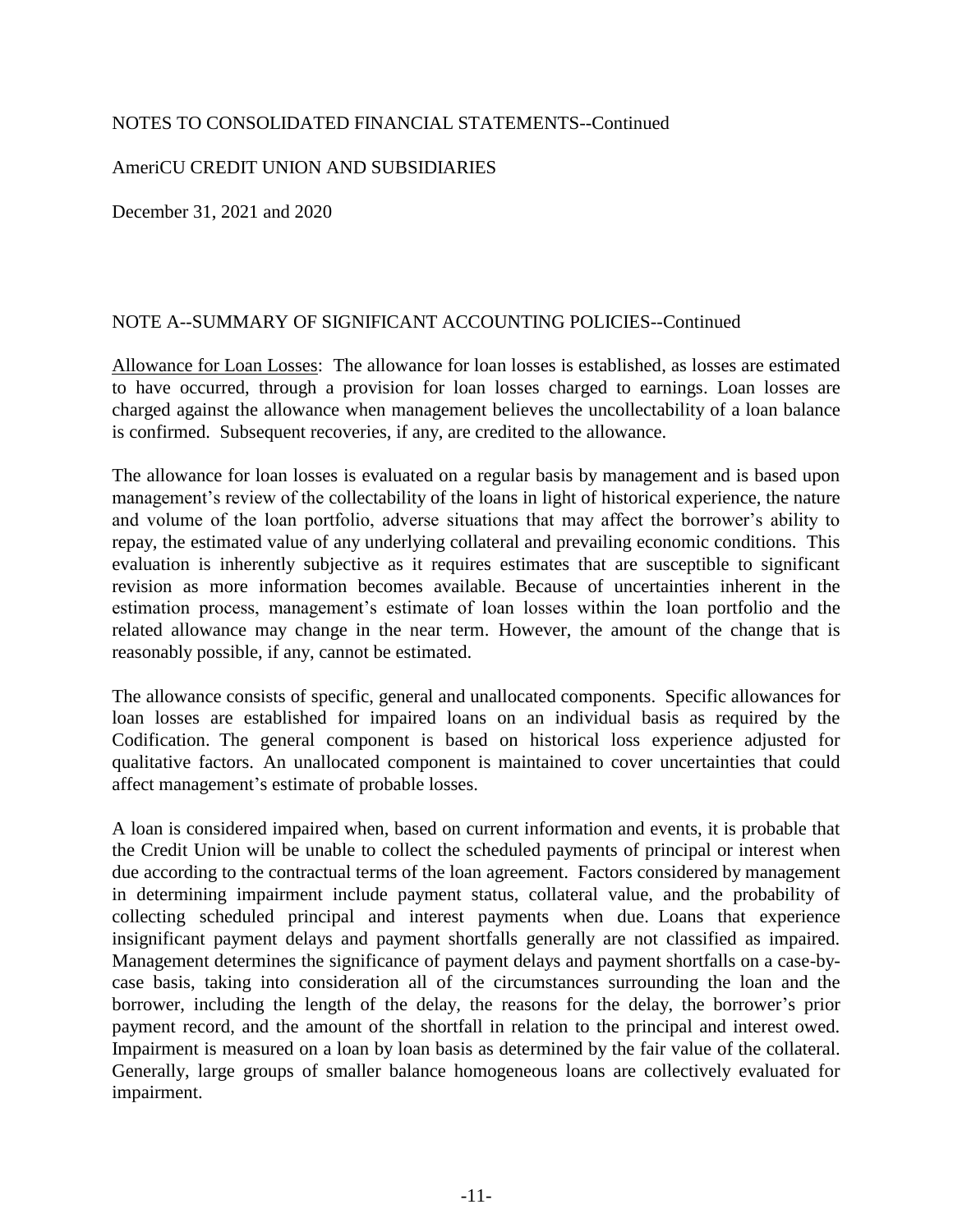### AmeriCU CREDIT UNION AND SUBSIDIARIES

December 31, 2021 and 2020

#### NOTE A--SUMMARY OF SIGNIFICANT ACCOUNTING POLICIES--Continued

Loan Servicing: Servicing assets are recognized as separate assets when servicing rights are retained as mortgage loans are sold. When sold, a portion of the basis in the mortgage loan is allocated to the servicing right based on relative fair value. Fair value is based on market prices for comparable loan servicing contracts, when available, or alternatively, is based on a valuation model that calculates the present value of estimated future net servicing income. The valuation model incorporates assumptions that market participants would use in estimating future net servicing income, such as the cost to service, the discount rate, the custodial earnings rate, an inflation rate, ancillary income, prepayment speeds and default rates and losses. Capitalized servicing rights are reported in other assets and are amortized into non-interest income in proportion to, and over the period of, the estimated future net servicing income of the underlying financial assets.

Income is recognized as fees are earned for servicing loans. The fees are based on a contractual percentage of the outstanding principal, or a fixed amount per loan and are recorded as income when earned. The amortization of loan servicing rights is netted against loan servicing fee income.

Servicing assets are evaluated for impairment based upon the fair value of the rights as compared to amortized cost. Impairment is recognized through a valuation allowance to the extent that fair value is less than the capitalized amount. If the Credit Union later determines that all or a portion of the impairment no longer exists, a reduction of the allowance may be recorded as an increase to income.

Troubled Debt Restructurings: The Credit Union performs a loan-level valuation of those loans identified by the Credit Union as troubled debt restructurings. The Credit Union believes that each loan included in the analysis constitutes a troubled debt restructuring when, prior to the restructuring, the borrower experiences financial difficulty and, in response, the Credit Union grants a concession to the borrower, such as a reduction of interest rate, extension of the loan term or other concession that the Credit Union would not otherwise consider.

The Credit Union estimates the impairment of a troubled debt restructured loan by discounting expected cash flows of the restructured loans at the original interest rate. If applicable, the identified impairment amount would then be reserved for as part of the allowance for loan loss account.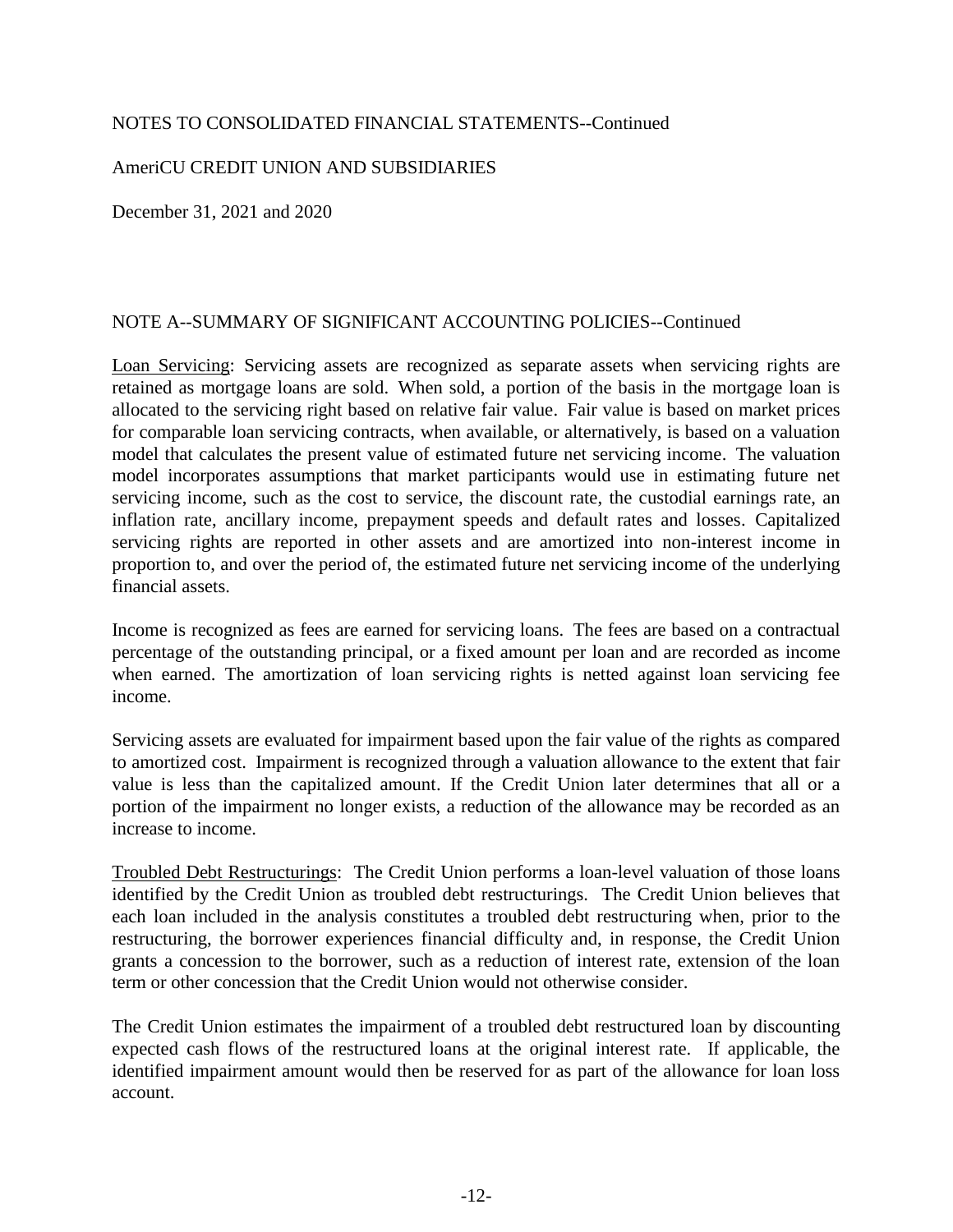## AmeriCU CREDIT UNION AND SUBSIDIARIES

December 31, 2021 and 2020

## NOTE A--SUMMARY OF SIGNIFICANT ACCOUNTING POLICIES--Continued

Loans Held for Sale: Loans held for sale are those mortgage loans the Credit Union has the intent to sell in the foreseeable future. They are carried at the lower of aggregate cost or market value. Net unrealized losses, if any, are recognized through a valuation allowance by charges to non-interest income. Gains and losses on sales of mortgage loans are recognized at settlement dates and are determined by the difference between the sales proceeds and the carrying value of the loans after allocating cost to servicing rights retained. All sales are made without recourse subject to the customary representations and warrantees.

Foreclosed and Repossessed Assets: Assets acquired through, or in lieu of, loan foreclosure are held for sale and are initially recorded at fair value at the date of foreclosure, establishing a new cost basis. Subsequent to foreclosure, valuations are periodically performed by management and the assets are carried at the lower of carrying amount or fair value less cost to sell. Revenue and expenses from operations and changes in the valuation allowance are included in non-interest expense.

Property and Equipment: Land is carried at cost. Buildings, leasehold improvements, furniture, fixtures, and equipment are carried at cost, less accumulated depreciation and amortization. Buildings, furniture, fixtures, and equipment are depreciated using the straight-line method over the estimated useful lives of the assets. The cost of leasehold improvements is amortized using the straight-line method over the terms of the related leases.

National Credit Union Share Insurance Fund Deposit and Assessments: The deposit in the National Credit Union Share Insurance Fund (NCUSIF) is in accordance with the National Credit Union Administration (NCUA) regulations, which require the maintenance of a deposit by each federally insured credit union in an amount equal to one percent of insured shares. The deposit would be refunded to the Credit Union if its insurance coverage is terminated, if it obtains insurance coverage from another source, or the operations of the fund are transferred from the NCUA Board.

National Credit Union Share Insurance Fund Insurance Premium: The Credit Union is required to pay an annual insurance premium equal to one-twelfth of 1 percent of total insured shares, unless the payment is waived or reduced by the NCUA. The Credit Union recognizes NCUSIF premiums when approved by the NCUA. The NCUA Board voted in 2021 and 2020 to waive the annual insurance premium.

Corporate Credit Union Claim Distribution: During the fiscal year ended December 31, 2021, the NCUA distributed \$2,414,020 to the Credit Union for a claim representing a partial recovery of its membership capital account previously held at a corporate credit union, which was liquidated in 2010. This amount is recorded in the statement of income as non-interest income.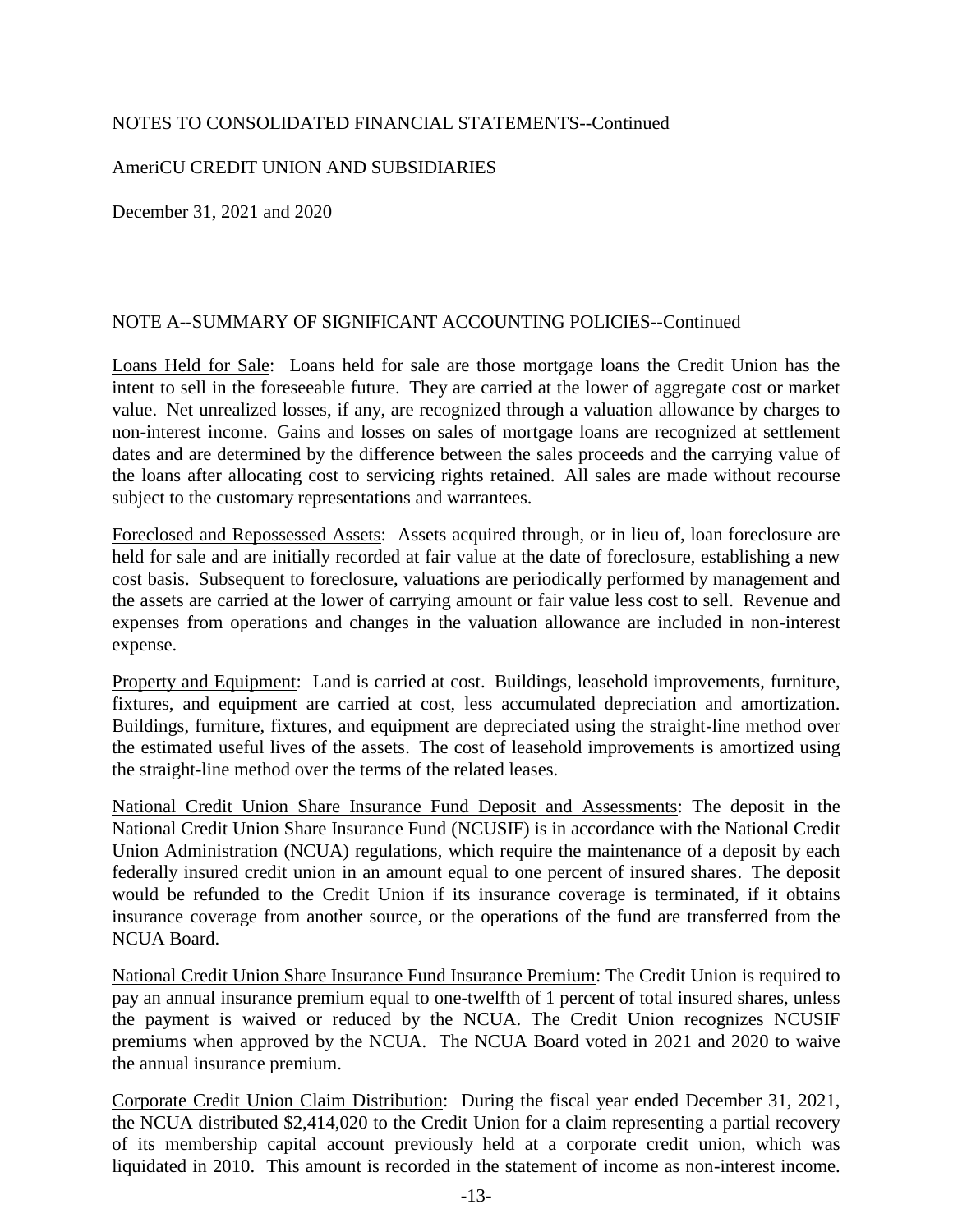### AmeriCU CREDIT UNION AND SUBSIDIARIES

December 31, 2021 and 2020

#### NOTE A--SUMMARY OF SIGNIFICANT ACCOUNTING POLICIES--Continued

Members' Share and Nonmembers' Deposit Accounts: Members' share and nonmembers' deposit accounts are subordinated to all other liabilities of the Credit Union upon liquidation. However, in the event of liquidation, their accounts are insured in accordance with NCUA regulations through the NCUSIF. Dividends on members' shares and interest on nonmembers' deposit accounts are based on available earnings at the end of a dividend period or interest period and are not guaranteed by the Credit Union. Dividend and interest rates on members' share and nonmembers' deposit accounts, respectively, are set by the Board of Directors, based on an evaluation of current and future market conditions.

Members' Equity: The Credit Union is required by regulation to maintain a statutory reserve. This reserve, which represents a regulatory restriction of undivided earnings, is not available for the payment of dividends. The appropriated undivided earnings was established at the discretion of the Board of Directors and is not available for the payment of dividends. For the year ending December 31, 2021, the Board of Directors voted to eliminate the appropriated undivided earnings and transfer the remaining balance to undivided earnings.

Advertising Costs: The Credit Union follows the policy of expensing its advertising costs (including any production costs) as incurred. Advertising expense was approximately \$1,783,000 and \$1,573,000 for the years ended December 31, 2021 and 2020, respectively.

Income Taxes: The Credit Union is exempt, by statute, from federal and state income taxes. The Credit Union's subsidiary, Hamilton Associates, Inc., is a C corporation and is subject to federal and state income taxes. Its other CUOs are each limited liability companies and are disregarded as separate tax entities. Operations of the CUOs resulted in immaterial amounts of income tax expense in 2021 and 2020.

The Credit Union is a state-chartered credit union described in Internal Revenue Code (IRC) Section 501(c)(14). As such, the Credit Union is exempt from federal taxation of income derived from the performance of activities that are in furtherance of its exempt purpose. The Credit Union continually assesses its activities for any potential federal or state income tax liability. In the opinion of management, any liability arising from federal or state taxation of activities deemed to be unrelated to its exempt purposes is not expected to have a material effect on the Credit Union's financial position or results of operation. The Credit Union annually files federal and state unrelated business income tax (UBIT) returns. Amounts of UBIT tax from the performance of activities unrelated to the Credit Union's tax exempt function resulted in immaterial amounts of tax expense in 2021 and 2020.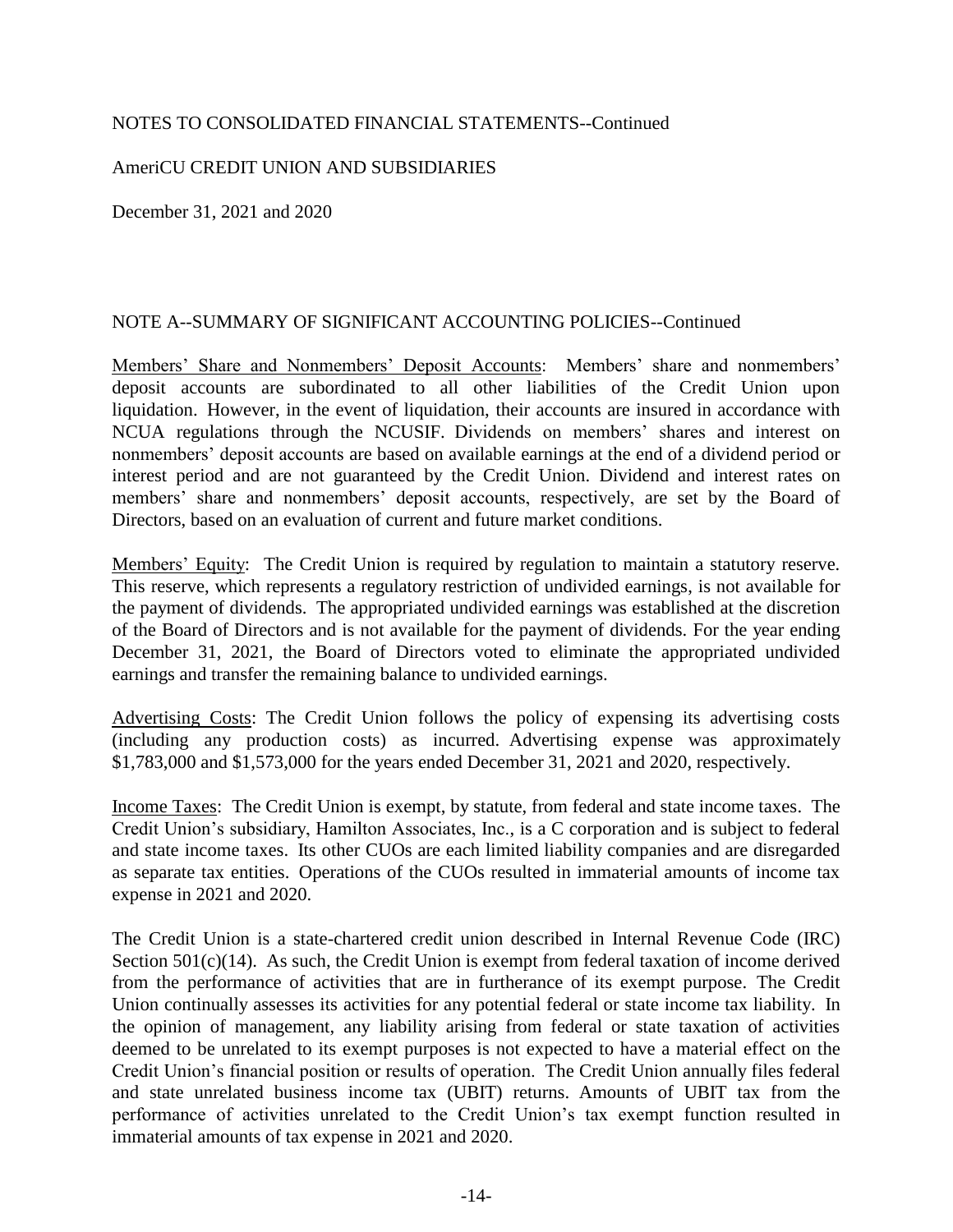## AmeriCU CREDIT UNION AND SUBSIDIARIES

December 31, 2021 and 2020

### NOTE A--SUMMARY OF SIGNIFICANT ACCOUNTING POLICIES--Continued

Income Taxes--Continued: The Credit Union complies with FASB ASC Topic 740-10, "Accounting for Uncertainty in Income Taxes", which clarifies the accounting for uncertainty in income taxes. There was no impact to the accompanying financial statements attributable to this ASC for the years ended December 31, 2021 and 2020.

The Credit Union is potentially subject to income tax examinations for its U.S. federal and state income taxes for the years 2018 through 2021.

Fair Value Measurements: The Credit Union uses fair value measurements to record fair value adjustments to certain assets. FASB ASC Topic 820, "Fair Value Measurement", clarifies that fair value is an exit price, representing the amount that would be received to sell an asset in an orderly transaction between market participants. Under this guidance, fair value measurements are not adjusted for transaction costs. Guidance under GAAP establishes a three tier hierarchy to maximize the use of observable market data and minimize the use of unobservable inputs and to establish classification of fair value measurements for disclosure purposes. Various inputs are used in determining the value of financial instruments as noted below:

- Level 1 quoted prices in active markets for identical inputs
- Level 2 other significant observable inputs
- Level 3 significant unobservable inputs (including the Credit Union's own assumptions in determining fair value)

The fair value hierarchy gives the highest priority to quoted prices in active markets for identical assets or liabilities (Level 1) and the lowest priority to unobservable inputs (Level 3). If the inputs used in the determination of the fair value measurement fall within different levels of the hierarchy, the categorization is based on the lowest level input that is significant to the fair value measurement. Financial instruments not adjusted to fair value on a recurring basis are subject to fair value adjustments in certain circumstances (for example, when there is evidence of impairment). See Note M for additional information.

Revenue Recognition: The Credit Union has adopted Accounting Standards Update (ASU) No 2014-09 "Revenue from Contracts with Customers" (Topic 606) and all subsequent ASUs that modified Topic 606. Topic 606 does not apply to revenue associated with financial instruments, including revenue from loans and securities. In addition, certain non-interest income streams such as fees associated with mortgage servicing rights, financial guarantees, and certain credit card fees are also outside the scope of the newly adopted guidance. Topic 606 is applicable to the Credit Union's non-interest revenue streams including its member deposit related fees, electronic payment interchange fees and ATM fees. However, the recognition of these revenue streams did not change significantly upon adoption of Topic 606. Non-interest revenue streams in-scope of Topic 606 are discussed below (service fees).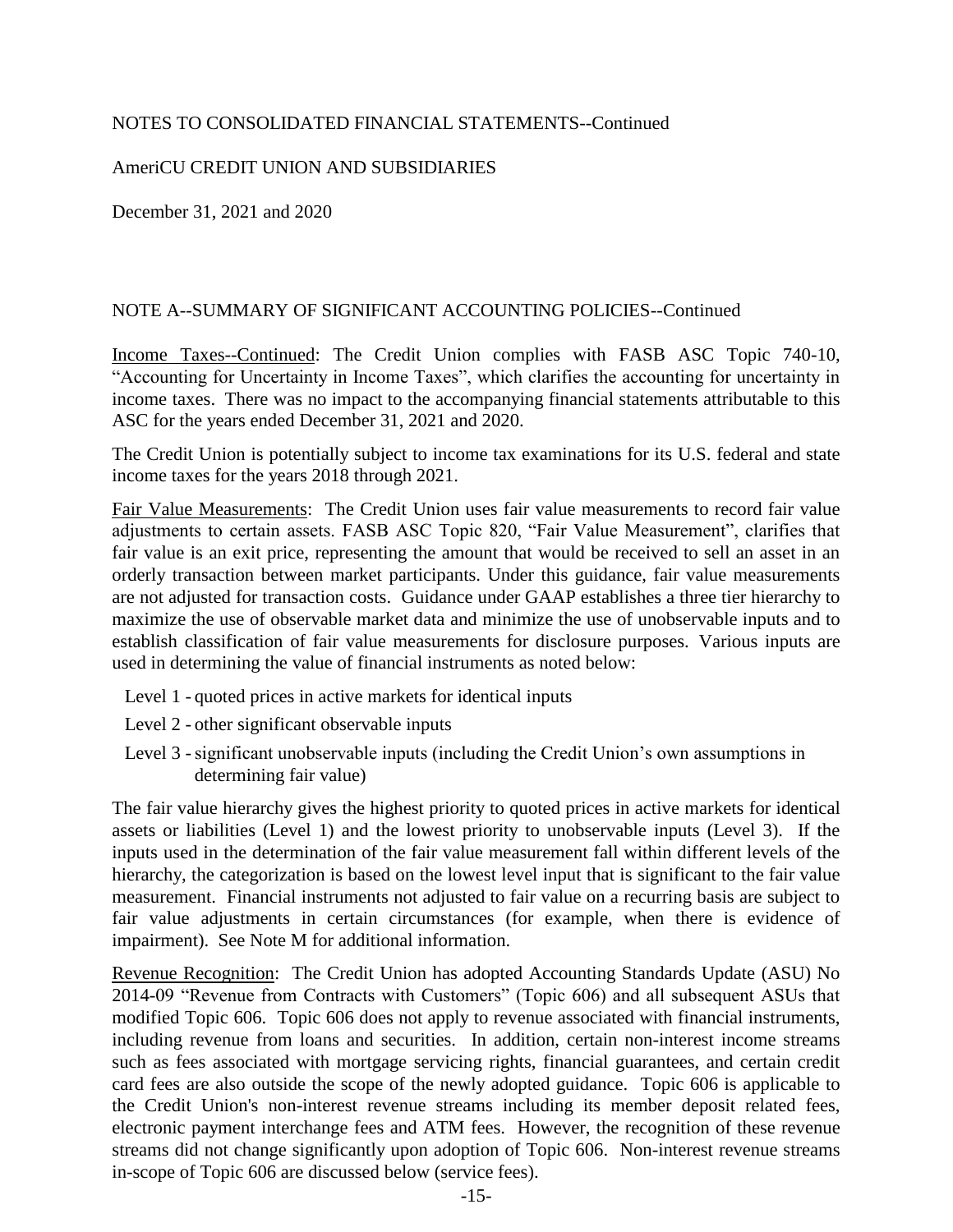### AmeriCU CREDIT UNION AND SUBSIDIARIES

December 31, 2021 and 2020

#### NOTE A--SUMMARY OF SIGNIFICANT ACCOUNTING POLICIES--Continued

Service Fees: Deposit service fees consist of overdraft protection fees, debit and credit card income, ATM fees, other revenues from processing wire transfers, bill pay service, cashier's checks, foreign exchange debit and credit card income and interchange fees earned at the time the Credit Union's debit and credit cards are processed through card payment networks such as Visa. The Credit Union's performance obligation for service fees is generally satisfied, and the related revenue recognized, when the services are rendered or the transaction has been completed. Payment for service fees is typically received at the time it is assessed through a direct charge to member's accounts or on a monthly basis.

Future Application of Accounting Pronouncements: In February 2016, the FASB issued ASU No. 2016-02, "Leases". The guidance in this ASU supersedes the leasing guidance in Topic 840, "Leases". Under the new guidance, a lessee will be required to recognize assets and liabilities on the balance sheet for the rights and obligations created by all leases with terms of more than twelve months. Leases will be classified as either finance or operating, with classification affecting only presentation of expenses and cash flows. The accounting guidance for lessors is largely unchanged. This standard is effective for the Credit Union for the year ending December 31, 2022. The Credit Union is currently evaluating the impact this ASU will have on the financial statements.

In June 2016, FASB issued ASU No. 2016-13 "Financial Instruments--Credit Losses: Measurement of Credit Losses on Financial Instruments". This standard adds an impairment model, the Current Expected Credit Loss (CECL) model, that is based on expected credit losses rather than incurred losses, which the FASB believes will result in a more timely recognition of such losses. This standard is effective for the Credit Union for the year ending December 31, 2023. The Credit Union is currently evaluating the provisions of this ASU and will be closely monitoring developments and additional guidance to determine the potential impact this standard will have on the financial statements.

Events Occurring After Reporting Date: The Credit Union has evaluated events and transactions that occurred between December 31, 2021 and March 11, 2022, which is the date the financial statements were available to be issued, for possible disclosure and recognition in the financial statements. There were no such events or transactions identified by the Credit Union.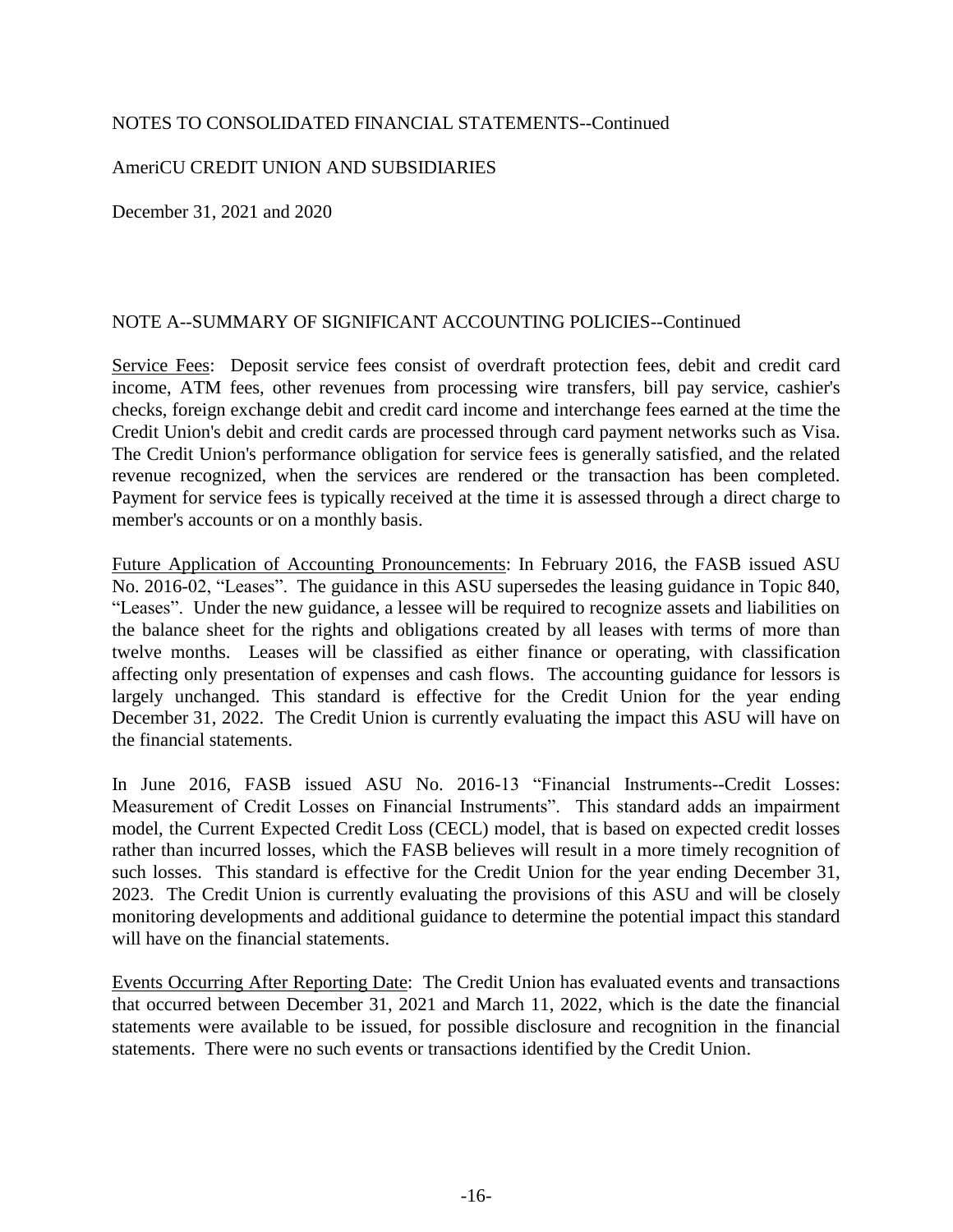#### AmeriCU CREDIT UNION AND SUBSIDIARIES

December 31, 2021 and 2020

#### NOTE B--DEPOSITS AT CORPORATE CREDIT UNION

Credit unions that are participating in corporate credit unions acquire membership privileges by maintaining a deposit with a corporate credit union. The Credit Union is a member of, and transacts business with, Alloya Corporate Federal Credit Union (Alloya). Deposits at Alloya consist of the following:

|                                   | December 31,        |                 |
|-----------------------------------|---------------------|-----------------|
|                                   | 2021                | 2020            |
| Plateau and money market accounts | \$637,292 \$593,959 |                 |
| Perpetual contributed capital     |                     | 175,000 175,000 |
|                                   | \$812,292 \$768,959 |                 |

Perpetual Contributed Capital: The Credit Union maintains a capital deposit with Alloya in a perpetual contributed capital account. The deposit allows the Credit Union to participate as a member of the corporate credit union. The deposit is uninsured and requires approval by the corporate credit union in order to withdraw the funds. The perpetual contributed capital account of a corporate credit union is subordinate to all other liabilities of a corporate credit union.

#### NOTE C--INVESTMENTS--AVAILABLE FOR SALE

The amortized cost and estimated fair value of investments--available for sale are as follows:

|                                      |                    | Gross                | Gross          | Estimated           |
|--------------------------------------|--------------------|----------------------|----------------|---------------------|
|                                      | Amortized          | Unrealized           | Unrealized     | Fair                |
|                                      | Cost               | Gains                | Losses         | Value               |
|                                      |                    | At December 31, 2021 |                |                     |
| Investments under the TBPF Program:  |                    |                      |                |                     |
| Corporate Bonds                      | \$<br>24, 187, 334 | 313,338<br>\$.       | \$.<br>295,504 | 24, 205, 168<br>\$. |
| Other investments:                   |                    |                      |                |                     |
| Commercial mortgage-backed           |                    |                      |                |                     |
| securities obligations               | 47,412,504         | $-()$ -              | 622,937        | 46,789,567          |
| Collateral mortgage obligations      | 17,375,009         | $-0-$                | 302,489        | 17,072,520          |
| Mortgage-backed securities           | 217,379,082        | $-0-$                | 3,237,967      | 214, 141, 115       |
| Municipal taxable bonds              | 6,114,539          | 164                  | 99,678         | 6,015,025           |
| <b>Small Business Administration</b> |                    |                      |                |                     |
| loan pools                           | 7,845,656          | 61,137               | 13,989         | 7,892,804           |
| US Treasury notes and bonds          | 995,030            | $-0-$                | 16,905         | 978,125             |
| Agency notes and bonds               | 2,000,000          | $-0-$                | 24,822         | 1,975,178           |
|                                      | \$323,309,154      | 374,639<br>\$.       | \$4,614,291    | \$319,069,502       |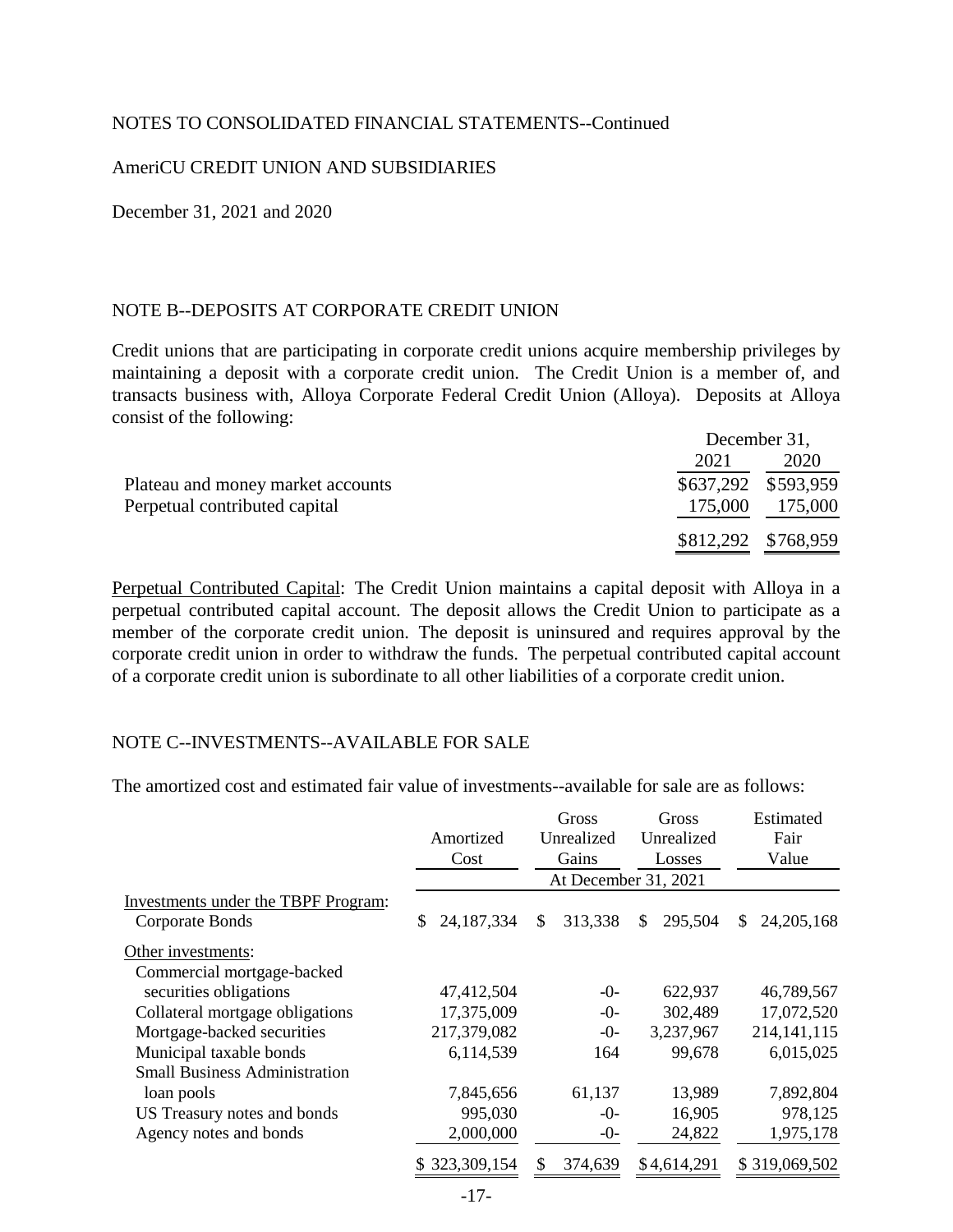#### AmeriCU CREDIT UNION AND SUBSIDIARIES

December 31, 2021 and 2020

#### NOTE C--INVESTMENTS--AVAILABLE FOR SALE--Continued

|                                                                                     | Amortized<br>Cost         | Gross<br>Unrealized<br>Gains | Gross<br>Unrealized<br>Losses | Estimated<br>Fair<br>Value |
|-------------------------------------------------------------------------------------|---------------------------|------------------------------|-------------------------------|----------------------------|
|                                                                                     |                           |                              | At December 31, 2020          |                            |
| Investments under the TBPF Program:<br>Corporate Bonds                              | 24,683,658                | \$1,309,314                  | -\$<br>1,450                  | 25,991,522<br>\$.          |
| Other investments:<br>Collateral mortgage obligations<br>Mortgage-backed securities | 30,033,124<br>140,883,154 | 96,644<br>468,970            | 35,983<br>196,683             | 30,093,785<br>141,155,441  |
|                                                                                     | \$195,599,936             | \$1,874,928                  | \$<br>234,116                 | \$197,240,748              |

The Credit Union has made certain investments via a Total Benefit Pre-Funding Program (TBPF Program). The investments made via the TBPF Program are primarily made up of assets normally impermissible to the Credit Union, but allowable if the investments are specifically earmarked for the purpose of pre-funding future employee benefit obligations, with the proceeds offsetting general employee benefits expense. The TBPF investments have been classified as investments--available for sale in the accompanying Consolidated Statements of Financial Condition.

The amortized cost and estimated fair value of investments--available for sale by contractual maturity are shown below as of December 31, 2021.

|                             |               | <b>Available for Sale</b> |
|-----------------------------|---------------|---------------------------|
|                             | Amortized     | Fair                      |
|                             | Cost          | Value                     |
| Due in one year or less     | $-()$ -       | $-()$ -                   |
| Due from one to five years  | 10,820,911    | 10,900,596                |
| Due in more than five years | 312,488,243   | 308,168,906               |
|                             | \$323,309,154 | \$319,069,502             |

Actual maturities may differ from contractual maturities because issuers may have the right to prepay or call certain obligations with or without prepayment penalties.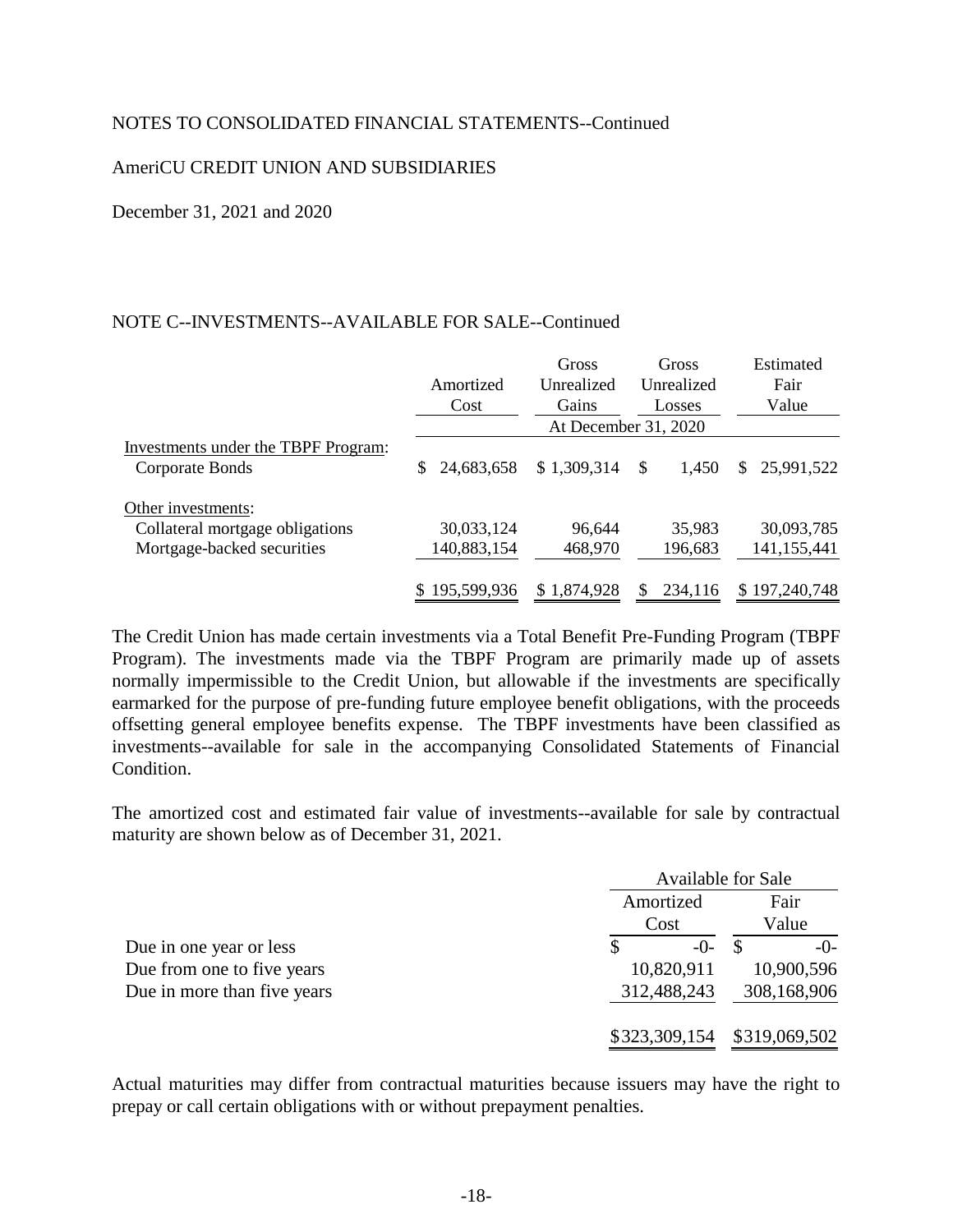#### AmeriCU CREDIT UNION AND SUBSIDIARIES

December 31, 2021 and 2020

### NOTE C--INVESTMENTS--AVAILABLE FOR SALE--Continued

The following table presents the fair value of the Credit Union's investments--available for sale and the related gross unrealized losses aggregated by the length of time the individual securities have been in a continuous unrealized loss position:

|                                                                         | Less than 12 Months |                    | 12 Months or More    |                    | Total                                                                            |                                         |  |
|-------------------------------------------------------------------------|---------------------|--------------------|----------------------|--------------------|----------------------------------------------------------------------------------|-----------------------------------------|--|
|                                                                         | Fair<br>Value       | Unrealized<br>Loss | Fair<br>Value        | Unrealized<br>Loss | Fair<br>Value                                                                    | Unrealized<br>Loss                      |  |
|                                                                         |                     |                    | At December 31, 2021 |                    |                                                                                  |                                         |  |
| Investments under the<br><b>TBPF</b> Program:<br>Corporate bonds        | $$11,530,781$ \\$   | $(279, 865)$ \$    |                      |                    | 405,765 \$ (15,639) \$ 11,936,546 \$                                             | (295, 504)                              |  |
| Other investments:<br>Commercial mortgage-<br>backed securities         |                     |                    |                      |                    |                                                                                  |                                         |  |
| obligations<br>Collateral mortgage                                      | 46,789,567          | (622, 937)         | $-0-$                | $-0-$              | 46,789,567                                                                       | (622, 937)                              |  |
| obligations<br>Mortgage-backed                                          | 13,970,319          | (229, 738)         | 3,102,201            | (72, 751)          | 17,072,520                                                                       | (302, 489)                              |  |
| securities                                                              | 184,811,284         | (2,425,440)        | 29,329,831           | (812, 527)         | 214, 141, 115                                                                    | (3,237,967)                             |  |
| Municipal taxable bonds<br><b>Small Business</b><br>Administration loan | 4,997,145           | (99, 678)          | $-0-$                | $-0-$              | 4,997,145                                                                        | (99, 678)                               |  |
| pools<br><b>US</b> Treasury notes                                       | 3,176,004           | (13,989)           | $-()$ -              | $-0-$              | 3,176,004                                                                        | (13,989)                                |  |
| and bonds                                                               | 978,125             | (16,905)           | $-0-$                | $-0-$              | 978,125                                                                          | (16,905)                                |  |
| Agency notes and bonds                                                  | 1,975,178           | (24, 822)          | $-0-$                | $-0-$              | 1,975,178                                                                        | (24, 822)                               |  |
|                                                                         |                     |                    |                      |                    | \$268,228,403 \$(3,713,374) \$32,837,797 \$(900,917) \$301,066,200 \$(4,614,291) |                                         |  |
|                                                                         |                     |                    | At December 31, 2020 |                    |                                                                                  |                                         |  |
| Investments under the<br><b>TBPF</b> Program:<br>Corporate bonds        | 426,985 \$<br>\$    | $(1,443)$ \$       | 555,733 \$           | $(7)$ \$           | 982,718                                                                          | (1,450)<br>\$                           |  |
| Other investments:<br>Collateral mortgage                               |                     |                    |                      |                    |                                                                                  |                                         |  |
| obligations<br>Mortgage-backed                                          | 4,025,856           | (35,983)           | $-0-$                | $-0-$              | 4,025,856                                                                        | (35,983)                                |  |
| securities                                                              | 54,906,462          | (196, 683)         | $-0-$                | $-0-$              | 54,906,462                                                                       | (196, 683)                              |  |
|                                                                         | $$59,359,303$ \$    | $(234,109)$ \$     | 555,733 \$           |                    | $(7)$ \$ 59,915,036                                                              | (234, 116)<br>$\boldsymbol{\mathsf{S}}$ |  |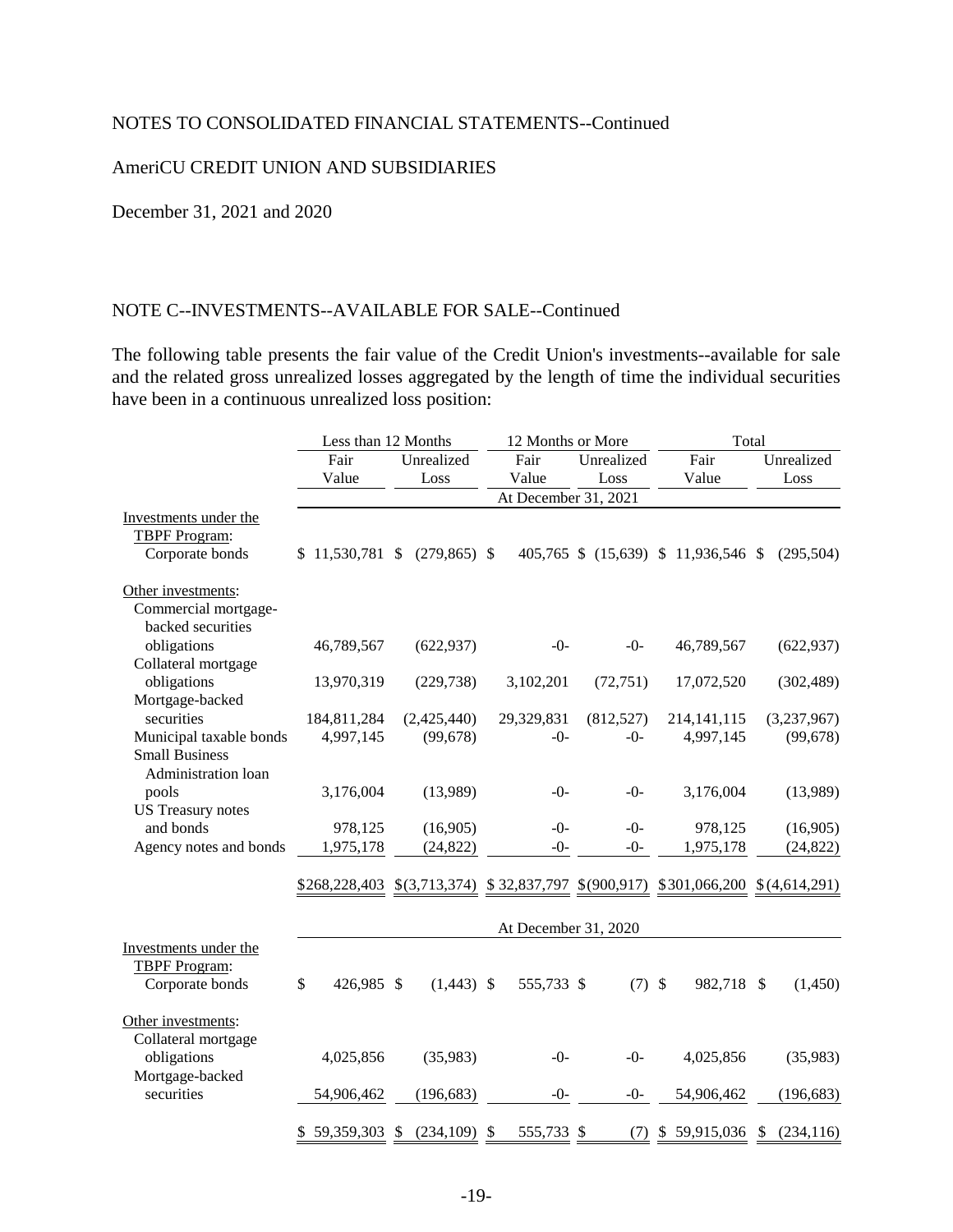#### AmeriCU CREDIT UNION AND SUBSIDIARIES

December 31, 2021 and 2020

#### NOTE C--INVESTMENTS--AVAILABLE FOR SALE--Continued

Unrealized losses are driven by various economic and financial factors, including overall market demand and the interest rate environment. The Credit Union does not intend to sell the investments, it is not more likely than not that the Credit Union will be required to sell the investments prior to their anticipated recovery of the unrealized losses and the Credit Union believes the decline in fair value for these securities to be temporary. Should the impairment of any of these securities become other than temporary, the cost basis of the investment would be reduced and the resulting loss recognized in net income in the period in which the other than temporary impairment is identified.

### NOTE D--LOANS TO MEMBERS

Loans to members consist of the following (in 000's):

|                                        |               | December 31,             |
|----------------------------------------|---------------|--------------------------|
|                                        | 2021          | 2020                     |
| Member business loans                  | \$<br>216,280 | $\mathcal{S}$<br>202,796 |
| Mortgages and other real estate:       |               |                          |
| Mortgages                              | 607,427       | 647,684                  |
| Home equity/improvement loans          | 288,801       | 347,806                  |
|                                        | 896,228       | 995,490                  |
| Vehicles and other consumer:           |               |                          |
| Vehicles                               | 305,688       | 273,423                  |
| Credit cards and other lines of credit | 63,964        | 57,892                   |
| <b>Education</b> loans                 | 17,161        | 18,716                   |
| Unsecured signature/personal           | 460,795       | 292,766                  |
|                                        | 847,608       | 642,797                  |
|                                        | 1,960,116     | 1,841,083                |
| Less allowance for loan losses         | 22,877        | 19,692                   |
|                                        | \$1,937,239   | \$1,821,391              |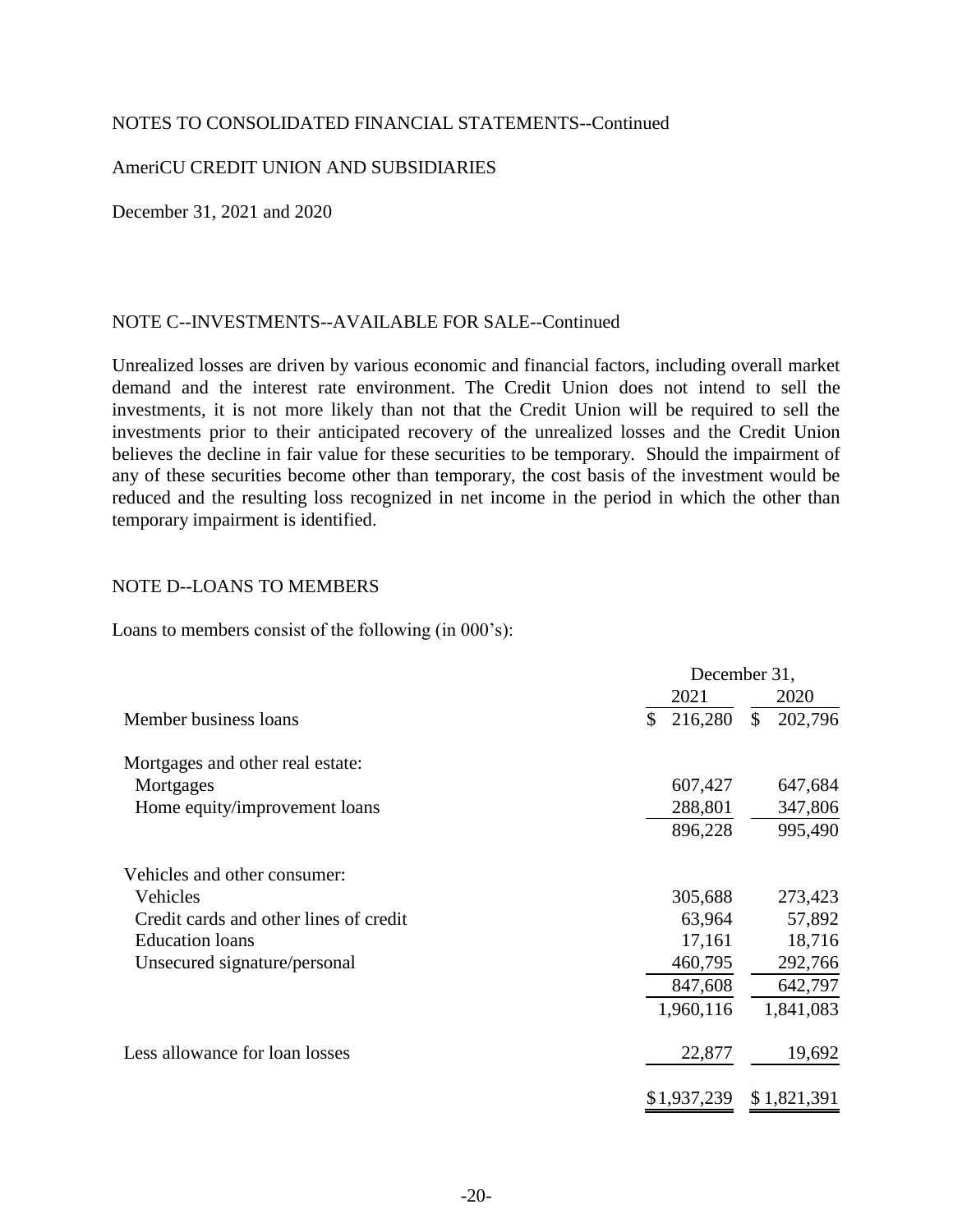#### AmeriCU CREDIT UNION AND SUBSIDIARIES

December 31, 2021 and 2020

## NOTE E--LOAN QUALITY

Management performs a monthly evaluation of the adequacy of the allowance for loan losses (ALL). For the purposes of calculating the ALL, the Credit Union segregates its loan portfolio into the following general segments: member business, mortgages and other real estate and vehicles and other consumer.

The following is an analysis of the allowance for loan losses by segment:

|                   |               | <b>Allowance for Loan Losses</b> |                           |              |  |  |  |  |  |
|-------------------|---------------|----------------------------------|---------------------------|--------------|--|--|--|--|--|
|                   |               | Mortgages                        | Vehicles                  |              |  |  |  |  |  |
|                   | Member        | and other                        | and other                 |              |  |  |  |  |  |
|                   | business      | real estate                      | consumer                  | Total        |  |  |  |  |  |
|                   |               |                                  | December 31, 2021         |              |  |  |  |  |  |
| Beginning balance | \$3,639,353   | \$<br>463,549                    | \$15,589,064              | \$19,691,966 |  |  |  |  |  |
| Charge-offs       | (304, 490)    | (557, 041)                       | (4,850,834)               | (5,712,365)  |  |  |  |  |  |
| Recoveries        | 82,523        | 252,277                          | 1,851,748                 | 2,186,548    |  |  |  |  |  |
| Provision         | 1,515,781     | 3,038,994                        | 2,156,225                 | 6,711,000    |  |  |  |  |  |
| Ending balance    | \$4,933,167   | \$3,197,779                      | \$14,746,203              | \$22,877,149 |  |  |  |  |  |
|                   |               | December 31, 2020                |                           |              |  |  |  |  |  |
| Beginning balance | \$<br>952,830 | \$2,378,922                      | 9,779,860<br>$\mathbb{S}$ | \$13,111,612 |  |  |  |  |  |
| Charge-offs       | (2,427,966)   | (20, 954)                        | (7,059,103)               | (9,508,023)  |  |  |  |  |  |
| Recoveries        | 17,363        | 150,154                          | 1,770,860                 | 1,938,377    |  |  |  |  |  |
| Provision         | 5,097,126     | (2,044,573)                      | 11,097,447                | 14,150,000   |  |  |  |  |  |
| Ending balance    | 3,639,353     | 463,549<br>S                     | \$15,589,064              | \$19,691,966 |  |  |  |  |  |
|                   |               |                                  |                           |              |  |  |  |  |  |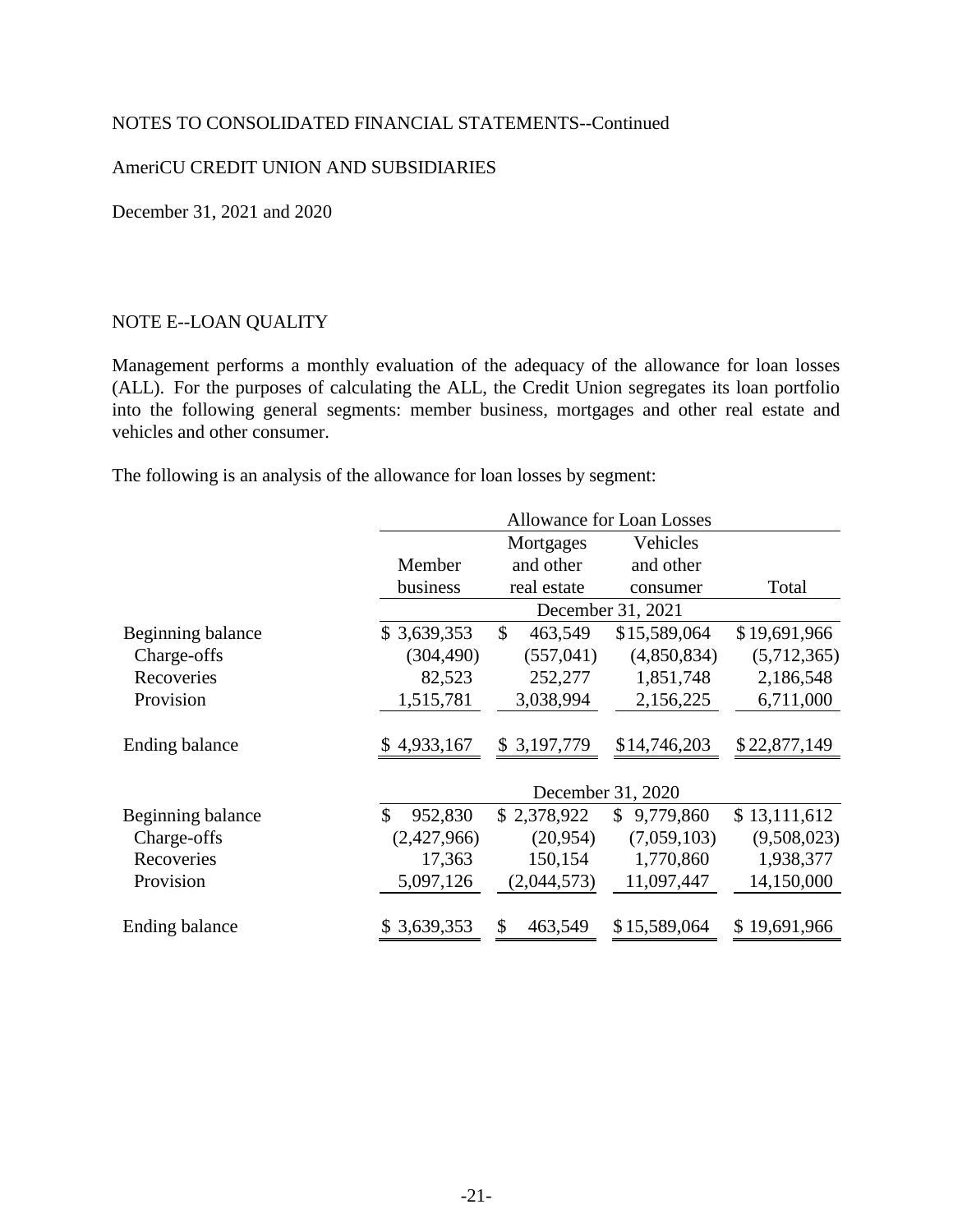#### AmeriCU CREDIT UNION AND SUBSIDIARIES

December 31, 2021 and 2020

### NOTE E--LOAN QUALITY--Continued

The following presents, by loan segment, loans that were evaluated for the allowance for loan losses individually and those that were evaluated collectively as of December 31, 2021 and 2020:

|                                                                                                                              |              | Member<br>business |               | Mortgages<br>and other<br>real estate<br>December 31, 2021 |               | Vehicles and<br>other<br>consumer |               | Total                                                     |
|------------------------------------------------------------------------------------------------------------------------------|--------------|--------------------|---------------|------------------------------------------------------------|---------------|-----------------------------------|---------------|-----------------------------------------------------------|
| Allowance for loan losses:                                                                                                   |              |                    |               |                                                            |               |                                   |               |                                                           |
| Ending balance allocated to loans individually<br>evaluated for impairment<br>Ending balance allocated to loans collectively |              | \$<br>1,503,657    | $\mathcal{S}$ | 287,380 \$                                                 |               | 461,865 \$                        |               | 2,252,902                                                 |
| evaluated for impairment                                                                                                     |              | 3,429,510          |               | 2,910,399                                                  |               | 14,284,338                        |               | 20,624,247                                                |
|                                                                                                                              | <b>TOTAL</b> | $$4,933,167$ \,    |               |                                                            |               | 3, 197, 779 \$ 14, 746, 203       | \$            | 22,877,149                                                |
| Loans outstanding:<br>Ending balance of loans individually                                                                   |              |                    |               |                                                            |               |                                   |               |                                                           |
| evaluated for impairment<br>Ending balance of loans collectively                                                             |              | \$17,622,075       | <sup>\$</sup> | 6,490,751                                                  | $\mathcal{S}$ | 1,374,214 \$                      |               | 25,487,040                                                |
| evaluated for impairment                                                                                                     |              | 198,658,082        |               | 889,737,495                                                |               | 846, 233, 713                     |               | 1,934,629,290                                             |
|                                                                                                                              | <b>TOTAL</b> | \$216,280,157      |               |                                                            |               | \$896,228,246 \$847,607,927       |               | \$1,960,116,330                                           |
|                                                                                                                              |              |                    |               | December 31, 2020                                          |               |                                   |               |                                                           |
| Allowance for loan losses:<br>Ending balance allocated to loans individually<br>evaluated for impairment                     |              | \$<br>797,266 \$   |               | 302,951 \$                                                 |               | 674,539                           | <sup>\$</sup> | 1,774,756                                                 |
| Ending balance allocated to loans collectively<br>evaluated for impairment                                                   |              | 2,842,087          |               | 160,598                                                    |               | 14,914,525                        |               | 17,917,210                                                |
|                                                                                                                              | <b>TOTAL</b> | \$<br>3,639,353    | \$            | 463,549                                                    |               | \$15,589,064                      | \$            | 19,691,966                                                |
| Loans outstanding:<br>Ending balance of loans individually                                                                   |              |                    |               |                                                            |               |                                   |               |                                                           |
| evaluated for impairment<br>Ending balance of loans collectively                                                             |              | \$<br>5,269,978    | $\mathcal{S}$ | 4,684,022                                                  | - \$          | 2,485,839 \$                      |               | 12,439,839                                                |
| evaluated for impairment                                                                                                     |              | 197,526,151        |               | 990,805,976                                                |               | 640,310,737                       |               | 1,828,642,864                                             |
|                                                                                                                              | <b>TOTAL</b> |                    |               |                                                            |               |                                   |               | \$202,796,129 \$995,489,998 \$642,796,576 \$1,841,082,703 |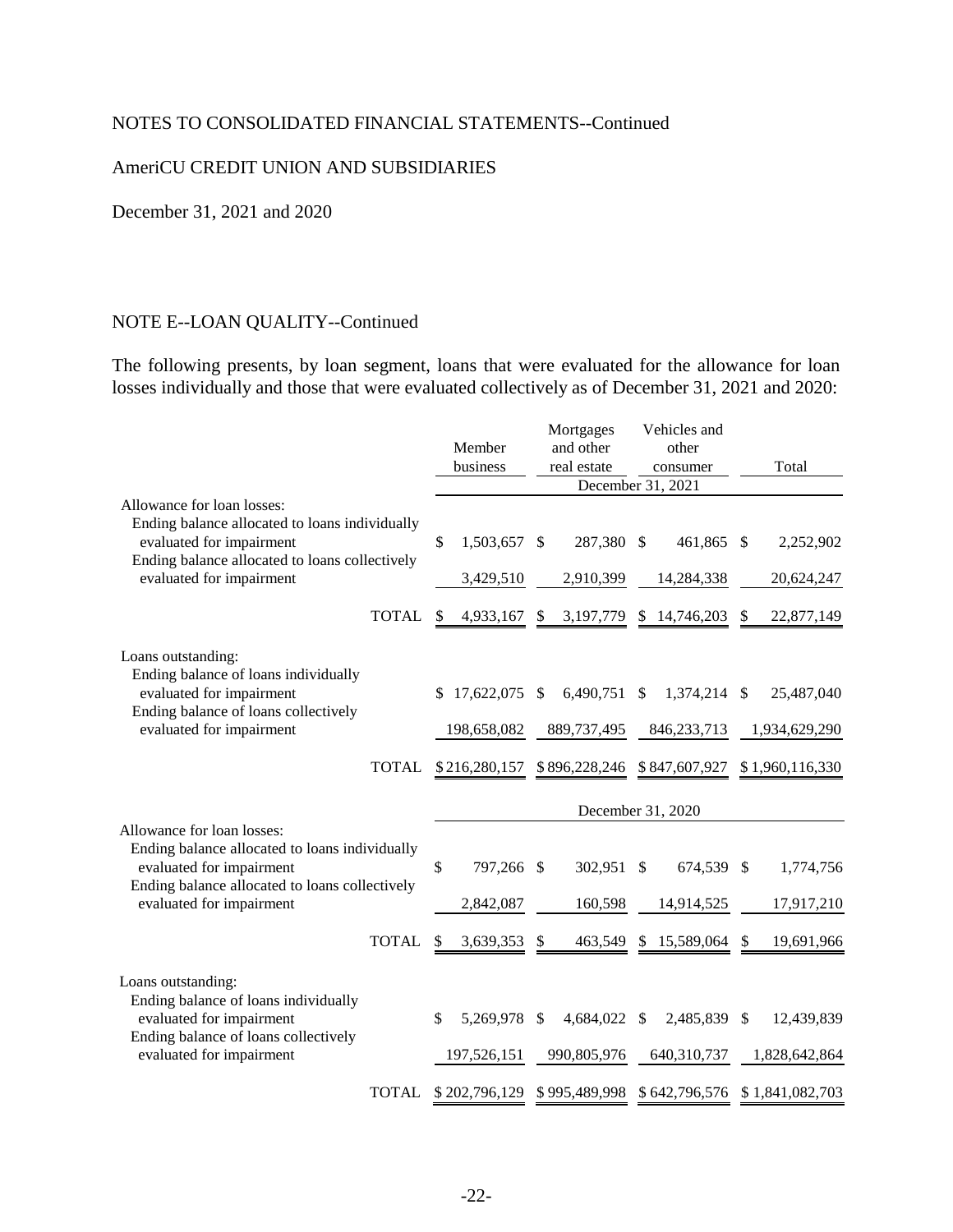## AmeriCU CREDIT UNION AND SUBSIDIARIES

December 31, 2021 and 2020

### NOTE E--LOAN QUALITY--Continued

The following table shows additional information about those loans individually identified as impaired at December 31, 2021 and 2020:

|                                            |                  |                   |                        | Average       |
|--------------------------------------------|------------------|-------------------|------------------------|---------------|
|                                            |                  | Unpaid            |                        | Recorded      |
|                                            | Recorded         | Principal         | Related                | Investment    |
|                                            | Investment       | <b>Balance</b>    | Allowance              | (Per Loan)    |
|                                            |                  | December 31, 2021 |                        |               |
| With no related allowance:                 |                  |                   |                        |               |
| Member business (15 loans)                 | 8,158,486<br>\$. | \$8,158,486       | $\mathcal{S}$<br>$-0-$ | 543,899<br>\$ |
| Mortgages and other real estate (68 loans) | 5,158,994        | 5,158,994         | $-0-$                  | 75,868        |
| Vehicles and other consumer (32 loans)     | 268,092          | 268,092           | $-0-$                  | 8,378         |
| With related allowance:                    |                  |                   |                        |               |
| Member business (9 loan)                   | 9,463,589        | 9,463,589         | 1,503,657              | 1,051,510     |
| Mortgages and other real estate (12 loans) | 1,331,757        | 1,331,757         | 287,380                | 110,980       |
| Vehicles and other consumer (112 loans)    | 1,106,122        | 1,106,122         | 461,865                | 9,876         |
|                                            | \$25,487,040     | \$25,487,040      | \$2,252,902            |               |
|                                            |                  | December 31, 2020 |                        |               |
| With no related allowance:                 |                  |                   |                        |               |
| Member business (4 loans)                  | 1,823,111<br>\$  | \$1,823,111       | \$<br>$-0-$            | 455,778<br>\$ |
| Mortgages and other real estate (47 loans) | 3,157,871        | 3,157,871         | $-0-$                  | 67,189        |
| Vehicles and other consumer (162 loans)    | 747,517          | 747,517           | $-0-$                  | 4,614         |
| With related allowance:                    |                  |                   |                        |               |
| Member business (2 loan)                   | 3,446,867        | 3,446,867         | 797,266                | 1,723,434     |
| Mortgages and other real estate (15 loans) | 1,526,151        | 1,526,151         | 302,951                | 101,743       |
| Vehicles and other consumer (173 loans)    | 1,738,322        | 1,738,322         | 674,539                | 10,048        |
|                                            | \$12,439,839     | \$12,439,839      | \$1,774,756            |               |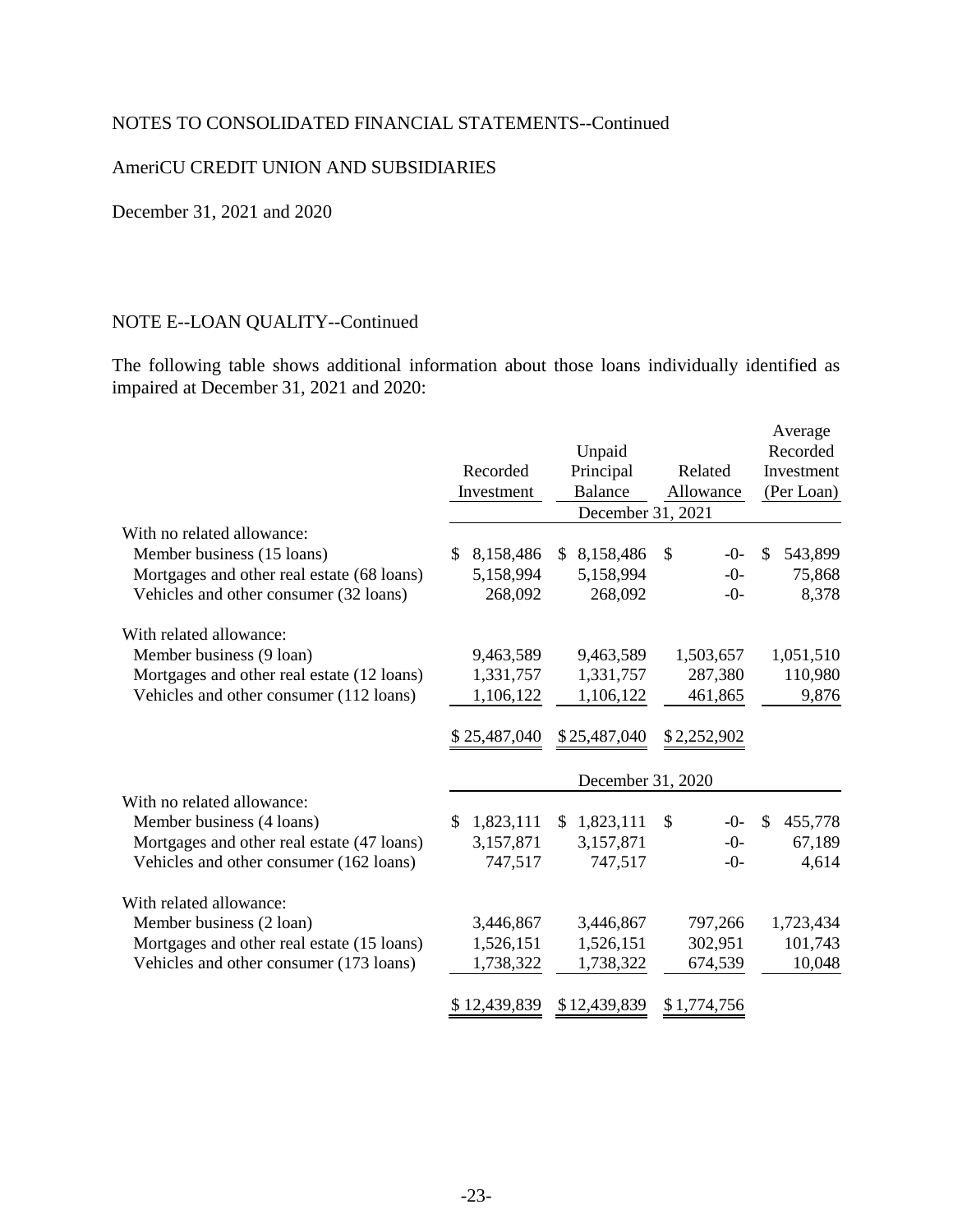#### AmeriCU CREDIT UNION AND SUBSIDIARIES

December 31, 2021 and 2020

#### NOTE E--LOAN QUALITY--Continued

Past Due Loans: Loans are considered past due if the required principal and interest payments have not been received within thirty days of the payment due date. An analysis of past due loans, segregated by loan segment, as of December 31, 2021 and 2020, was as follows:

|                                                          | Analysis of Past Due Loans |              |              |             |                          |  |                   |     |                                          |                   |
|----------------------------------------------------------|----------------------------|--------------|--------------|-------------|--------------------------|--|-------------------|-----|------------------------------------------|-------------------|
|                                                          |                            |              |              |             | Greater                  |  |                   |     |                                          |                   |
|                                                          |                            | 30-59 Days   |              | 60-89 Days  | Than                     |  | Total             |     |                                          | Total             |
|                                                          |                            | Past Due     |              | Past Due    | 90 Days                  |  | Past Due          |     | Current                                  | Loans             |
|                                                          |                            |              |              |             |                          |  | December 31, 2021 |     |                                          |                   |
| Member business                                          | \$                         | 70,919       | \$           | 4,230       | \$1,237,863              |  | \$1,313,012       | S.  | 214,967,145                              | \$<br>216,280,157 |
| Mortgages and other<br>real estate<br>Vehicles and other |                            | 4,817,210    |              | 1,268,544   | 6,325,733                |  | 12,411,487        |     | 883, 816, 759                            | 896,228,246       |
| consumer                                                 |                            | 5,193,331    |              | 1,421,477   | 2,152,669                |  | 8,767,477         |     | 838,840,450                              | 847,607,927       |
| Total                                                    |                            | \$10,081,460 |              | \$2,694,251 |                          |  |                   |     | \$9,716,265 \$22,491,976 \$1,937,624,354 | \$1,960,116,330   |
|                                                          |                            |              |              |             |                          |  | December 31, 2020 |     |                                          |                   |
| Member business                                          | \$                         | 290,693      | $\mathbb{S}$ | $-0-$       | <sup>\$</sup><br>951,920 |  | \$1,242,613       | \$. | 201,553,516                              | \$<br>202,796,129 |
| Mortgages and other<br>real estate<br>Vehicles and other |                            | 3,695,797    |              | 1,283,502   | 5,179,181                |  | 10,158,480        |     | 985, 331, 518                            | 995,489,998       |
| consumer                                                 |                            | 8,066,984    |              | 1,522,778   | 1,960,140                |  | 11,549,902        |     | 631,246,674                              | 642,796,576       |
| Total                                                    |                            | \$12,053,474 |              | \$2,806,280 | \$8,091,241              |  | \$22,950,995      |     | \$1,818,131,708                          | \$1,841,082,703   |

The following table summarizes troubled debt restructurings:

|                                 |          | Modifications as of December 31, |              |          |              |              |  |
|---------------------------------|----------|----------------------------------|--------------|----------|--------------|--------------|--|
|                                 |          | 2021                             |              |          | 2020         |              |  |
|                                 |          | Pre-<br>Post-                    |              |          | Pre-         | Post-        |  |
|                                 |          | Modification                     | Modification |          | Modification | Modification |  |
|                                 |          | Outstanding                      | Outstanding  |          | Outstanding  | Outstanding  |  |
|                                 | Number   | Recorded                         | Recorded     | Number   | Recorded     | Recorded     |  |
|                                 | of Loans | Investment                       | Investment   | of Loans | Investment   | Investment   |  |
| Troubled Debt Restructuring:    |          |                                  |              |          |              |              |  |
| Mortgages and other real estate | 21       | \$2,329,144                      | \$2,539,085  | 21       | \$2,136,174  | \$2,513,121  |  |

There were no troubled debt restructurings that subsequently defaulted in 2021 and 2020.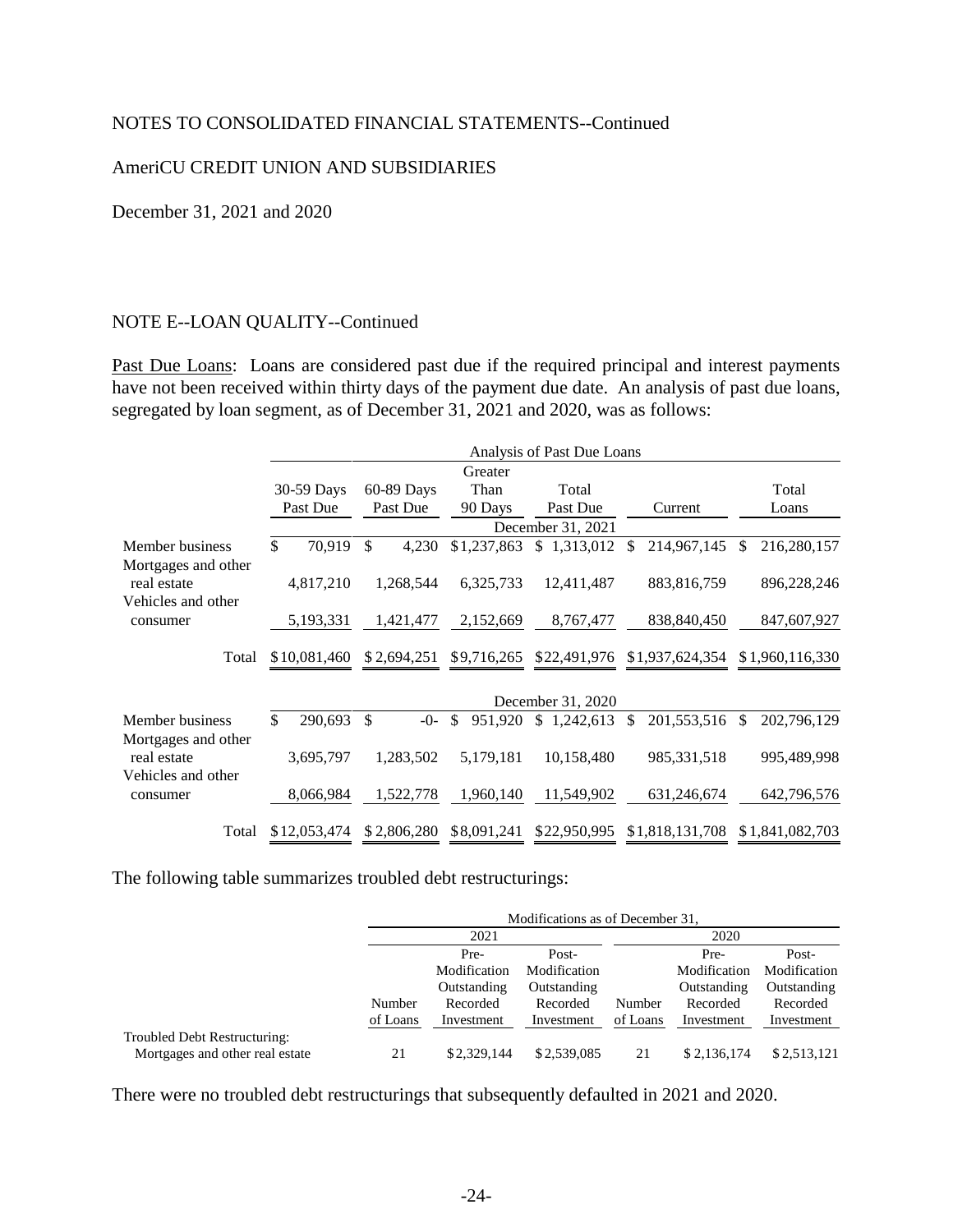### AmeriCU CREDIT UNION AND SUBSIDIARIES

December 31, 2021 and 2020

#### NOTE E--LOAN QUALITY--Continued

Risk Rating: In addition to monitoring the performance status of the loan portfolio, the Credit Union also utilizes a risk rating system to evaluate loan asset quality. This methodology is primarily used for loans that are reviewed individually (typically member business loans) for ALL as described previously and are not part of a homogeneous loan pool. The risk rating system considers factors such as financial condition, earnings, collateral, management and industry outlook.

The Credit Union's internally assigned classifications are as follows:

- Superior--substantially risk free;
- Excellent--minimal risk;
- Good--modest risk:
- Acceptable--average risk;
- Acceptable with caution/watch--developing risk;
- Special mention--currently protected but potentially weak, considerable risk;
- Substandard--high and well defined risk of default;
- Doubtful--extremely high risk of loss; and
- Loss--loans classified as loss are considered non-collectible.

Risk Rating by Internally Assigned Classifications for its Member Business Loan Portfolio:

|                               |       | December 31,    |                      |  |  |
|-------------------------------|-------|-----------------|----------------------|--|--|
|                               |       | 2021            | 2020                 |  |  |
| Superior                      |       | \$<br>1,599,706 | $\mathcal{S}$<br>624 |  |  |
| Excellent                     |       | 2,021,898       | 2,515,656            |  |  |
| Good                          |       | 19,652,526      | 18,095,040           |  |  |
| Acceptable                    |       | 140,085,920     | 131,285,792          |  |  |
| Acceptable with caution/watch |       | 35,298,032      | 45,592,255           |  |  |
| Special mention               |       | 188,665         | 36,784               |  |  |
| Substandard                   |       | 16,470,041      | 4,475,653            |  |  |
| Doubtful                      |       | 963,369         | 794,325              |  |  |
| Loss                          |       | $-0-$           | $-0-$                |  |  |
|                               | Total | \$216,280,157   | \$202,796,129        |  |  |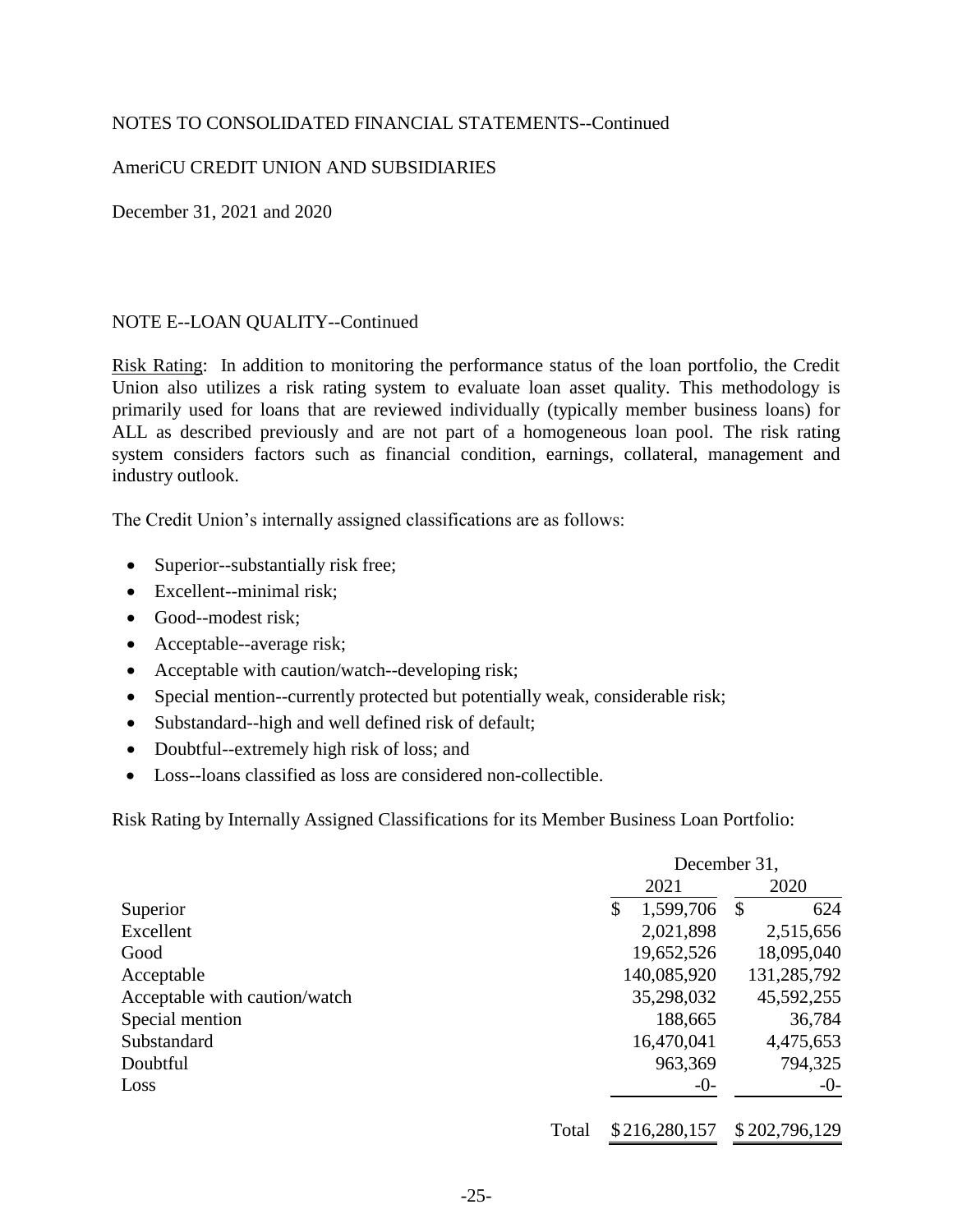#### AmeriCU CREDIT UNION AND SUBSIDIARIES

December 31, 2021 and 2020

#### NOTE E--LOAN QUALITY--Continued

Risk Rating--Continued: For loans that are not rated under this system, the Credit Union evaluates credit quality based on the aging status of the loan (previously presented) and the performing status. The following table presents the performance status on selected loans:

|                             | Mortgages<br>and other | Vehicles<br>and other |                 |
|-----------------------------|------------------------|-----------------------|-----------------|
|                             | real estate            | consumer              | Total           |
|                             |                        | December 31, 2021     |                 |
| Performing                  | \$889,902,513          | \$845,455,258         | \$1,735,357,771 |
| Non-performing (nonaccrual) | 6,325,733              | 2,152,669             | 8,478,402       |
| Total                       | \$896,228,246          | \$847,607,927         | \$1,743,836,173 |
|                             |                        | December 31, 2020     |                 |
| Performing                  | \$990,310,817          | \$640,836,436         | \$1,631,147,253 |
| Non-performing (nonaccrual) | 5,179,181              | 1,960,140             | 7,139,321       |
| Total                       | \$995,489,998          | \$642,796,576         | \$1,638,286,574 |

If interest on non-performing loans had been accrued, such income would have approximated \$330,500 and \$209,300 for the years ended December 31, 2021 and 2020, respectively.

#### NOTE F--PROPERTY, EQUIPMENT AND LEASE OBLIGATIONS

Property and equipment is comprised of the following (in 000's):

|                                           | December 31, |             |  |
|-------------------------------------------|--------------|-------------|--|
|                                           | 2021         | 2020        |  |
| Land                                      | 4,574<br>S.  | 4,410<br>\$ |  |
| <b>Buildings</b>                          | 28,489       | 27,367      |  |
| Furniture, fixtures and equipment         | 24,679       | 26,048      |  |
| Automatic teller machines and kiosks      | 9,079        | 7,464       |  |
| Leasehold improvements                    | 4.474        | 4,457       |  |
|                                           | 71,295       | 69,746      |  |
| Accumulated depreciation and amortization | (41, 155)    | (37, 784)   |  |
|                                           | \$ 30,140    | \$ 31,962   |  |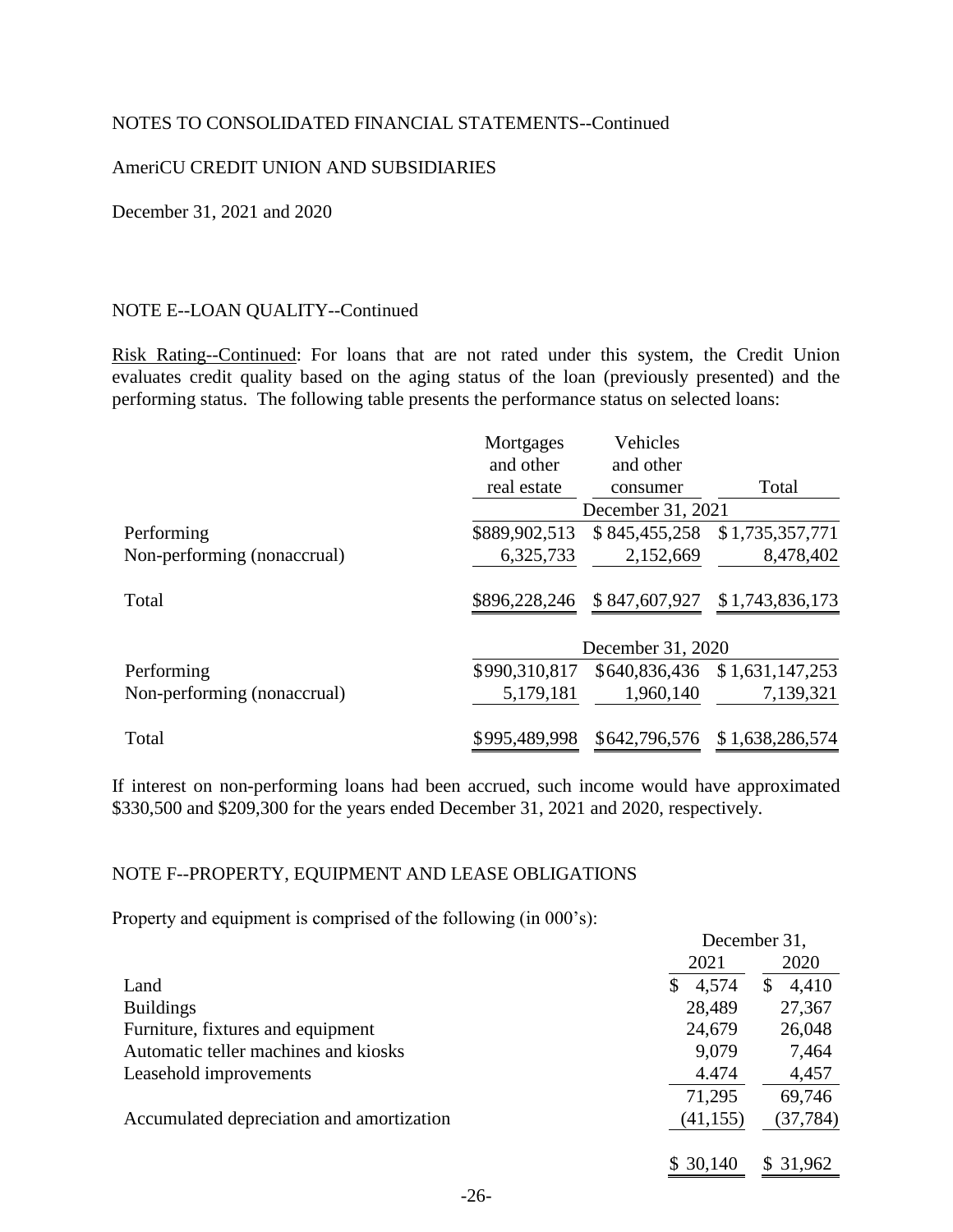### AmeriCU CREDIT UNION AND SUBSIDIARIES

December 31, 2021 and 2020

#### NOTE F--PROPERTY, EQUIPMENT AND LEASE OBLIGATIONS--Continued

Depreciation and amortization expense amounted to \$3,329,780 and \$2,534,682 in 2021 and 2020, respectively.

The Credit Union is obligated under noncancelable operating leases for branch and office facilities. Net rent expense under these operating leases amounted to approximately \$347,000 and \$371,000 in 2021 and 2020, respectively. Certain leases contain renewal options.

The approximate required minimum rental payments under the terms of the leases are as follows (in 000's):

| Years ending December 31, |           |
|---------------------------|-----------|
| 2022                      | \$<br>317 |
| 2023                      | 281       |
| 2024                      | 249       |
| 2025                      | 139       |
| 2026                      | 133       |
| Thereafter                |           |
|                           | \$1,125   |

December 21

#### NOTE G--OTHER ASSETS

Other assets consist of (in 000's):

|                                                    |          | DECEMBEL 21, |
|----------------------------------------------------|----------|--------------|
|                                                    | 2021     | 2020         |
| National Credit Union Share Insurance Fund deposit | \$19,268 | \$16,631     |
| Dealer reserves                                    | 291      | 622          |
| Accounts receivable and miscellaneous              |          |              |
| clearing accounts                                  | 6,431    | 9,792        |
| Mortgage servicing rights                          | 536      | 557          |
| Note receivable--related party                     | 16,708   | 16,492       |
| Other real estate owned                            | 845      | 32           |
| Prepaid and deferred expenses                      | 3,278    | 3,353        |
| Investments in unconsolidated credit union         |          |              |
| service organizations                              | 1,482    | 1,534        |
| FHLB of New York stock                             | 3,945    | 5,960        |
| <b>NCB Community Investment Fund</b>               | 250      | 250          |
| <b>Investor Secondary Capital Fund</b>             | 825      | 200          |
|                                                    | \$53,859 | \$55,423     |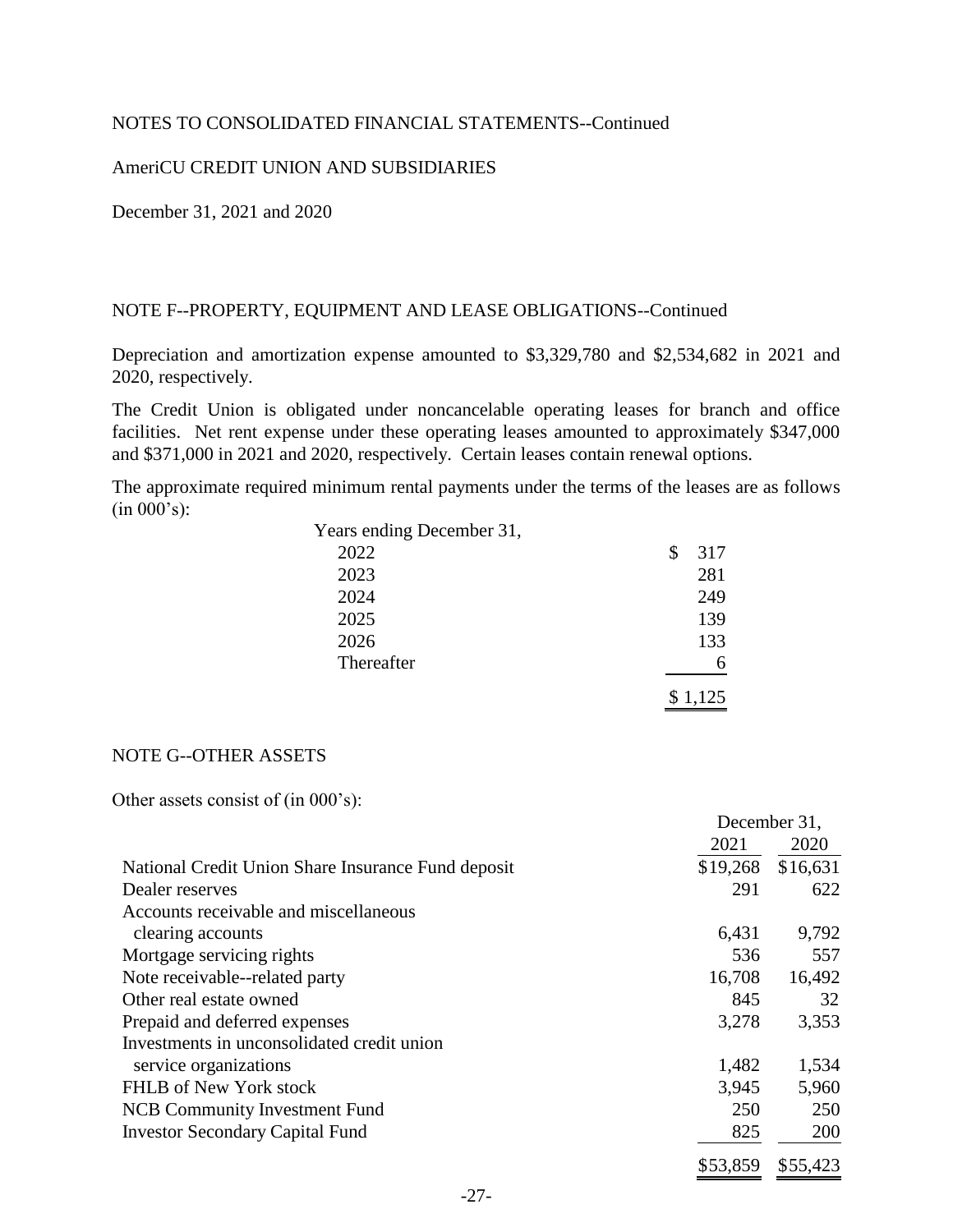### AmeriCU CREDIT UNION AND SUBSIDIARIES

December 31, 2021 and 2020

#### NOTE G--OTHER ASSETS--Continued

Federal Home Loan Bank of New York Stock: The Credit Union's investment in the Federal Home Loan Bank (FHLB) of New York stock was purchased to allow the Credit Union access to the services provided by the FHLB of New York. The stock is considered restricted, as it may only be resold back to the FHLB of New York at cost. To maintain a line of credit with the FHLB of New York, the Credit Union may be required to invest in additional amounts of FHLB of New York stock.

Note Receivable: As part of an executive compensation program with a Credit Union executive, the Credit Union entered into a collateral split dollar life insurance arrangement and issued a note receivable with full recourse to the executive. The proceeds of the note receivable will be used to fund the premium payments for the executive's purchase of two life insurance policies over a period of ten years. In accordance with Internal Revenue Service regulations, interest on the note receivable is fixed and charged at the long-term Applicable Federal Rate (1.31%) commencing on the date the note receivable is funded. The note receivable proceeds are maintained in an annuity purchased by the executive which is also pledged as collateral for the note receivable. Premiums are drawn from the annuity account on an annual basis. In the event of a default, the cash value accumulated under the policies and the value of the Executive's personal assets are considered for repayment.

#### NOTE H--MEMBERS' SHARE AND NONMEMBERS' DEPOSIT ACCOUNTS

The aggregate amount of uninsured share and certificate accounts was approximately \$292,062,000 at December 31, 2021.

At December 31, 2021, scheduled maturities of members' share, IRA certificate and nonmember deposit accounts, are as follows (in 000's):

| Years ending December 31, |           |
|---------------------------|-----------|
| 2022                      | \$459,370 |
| 2023                      | 146,173   |
| 2024                      | 85,833    |
| 2025                      | 62,002    |
| 2026                      | 21,062    |
| Thereafter                | 7,146     |
|                           | \$781,586 |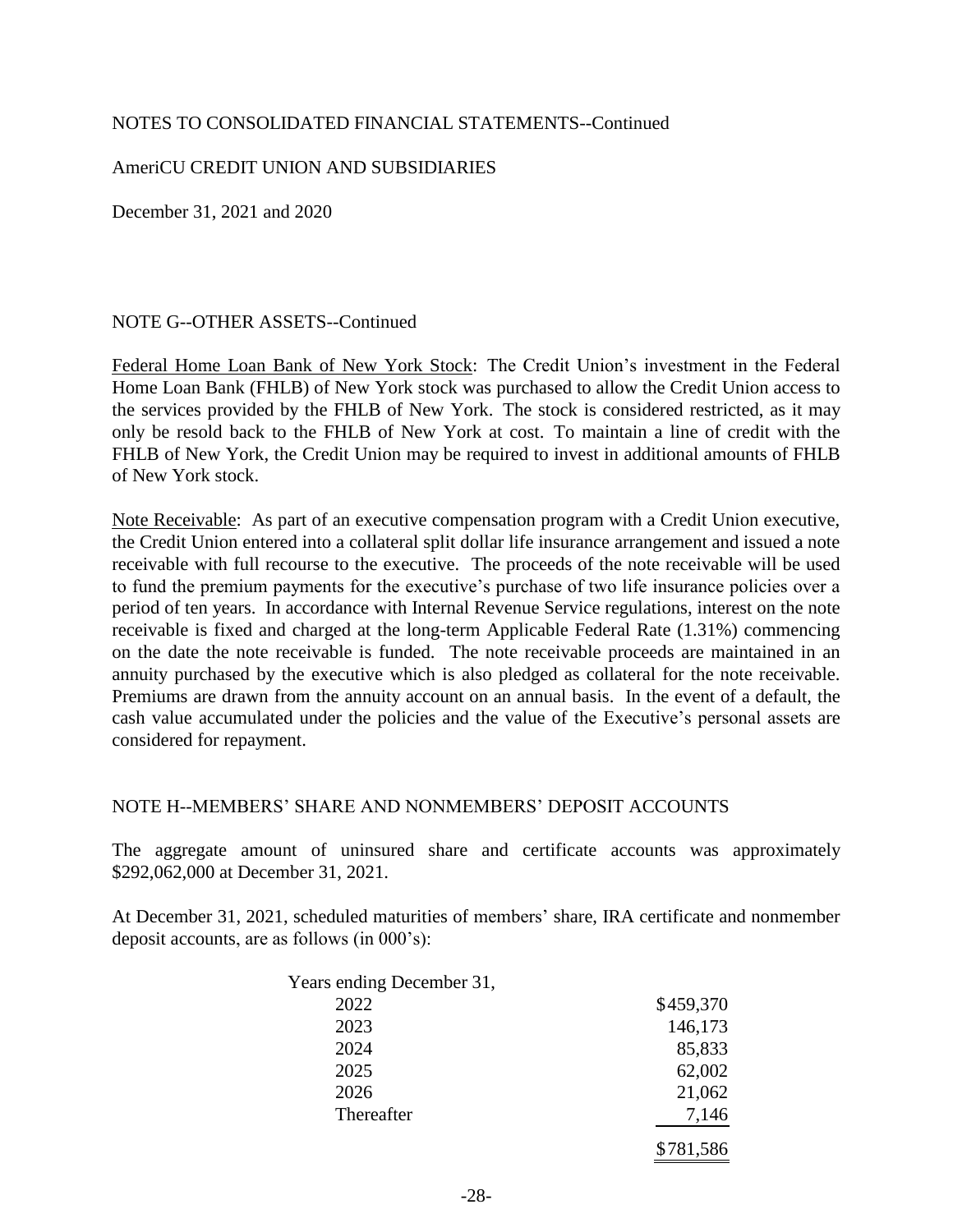### AmeriCU CREDIT UNION AND SUBSIDIARIES

December 31, 2021 and 2020

NOTE H--MEMBERS' SHARE AND NONMEMBERS' DEPOSIT ACCOUNTS--Continued

The total amount of nonmember deposit accounts was approximately \$234,761,000 at December 31, 2021.

#### NOTE I--FINANCING ARRANGEMENTS

Alloya Line of Credit: The Credit Union has an \$8.75 million dollar line of credit agreement with Alloya secured by the assets of the Credit Union. The interest rate is determined by Alloya at the time of borrowing and is established based on current market rates. There were no outstanding borrowings under this facility as of December 31, 2021 and 2020.

FHLB of New York Advance Agreement: The Credit Union has an advance, collateral and security agreement with the FHLB of New York. This agreement provides the Credit Union with a credit line having \$236,189,461 of availability at December 31, 2021. The Credit Union is required to pledge eligible mortgage loans as collateral, with \$326,132,488 of mortgages currently eligible to be pledged as collateral. The interest rate is determined by the FHLB of New York at the time of borrowing and is established based on the term of the loan selected by the Credit Union and current market rates.

Outstanding borrowings under this agreement at December 31, 2021 are as follows:

| Outstanding    | Interest |                         |                        |
|----------------|----------|-------------------------|------------------------|
| <b>Balance</b> | Rate     | <b>Maturity Date</b>    | <b>Repayment Terms</b> |
| \$ 50,000,000  |          | 0.51\% October 16, 2023 | Interest only          |

Outstanding borrowings under this agreement at December 31, 2020 are as follows:

| Outstanding    | Interest |                      |                        |
|----------------|----------|----------------------|------------------------|
| <b>Balance</b> | Rate     | <b>Maturity Date</b> | <b>Repayment Terms</b> |
| \$50,000,000   | 3.12%    | July 26, 2021        | Interest only          |
| 50,000,000     | 0.51%    | October 16, 2023     | Interest only          |
|                |          |                      |                        |

\$100,000,000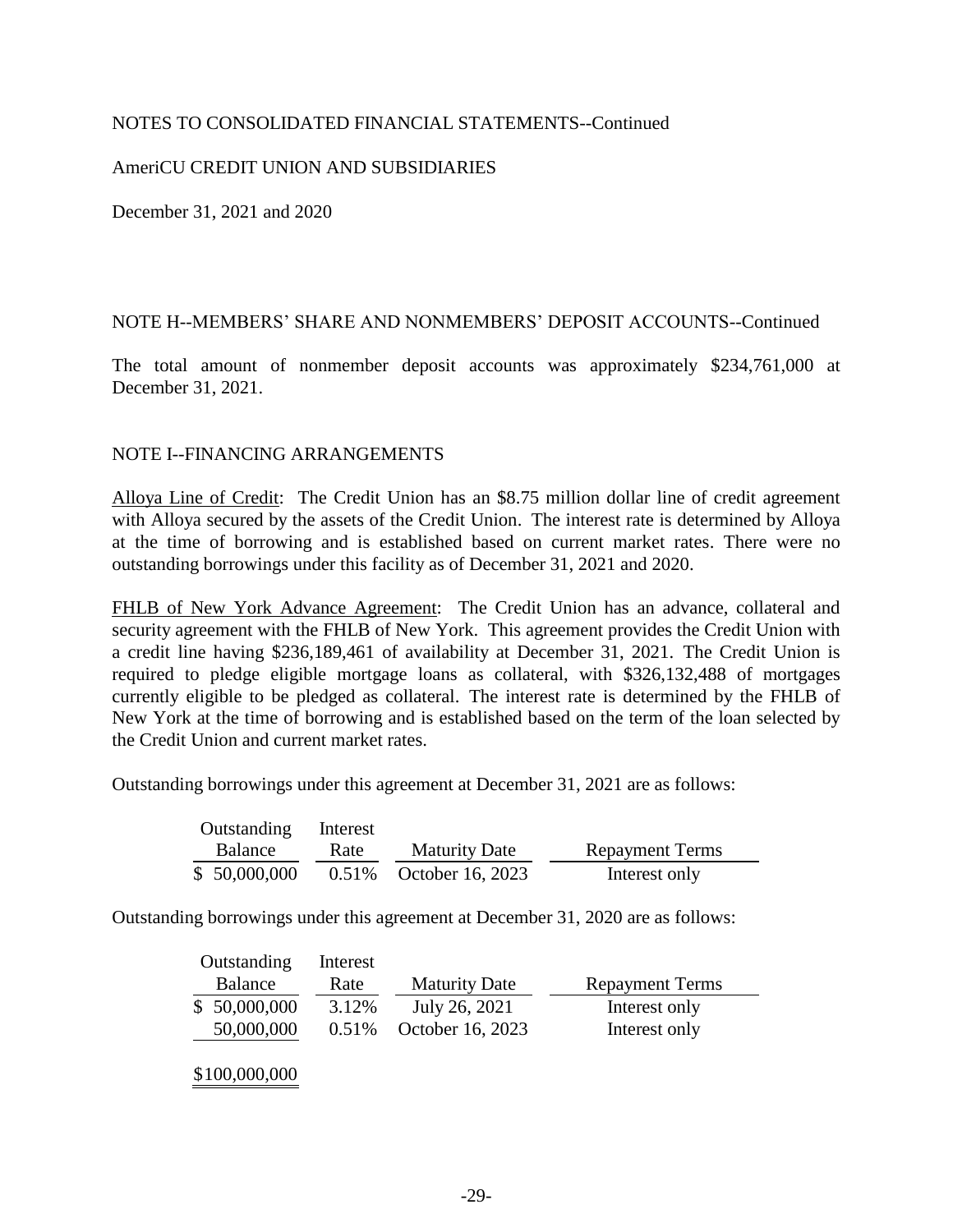## AmeriCU CREDIT UNION AND SUBSIDIARIES

December 31, 2021 and 2020

## NOTE I--FINANCING ARRANGEMENTS--Continued

Federal Reserve Bank of New York Advance Agreement: The Credit Union has an advance, collateral and security agreement with the Federal Reserve Bank of New York which provides the Credit Union with a line of credit. The Credit Union is required to pledge it's available for sale securities as collateral. The interest rate is determined at the time of borrowing and is established based on a 90-day term set by the Federal Reserve Bank of New York at prevailing market rates. There were no outstanding borrowings under this facility as of December 31, 2021 and 2020.

### NOTE J--401(k) PENSION PLAN

The Credit Union maintains a 401(k) pension plan covering substantially all employees. The Plan allows employees, immediately upon date of hire, to defer a portion of their salary through contributions to the Plan. After one year of service the Credit Union makes matching contributions to the Plan based on elected compensation deferrals. The Credit Union's matching contribution is based on 100% of the elected deferral for the first 3% of compensation and 50% of the elected deferral for the next 2% of compensation. Expense for the years ended December 31, 2021 and 2020 amounted to approximately \$758,000 and \$634,000, respectively.

#### NOTE K--COMMITMENTS

Financial Instruments with Off-Balance Sheet Risk: The Credit Union enters into commitments to extend credit in the normal course of meeting the financial needs of its members. Commitments to extend credit, which generally have fixed expiration dates or other termination clauses, are legally binding agreements to lend to a member (as long as there is no violation of any condition established in the contract). These commitments involve, to varying degrees, elements of credit, interest rate or liquidity risk in excess of the amount recognized in the consolidated statements of financial condition.

Credit risk is the possibility that loss may occur from the counterpart's failure to perform according to the terms of the contract. Interest rate risk is due to fluctuations in interest rates that may decrease the market value of a financial instrument. Liquidity risk is the risk that the Credit Union will not be able to meet its contractual obligations as they come due.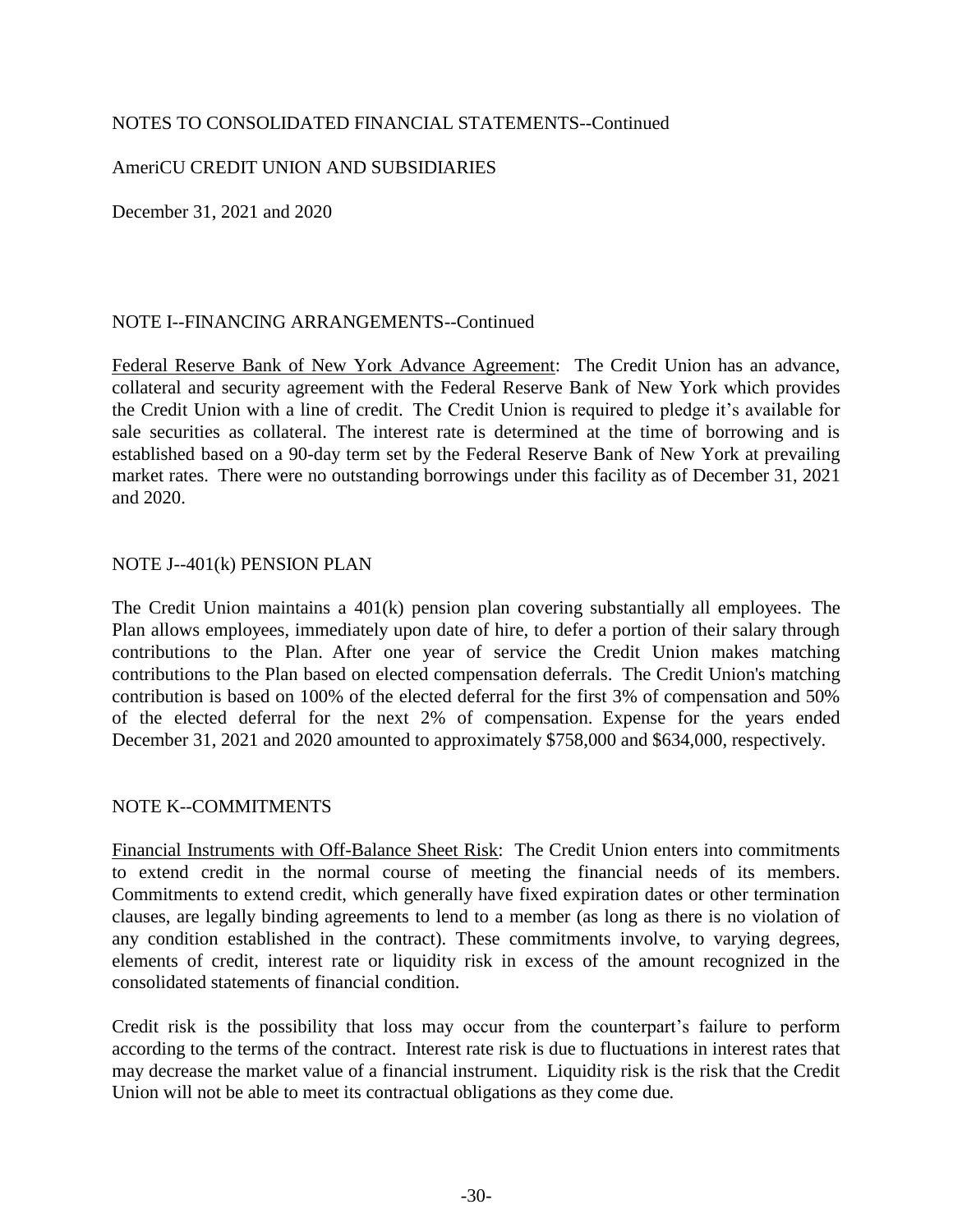## AmeriCU CREDIT UNION AND SUBSIDIARIES

December 31, 2021 and 2020

### NOTE K--COMMITMENTS--Continued

Financial Instruments with Off-Balance Sheet Risk--Continued: The Credit Union uses the same credit policies in making commitments as it does for on-balance sheet instruments. The Credit Union controls the credit risk of commitments to extend credit through credit approvals, credit limits, monitoring procedures, and management's evaluation of each member's credit worthiness on a case-by-case basis. The amount of collateral obtained, if deemed necessary, is based on management's credit evaluation of the member.

The Credit Union's exposure to credit loss in the event of nonperformance by the other party for commitments to extend credit is represented by the contractual amounts of the commitments. A summary of the contract amounts of the Credit Union's commitments to extend credit at December 31, 2021 is as follows (in 000's):

| Unused credit card lines                 | \$212,864 |
|------------------------------------------|-----------|
| Unused lines of credit                   | 53,281    |
| Overdraft protection program commitments | 33,786    |
| Loans approved not yet disbursed         | 32,826    |
| Unused residential construction loans    | 9,766     |
| Unfunded business loan commitments       | 5,262     |
| Other unfunded commitments               | 2,753     |
|                                          | \$350,538 |

Since portions of the above commitments are expected to expire without being drawn upon, the total commitment amounts do not necessarily represent future liquidity requirements.

Financial Instruments with Concentrations of Credit Risk: The Credit Union has identified certain credit risk concentrations in relation to it's on and off balance sheet financial instruments. A credit risk concentration is defined as a significant credit exposure to an individual or a group engaged in similar activities or affected similarly by economic conditions.

The Credit Union, at times, maintains deposits with depository financial institutions that exceed federally insured limits.

The Credit Union originates residential real estate loans throughout Central and Northern New York. These loans are underwritten to comply with secondary market standards and are secured by the underlying collateral. The Credit Union also grants various secured and unsecured consumer type loans to members in these regions.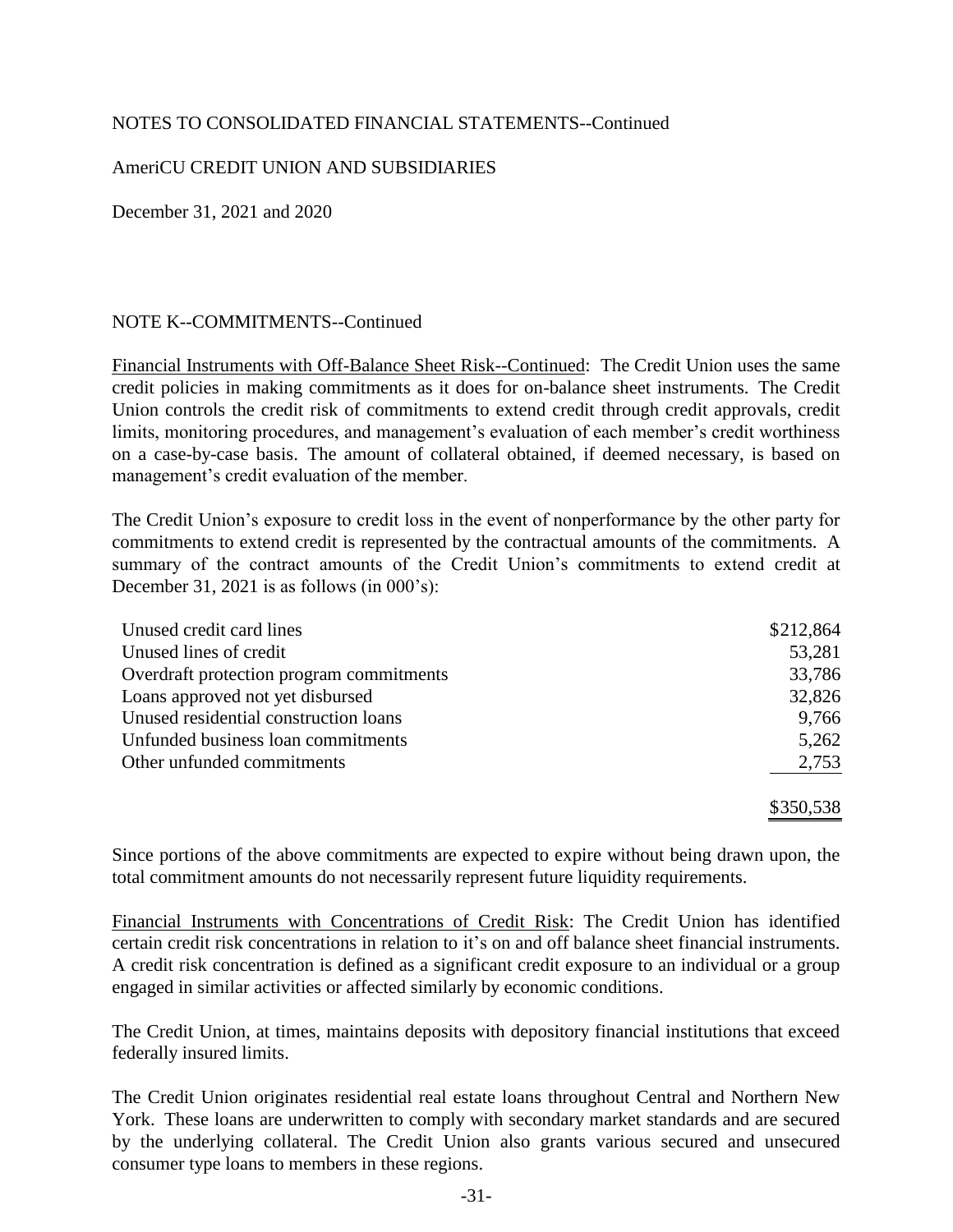## AmeriCU CREDIT UNION AND SUBSIDIARIES

December 31, 2021 and 2020

## NOTE K--COMMITMENTS--Continued

Pandemic Risk and Uncertainty: The coronavirus (COVID-19) outbreak that has spread across the world, continues to cause disruption to financial markets and overall economic conditions. The effects of the virus continues to evolve and, while the Credit Union is taking active risk mitigation efforts, the full impact and duration of the pandemic is uncertain and the financial condition and results of operations could be adversely affected in the future.

### NOTE L--RELATED PARTY TRANSACTIONS

In the normal course of business, the Credit Union extends credit to directors, supervisory committee members and executive officers. Loans to these related parties at December 31, 2021 and 2020 were approximately \$19,385,000 and \$17,919,000, respectively. Shares from these related parties at December 31, 2021 and 2020 amounted to approximately \$13,189,000 and \$12,188,000, respectively. It is the Credit Union's policy that all such transactions are on substantially the same terms as those for comparable transactions with its members.

## NOTE M--FAIR VALUE MEASUREMENTS

The following methods and assumptions were used to estimate the fair value of each class of financial instrument:

Investments--Available for Sale: The fair value of investments--available for sale is the market value based on quoted market prices, when available, or market prices provided by recognized broker dealers (Level 1). If listed prices or quotes are not available, fair value is based upon quoted market prices of comparable instruments or through adjusted discounted cash flow models that use other significant observable inputs (Level 2).

The preceding methods described may produce a fair value calculation that may not be indicative of net realizable value or reflective of future fair values. Furthermore, although the Credit Union believes its valuation methods are appropriate and consistent with other market participants, the use of different methodologies or assumptions to determine the fair value of certain financial instruments could result in a different fair value measurement at the reporting date.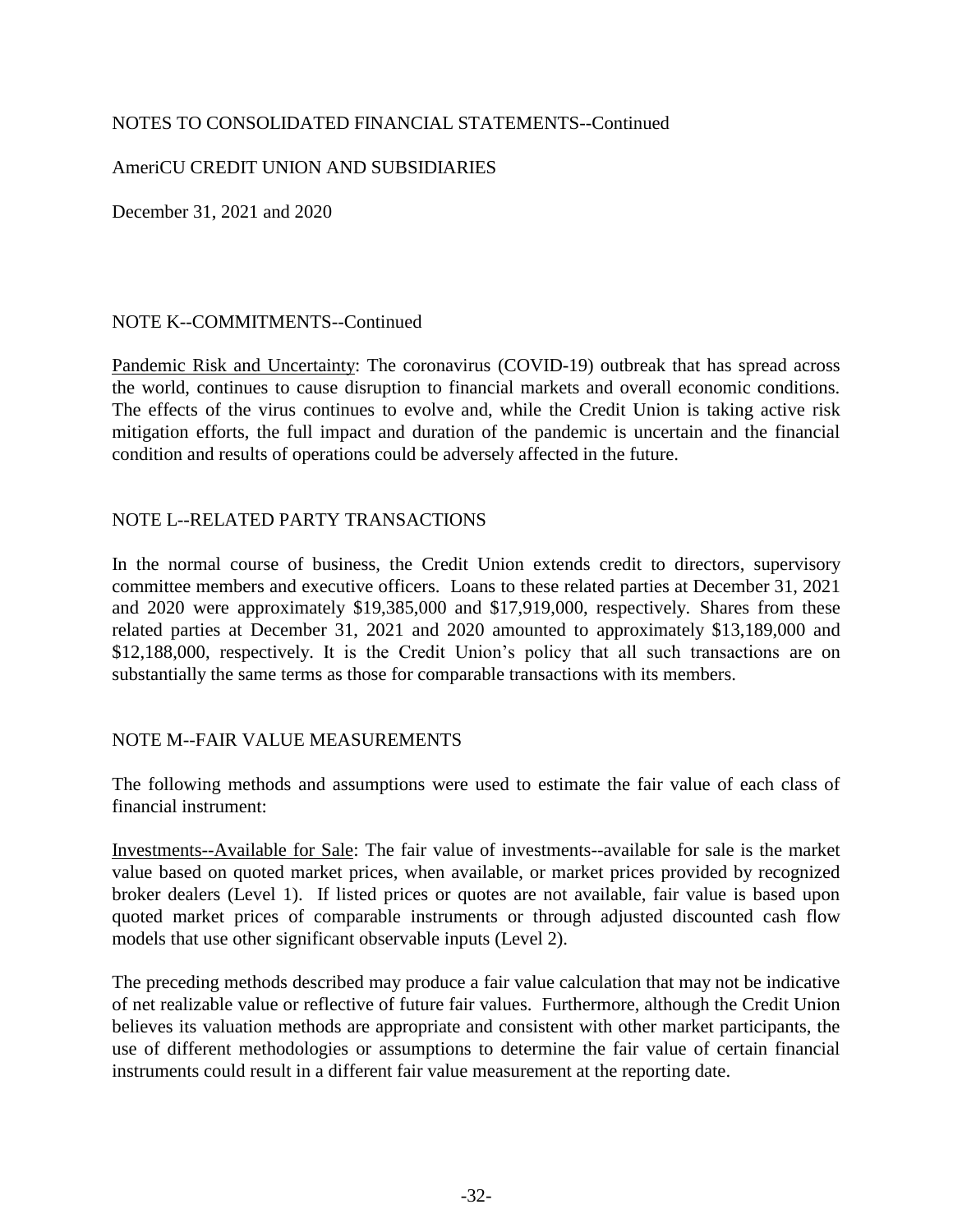### AmeriCU CREDIT UNION AND SUBSIDIARIES

December 31, 2021 and 2020

#### NOTE M--FAIR VALUE MEASUREMENTS--Continued

Assets Measured at Fair Value on a Recurring Basis: For financial assets measured at fair value on a recurring basis, the fair value measurements by level within the fair value hierarchy used at December 31, 2021 and 2020 are as follows:

|                                            | Fair Value         | Level 1           | Level <sub>2</sub> |
|--------------------------------------------|--------------------|-------------------|--------------------|
|                                            |                    | December 31, 2021 |                    |
| <b>Investments under the TBPF Program:</b> |                    |                   |                    |
| Corporate Bonds                            | \$<br>24, 205, 168 |                   | 24, 205, 168<br>\$ |
| Other investments:                         |                    |                   |                    |
| Commercial mortgage-backed                 |                    |                   |                    |
| securities obligations                     | 46,789,567         |                   | 46,789,567         |
| Collateral mortgage obligations            | 17,072,520         |                   | 17,072,520         |
| Mortgage-backed securities                 | 214, 141, 115      |                   | 214, 141, 115      |
| Municipal taxable bonds                    | 6,015,025          |                   | 6,015,025          |
| <b>Small Business Administration</b>       |                    |                   |                    |
| loan pools                                 | 7,892,804          |                   | 7,892,804          |
| US Treasury notes and bonds                | 978,125            | \$978,125         |                    |
| Agency notes and bonds                     | 1,975,178          |                   | 1,975,178          |
| Total                                      | \$319,069,502      | \$978,125         | \$318,091,377      |
|                                            |                    | December 31, 2020 |                    |
| <b>Investments under the TBPF Program:</b> |                    |                   |                    |
| Corporate Bonds                            | 25,991,522<br>\$   |                   | \$25,991,522       |
| Other investments:                         |                    |                   |                    |
| Collateral mortgage obligations            | 30,093,785         |                   | 30,093,785         |
| Mortgage-backed securities                 | 141,155,441        |                   | 141,155,441        |
| Total                                      | \$197,240,748      | \$<br>$-()$       | \$197,240,748      |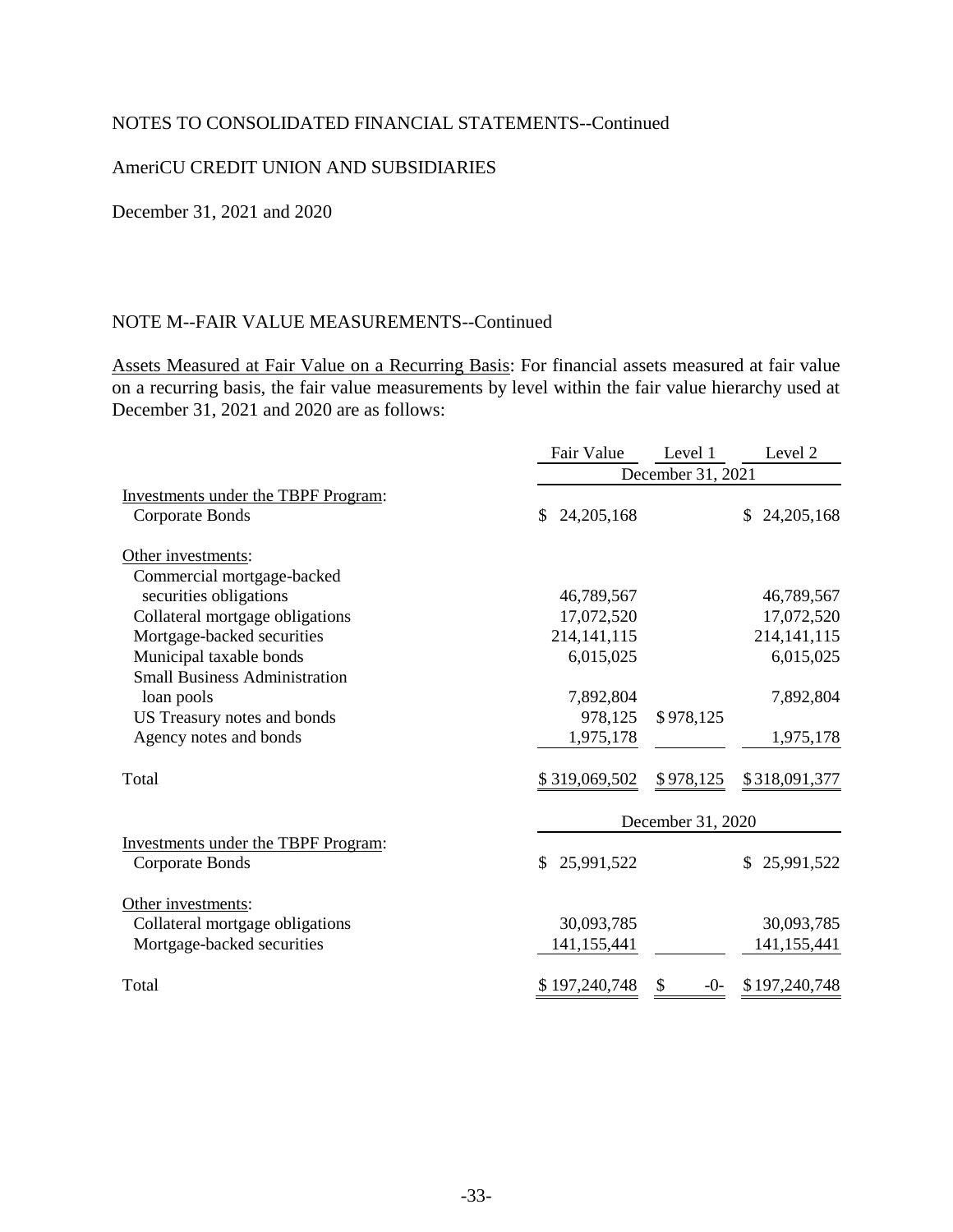#### AmeriCU CREDIT UNION AND SUBSIDIARIES

December 31, 2021 and 2020

#### NOTE M--FAIR VALUE MEASUREMENTS--Continued

Impaired Loans: At the time a loan is considered impaired, it is valued at the lower of cost or fair value. Impaired loans carried at fair value generally receive a specific valuation allowance for loan losses. Impairment is measured on a loan by loan basis as determined by the fair value of the collateral. For real estate secured loans, fair value is commonly based on recent real estate appraisals. These real estate appraisals may include up to three approaches to value: the sales comparison approach, the income approach (for income-producing property) and the cost approach. Adjustments are routinely made in the appraisal process by the independent appraisers to adjust for differences between the comparable sales and income data available, if applicable. Although the fair value of the property normally will be used on an appraisal, the valuation should be consistent with the price that a market participant will pay to purchase the property at the measurement date. Circumstances may exist that indicate that the appraised value is not an accurate measurement of the property's current fair value. Examples of such circumstances include changed economic conditions since the last appraisal, stale appraisals, or imprecision and subjectivity in the appraisal process. Appraisal adjustment may be made by management to reflect these conditions resulting in a discount of the appraised value. In addition, a discount is typically applied to account for estimated costs to sell. The methods used to determine the fair values of impaired loans typically result in a level 3 fair value classification. Impaired loans are evaluated on a quarterly basis for additional impairment and adjusted accordingly. The fair value consists of loan balances totaling \$11,901,468 and \$6,711,340 net of valuation allowances of \$2,252,902 and \$1,774,756 as of December 31, 2021 and 2020, respectively.

Foreclosed and Repossessed Assets: Assets acquired through foreclosure or transfers in lieu of foreclosure are initially recorded at fair value less costs to sell when acquired, establishing a new cost basis. These assets are subsequently accounted for at lower of cost or fair value less estimated costs to sell. Similar to the impaired loan disclosures above, fair value is commonly based on recent real estate appraisals adjusted as deemed necessary by independent appraisers and management and estimated costs to sell resulting in a level 3 fair value classification. Foreclosed assets are evaluated on a quarterly basis to determine whether an additional reduction in the fair value less estimated costs to sell should be recorded.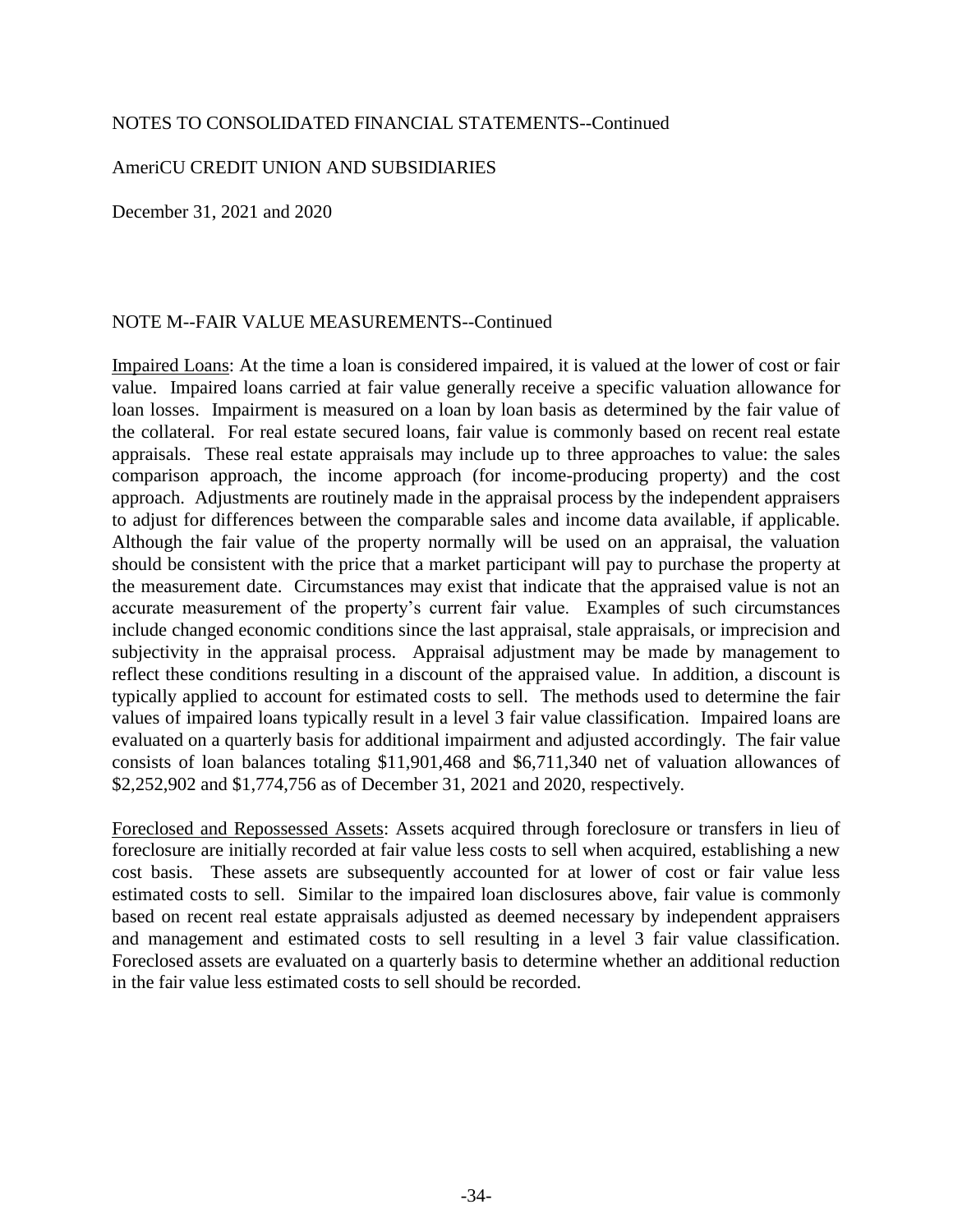## AmeriCU CREDIT UNION AND SUBSIDIARIES

December 31, 2021 and 2020

## NOTE M--FAIR VALUE MEASUREMENTS--Continued

Assets Measured at Fair Value on a Nonrecurring Basis: For financial assets measured at fair value on a nonrecurring basis, the fair value measurements by level within the fair value hierarchy used at December 31, 2021 and 2020 are as follows:

|                        | Fair<br>Value  | Level 1 | Level 2<br>December 31, 2021 | Level 3             |
|------------------------|----------------|---------|------------------------------|---------------------|
| Impaired loans         | \$9,648,566    | $S - 0$ | $$ -0-$                      | \$9,648,566         |
| Foreclosed real estate | 845,134<br>\$. | $S - 0$ | $S - 0$                      | 845,134<br><b>S</b> |
|                        |                |         | December 31, 2020            |                     |
| Impaired loans         | \$4,936,584    | $$ -0-$ | $$ -0-$                      | \$4,936,584         |
| Foreclosed real estate | 31,800         | $$ -0-$ | $$ -0-$                      | 31,800              |

#### NOTE N--REGULATORY CAPITAL

The Credit Union is subject to various regulatory capital requirements. Failure to meet minimum capital requirements can initiate certain mandatory and possibly additional discretionary actions by regulators that, if undertaken, could have a direct material effect on the Credit Union's financial statements.

Under capital adequacy regulations and the regulatory framework for prompt corrective action, the Credit Union must meet specific capital regulations that involve quantitative measures of the Credit Union's assets, liabilities, and certain off balance sheet items as calculated under accounting principles generally accepted in the United States of America. The Credit Union's capital amounts and net worth classification are also subject to qualitative judgments by the regulators about components, risk weightings, and other factors. Quantitative measures established by regulation to ensure capital adequacy require the Credit Union to maintain minimum amounts and ratios of net worth to total assets.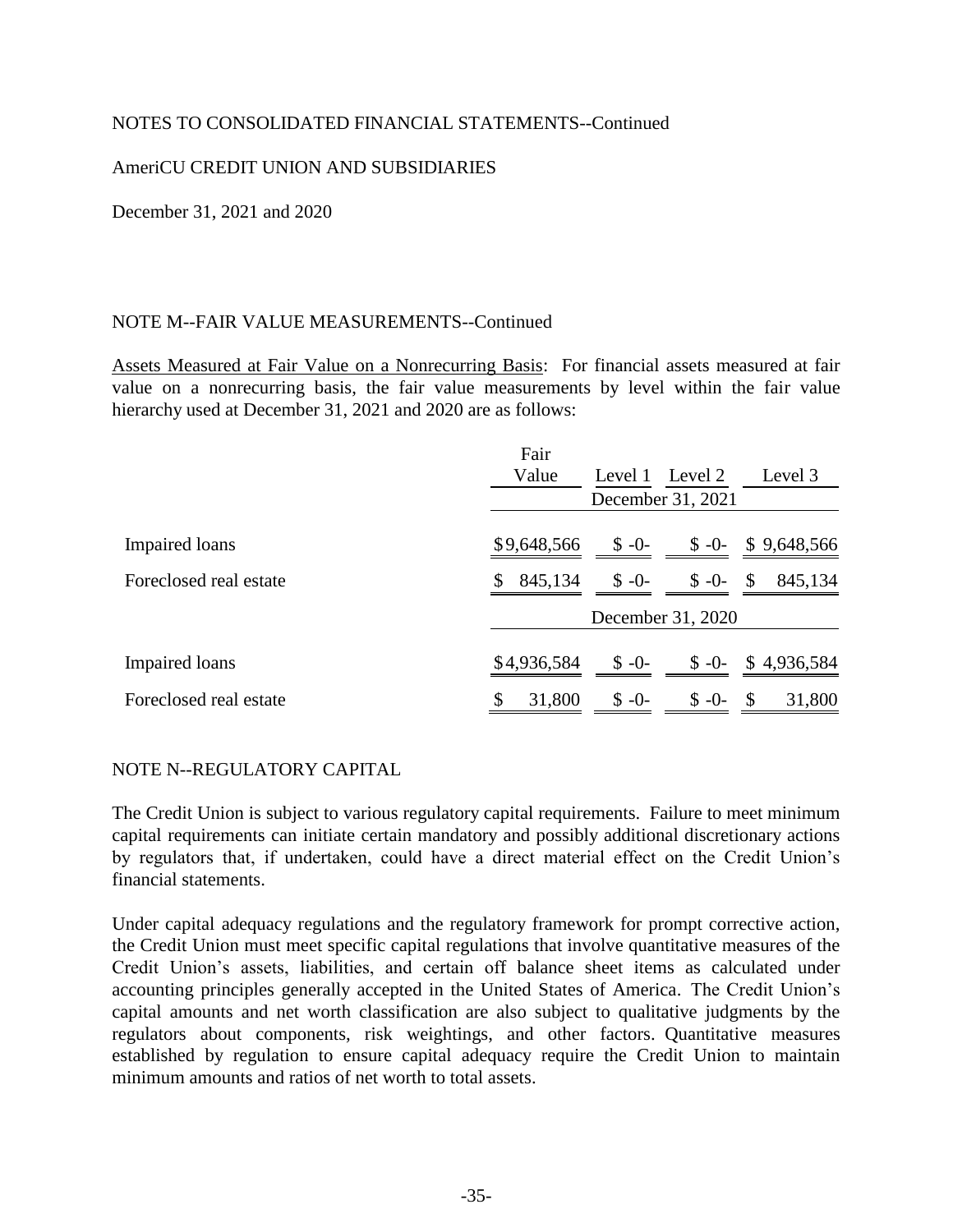### AmeriCU CREDIT UNION AND SUBSIDIARIES

December 31, 2021 and 2020

#### NOTE N--REGULATORY CAPITAL--Continued

Credit unions are also required to calculate a Risk-Based Net Worth (RBNW) requirement which establishes whether or not the Credit Union will be considered "complex" under the regulatory framework. A RBNW ratio of 6.0% or greater would cause the Credit Union to be considered complex. If complex, the net worth ratio must be greater than the RBNW ratio or the Credit Union will be classified as undercapitalized. The Credit Union's RBNW ratio was 5.9% and 6.6% at December 31, 2021 and 2020, respectively. Management believes that, as of December 31, 2021 and 2020, the Credit Union meets all capital adequacy requirements to which it is subject.

As of December 31, 2021, the most recent call reporting period, the Credit Union was categorized as "well capitalized" under the regulatory framework for prompt corrective action. To be categorized as "well capitalized" the Credit Union must maintain a minimum net worth ratio of 7.0% of assets and meet any applicable RBNW requirement. Management believes there are no conditions or events that have occurred since that notification that would have changed the Credit Union's category.

The Credit Union's actual capital amounts and ratios at December 31, 2021 and 2020 are presented in the following table (in 000's):

|                                         | To be Well        |       | To be Adequately         |       |                          |         |
|-----------------------------------------|-------------------|-------|--------------------------|-------|--------------------------|---------|
|                                         | Capitalized Under |       | Capitalized Under        |       |                          |         |
|                                         |                   |       | Prompt Corrective        |       | <b>Prompt Corrective</b> |         |
|                                         | Actual            |       | <b>Action Provisions</b> |       | <b>Action Provisions</b> |         |
|                                         | Amount            | Ratio | Amount                   | Ratio | Amount                   | Ratio   |
| December 31, 2021                       |                   |       |                          |       |                          |         |
| Net Worth                               | \$200,770         | 7.9%  | \$177,874                | 7.0%  | \$152,464                | 6.0%    |
| <b>Risk-Based Net Worth Requirement</b> | 149,160           | 5.9%  | N/A                      | N/A   | N/A                      | N/A     |
| December 31, 2020                       |                   |       |                          |       |                          |         |
| Net Worth                               | \$163,030         | 7.4%  | \$154,654                | 7.0%  | \$132,561                | $6.0\%$ |
| <b>Risk-Based Net Worth Requirement</b> | 144,933           | 6.6%  | N/A                      | N/A   | N/A                      | N/A     |

Actual net worth amounts in the preceding table do not include accumulated other comprehensive income or (loss). In performing its calculation of total assets, the Credit Union used the quarter-end balance option, at December 31, 2021 (\$2,541,058,756) and December 31, 2020 (\$2,209,344,644), as permitted by regulation.

Because the RBNW requirement is less than the net worth ratio, the Credit Union retains its original category.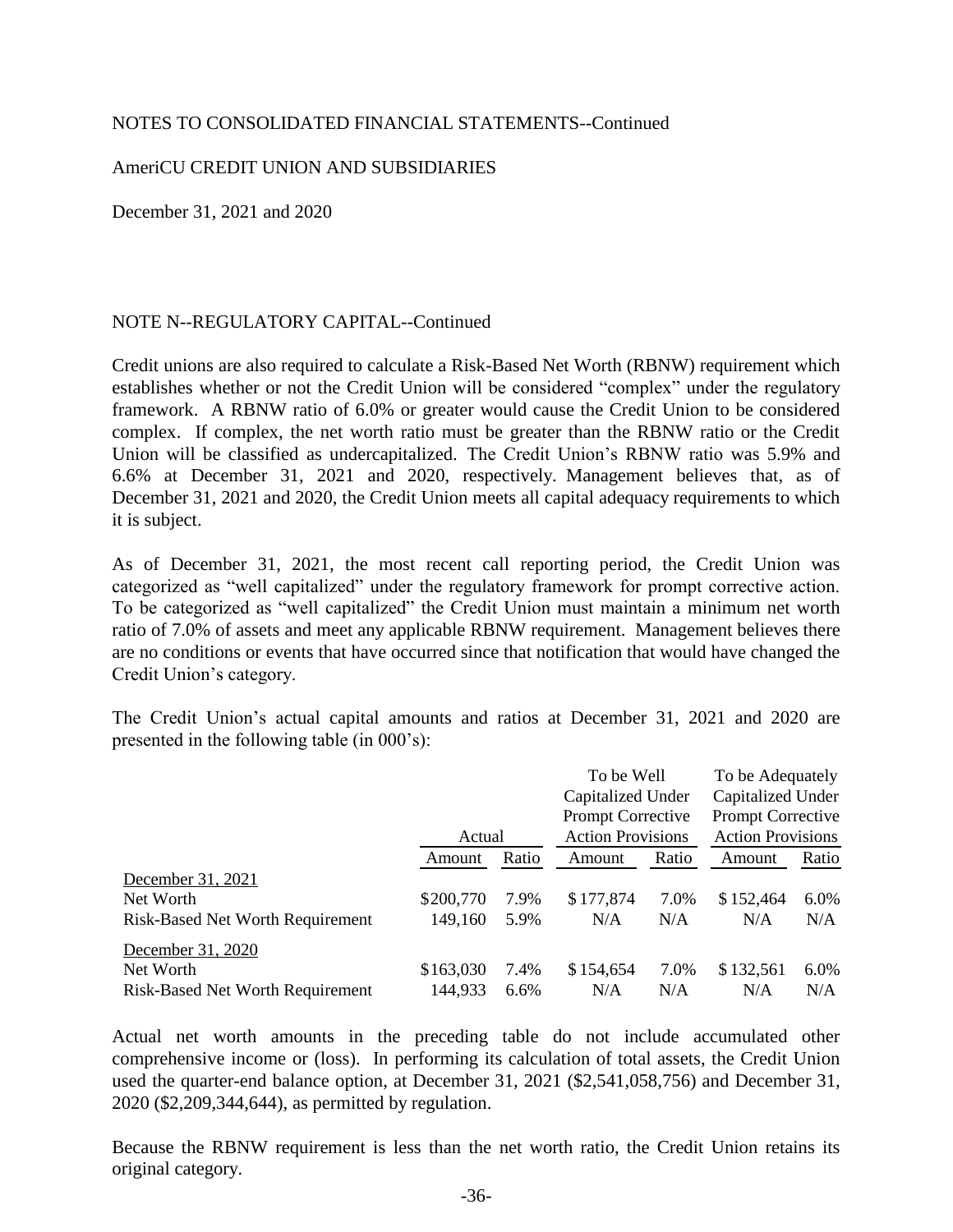**Firley, Moran, Freer & Eassa, CPA, P.C.**

#### INDEPENDENT AUDITOR'S REPORT ON OTHER FINANCIAL INFORMATION

To the Supervisory Committee and Board of Directors AmeriCU Credit Union Rome, New York

We have audited the financial statements of AmeriCU Credit Union and Subsidiaries (the Credit Union) as of and for the years ended December 31, 2021 and 2020, and have issued our report thereon, which contained an unmodified opinion on those financial statements. See pages 1-2. Our audits were performed for the purpose of forming an opinion on the financial statements as a whole.

The accompanying other financial information is presented for purposes of additional analysis and is not a required part of the financial statements. Such information is the responsibility of management and was derived from and relates directly to the underlying accounting and other records used to prepare the financial statements. The information has been subjected to the auditing procedures applied in the audits of the financial statements and certain additional procedures, including comparing and reconciling such information directly to the underlying accounting and other records used to prepare the financial statements or to the financial statements themselves, and other additional procedures in accordance with auditing standards generally accepted in the United States of America. In our opinion, the information is fairly stated in all material respects in relation to the financial statements as a whole.

Kirley, Moran, Sneer) & Essa, CPA, P.C.

Syracuse, New York March 11, 2022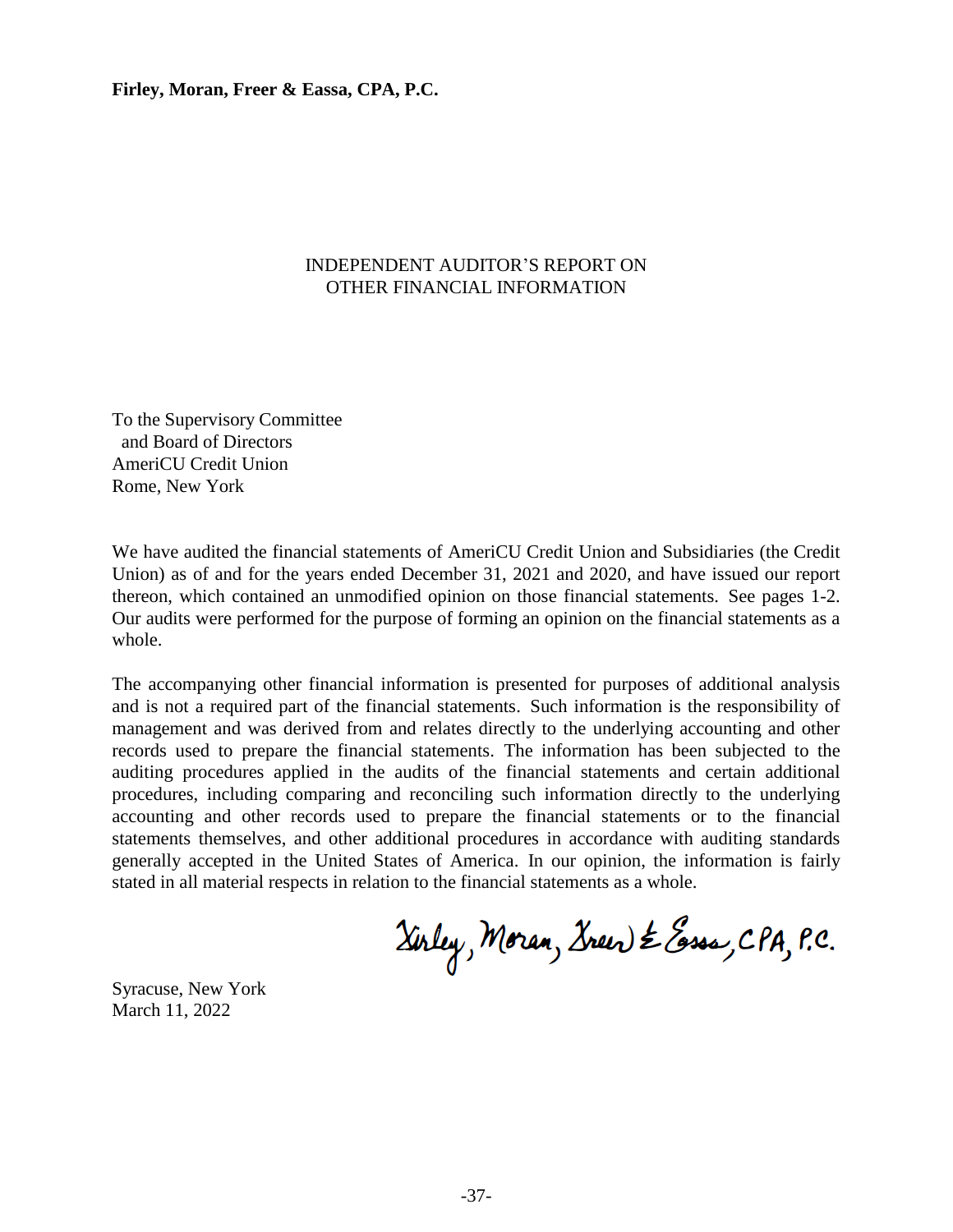# DETAILS OF CONSOLIDATED STATEMENT OF FINANCIAL CONDITION

## AmeriCU CREDIT UNION AND SUBSIDIARIES

December 31, 2021

|                                                  | AmeriCU<br>Credit Union | Hamilton<br>Associates,<br>Inc. | AmeriCU<br>Insurance<br>Services | Eliminations | Consolidated                 |
|--------------------------------------------------|-------------------------|---------------------------------|----------------------------------|--------------|------------------------------|
| <b>ASSETS</b>                                    |                         |                                 |                                  |              |                              |
| Cash and cash equivalents                        | 197,283,636             | \$96,519                        | \$1,262,309                      | \$1,358,828  | 197,283,636<br><sup>\$</sup> |
| Deposits at corporate credit union               | 812,292                 |                                 |                                  |              | 812,292                      |
| Investments--available for sale                  | 319,069,502             |                                 |                                  |              | 319,069,502                  |
| Loans to members, net of                         |                         |                                 |                                  |              |                              |
| allowance for loan losses                        | 1,937,239,181           |                                 |                                  |              | 1,937,239,181                |
| Accrued interest receivable                      | 4,766,918               |                                 |                                  |              | 4,766,918                    |
| Property and equipment, net                      | 30,140,108              |                                 |                                  |              | 30,140,108                   |
| Other assets                                     | 55,209,056              |                                 | 282,485                          | 1,632,244    | 53,859,297                   |
| <b>TOTAL ASSETS</b>                              | \$2,544,520,693         | \$96,519                        | \$1,544,794                      | \$2,991,072  | \$2,543,170,934              |
| <b>LIABILITIES AND MEMBERS'</b><br><b>EQUITY</b> |                         |                                 |                                  |              |                              |
| <b>LIABILITIES</b>                               |                         |                                 |                                  |              |                              |
| Members' share and nonmembers'                   |                         |                                 |                                  |              |                              |
| deposit accounts                                 | \$2,277,176,385         |                                 |                                  | \$1,358,828  | \$2,275,817,557              |
| <b>Borrowed</b> funds                            | 50,000,000              |                                 |                                  |              | 50,000,000                   |
| Accounts payable and accrued                     |                         |                                 |                                  |              |                              |
| liabilities                                      | 20,814,090              |                                 | \$<br>9,069                      |              | 20,823,159                   |
| <b>TOTAL LIABILITIES</b>                         | 2,347,990,475           |                                 | 9,069                            | 1,358,828    | 2,346,640,716                |
|                                                  |                         |                                 |                                  |              |                              |
| <b>MEMBERS' EQUITY</b>                           | 196,530,218             | \$96,519                        | 1,535,725                        | 1,632,244    | 196,530,218                  |
|                                                  |                         |                                 |                                  |              |                              |
| <b>TOTAL LIABILITIES AND</b>                     |                         |                                 |                                  |              |                              |
| <b>MEMBERS' EQUITY</b>                           | \$2,544,520,693         | \$96,519                        | \$1,544,794                      | \$2,991,072  | \$2,543,170,934              |
|                                                  |                         |                                 |                                  |              |                              |